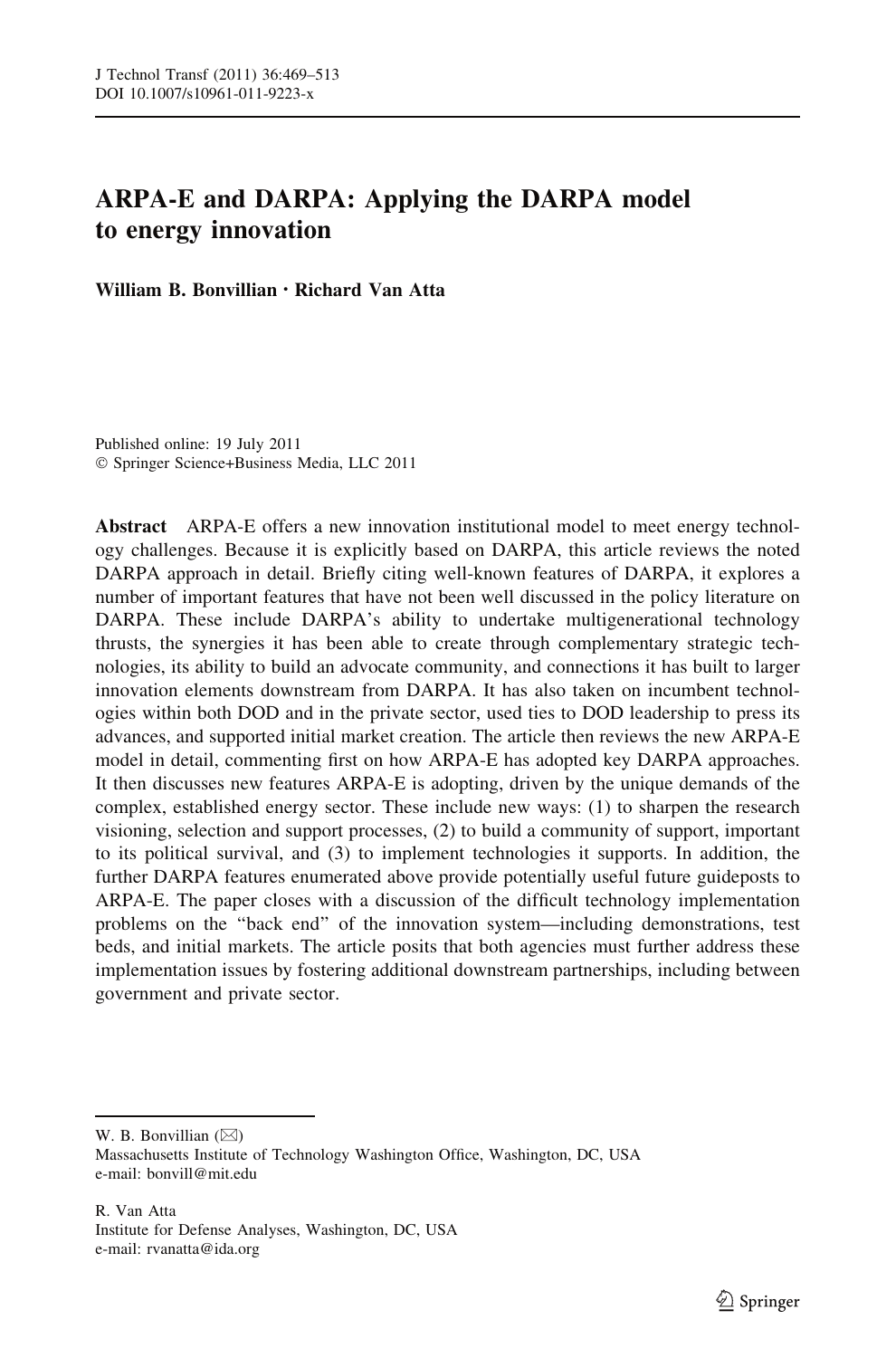Keywords DARPA · ARPA-E · Technology transfer · Innovation system · Energy technology - Defense technology - Multigenerational technology thrust - Complex established legacy sectors (CELS) - Testbeds

**JEL Classifications** O3 · O32

# 1 Overview

The United States faces powerful economic challenges in the interlinked and contradictory nexus of the economy, energy, and environmental issues. In this arena transformative innovation is understood to be a key public policy response (Weiss and Bonvillian [2009](#page-44-0)). One element of the response has been the creation of an energy-DARPA—ARPA-E.

DARPA was formed to address the problem of transformative innovation. Instigated in 1958 in response to the Sputnik shock, the Advanced Research Projects Agency (subsequently renamed the Defense Advanced Research Projects Agency) was created with an explicit mission: to ensure that the US never again faced a national security ''technological surprise," like Sputnik, due to failure to pay adequate attention to and stay focused on breakthrough technological capabilities (Van Atta [2008](#page-44-0); Bonvillian [2009a\)](#page-41-0). DARPA itself can be categorized as a disruptive innovation, creating an approach to fostering and implementing radically new technology concepts recognized as transformational (Van Atta et al. [2003b\)](#page-44-0).

Innovation is recognized as the linchpin for US economic growth, $\frac{1}{1}$  transforming the economy based on new products that provide new economic and social functionality. DARPA was at the center of that innovation process in the second half of the 20th century, playing a keystone role in the computing and internet innovation waves (Ruttan [2006a](#page-43-0)). But the process of innovation aimed at such transformation is recognized as highly risky and extremely difficult to implement. In a complex innovation system laced with market failures between the stages of fundamental research and technology transition, governmental support increasingly has been viewed as a needed element. This risk and difficulty is captured in the term "disruptive innovation"<sup>2</sup>—where the potential novel capabilities offered by new innovations are impeded not only because they are new and different, raising unknowns and risks, but because they often entail the potential of disrupting existing markets, products, practices and approaches. They bring with them two ''shocks'': (1) they are sufficiently different that the existing system of investment and development is risk averse to them; and (2) in many cases they actually are seen as threats to vested products and capabilities, so they face further difficulty in achieving needed investment and support (Van Atta et al. [2003a](#page-44-0)). The threat and risk of such innovations are significantly expanded when they attempt to enter in complex, established legacy sectors such as energy (Bonvillian and Weiss [2009](#page-42-0), 289–294; Weiss and Bonvillian [2011](#page-44-0)). Overcoming these double impediments requires strategically-focused technology development and management approaches.

<sup>&</sup>lt;sup>1</sup> See, for example, Solow [\(2000\)](#page-44-0), Romer [\(1990](#page-43-0)), and Jorgenson [\(2001](#page-43-0)).

<sup>&</sup>lt;sup>2</sup> The term was developed by Clayton Christiansen, and reflects Schumpeter's economic concept of capitalism (Christiansen [1997\)](#page-42-0). See, also, Schumpeter ([1942\)](#page-44-0) (concept of ''creative destruction'' in capitalism in which new technologies and processes create or alter firms and markets).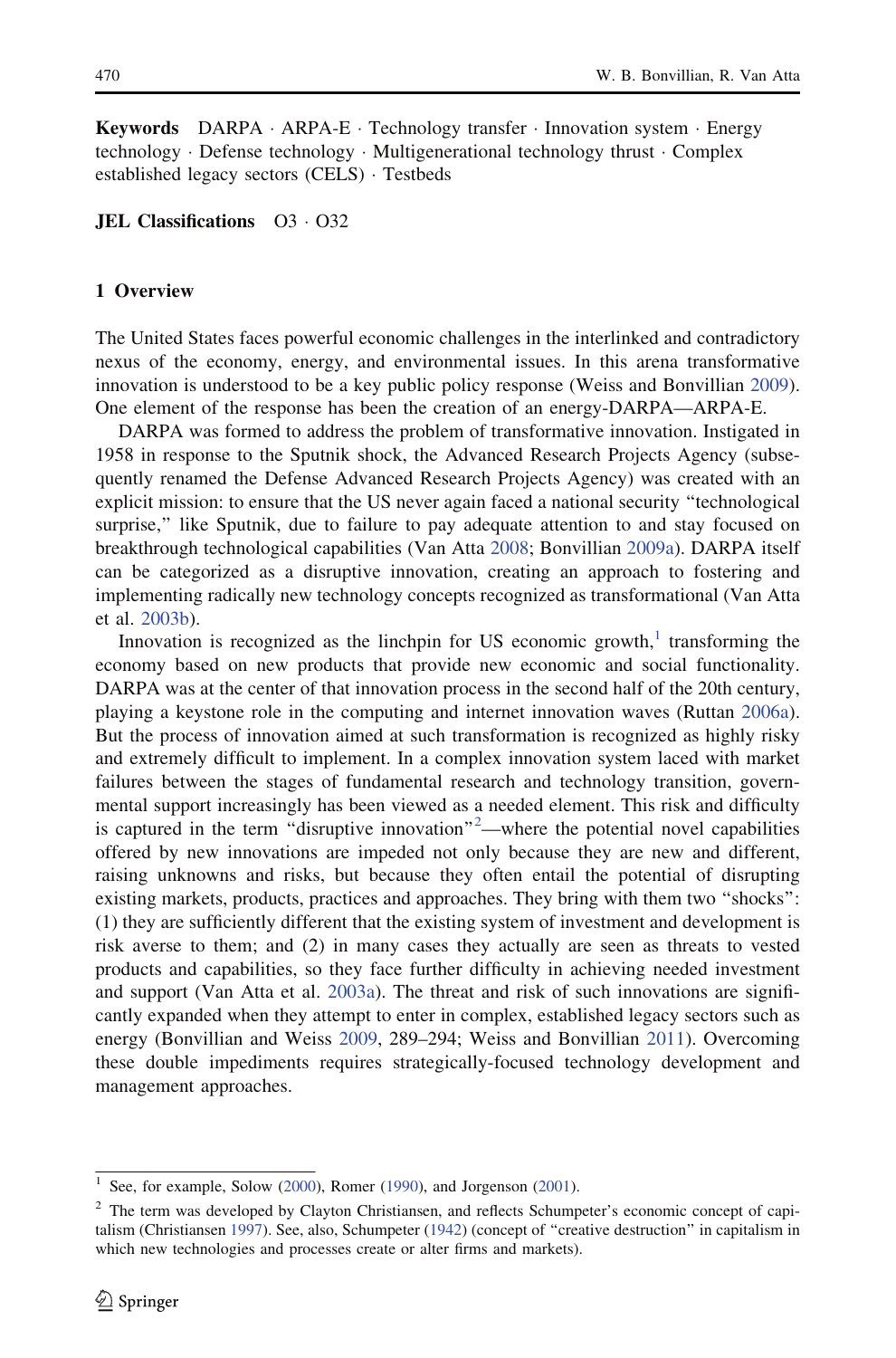ARPA-E, the Advanced Research Projects Agency—Energy, was authorized in 2007 as part of the America COMPETES Act<sup>3</sup> and initially funded under the 2009 economic stimulus, the American Reinvestment and Recovery Act (ARRA [2009\)](#page-41-0). ARPA-E was created to foster disruptive innovation in the complex, established legacy sector of energy, exactly the model described above. Although threatened by the partisan budget environment, ARPA-E obtained funding for FY2011 from Congress at close to the same level it was funded in the two previous fiscal years.<sup>4</sup> It has already emerged as a dramatically new model in the energy innovation space, worthy of in depth examination.

This paper looks first into DARPA as a model, asking a series of questions: What about DARPA has enabled its success? Is DARPA's success transferable to other arenas? In particular, this paper reviews less well-known features of the DARPA model not widely commented on to date. Secondly, the paper looks at ARPA-E, raising similar questions: Is ARPA-E designed to effectively emulate the DARPA model? Are there significant differences in the energy arena that inhibit or prohibit the success of this model? Are there new elements in the ARPA-E approach modifying and adapting the DARPA approach to increase ARPA-E's chance of success? Do some of the less well-known features of DARPA, as noted, provide lessons for ARPA-E?

There is an additional question behind this inquiry. What about DARPA and ARPA-E could or should be emulated by other organizations seeking to foster and effect transformative technological change? Both agencies represent a different model for technology advance. While standard model R&D agencies focus on research not technology, rely on a peer review process for selecting awardees, and do not use what could be called a technology visioning step in their process, DARPA, and now ARPA-E, reverse all these rules. They focus early in their processes on developing a vision of new technologies, then on developing a research program to achieve that vision, and on using empowered program managers, not a disparate peer review process, for award selections. DARPA's remarkable string of technology success has demonstrated the power of its model, and early successes at ARPA-E suggests it is dynamic and replicable. Features of this model may be of interest to other parts of the US R&D system. For example, the Department of Education and the National Science Foundation are considering an ARPA-Ed for education research, NIH is considering a translational research program, and the Department of Homeland Security and the intelligence agencies are working on implementing existing authority to form their own DARPA clones.<sup>5</sup> Thus, a careful review of the DARPA and emerging ARPA-E rulesets may offer lessons not only to each other, but to innovation ecosystems more broadly.

The paper then looks at a challenge faced by both DARPA and ARPA-E: technology implementation. Both agencies move technologies down the innovation pipeline to the prototype or small-scale demonstration stage. Neither agency has direct authority to enable

<sup>3</sup> ARPA-E was first proposed in National Academies ([2007](#page-43-0), 152–157).

<sup>4</sup> ARPA-E received \$400m in initial funding from the 2009 stimulus legislation (ARRA [2009\)](#page-41-0) for FY's 2009 and 2010; it did not therefore seek additional funding in FY2010, The Administration's budget sought \$550m for ARPA-E in FY2011; Congress funded it at \$180m for FY 2011 (Continuing Resolution FY [2011\)](#page-42-0).

<sup>&</sup>lt;sup>5</sup> Attempts have been made in recent years in the federal government to create DARPA "clones," particularly HS-ARPA for the Department of Homeland Security, I-ARPA for the intelligence community and BARDA within the Department of Health and Human Services for biothreats and health emergencies. While there are questions whether these attempts successfully emulated DARPA, this paper does not specifically explore these organizations. HS-ARPA was never fully implemented; a number of the reasons, and implications for ARPA-E, are discussed in Bonvillian ([2007a](#page-41-0)).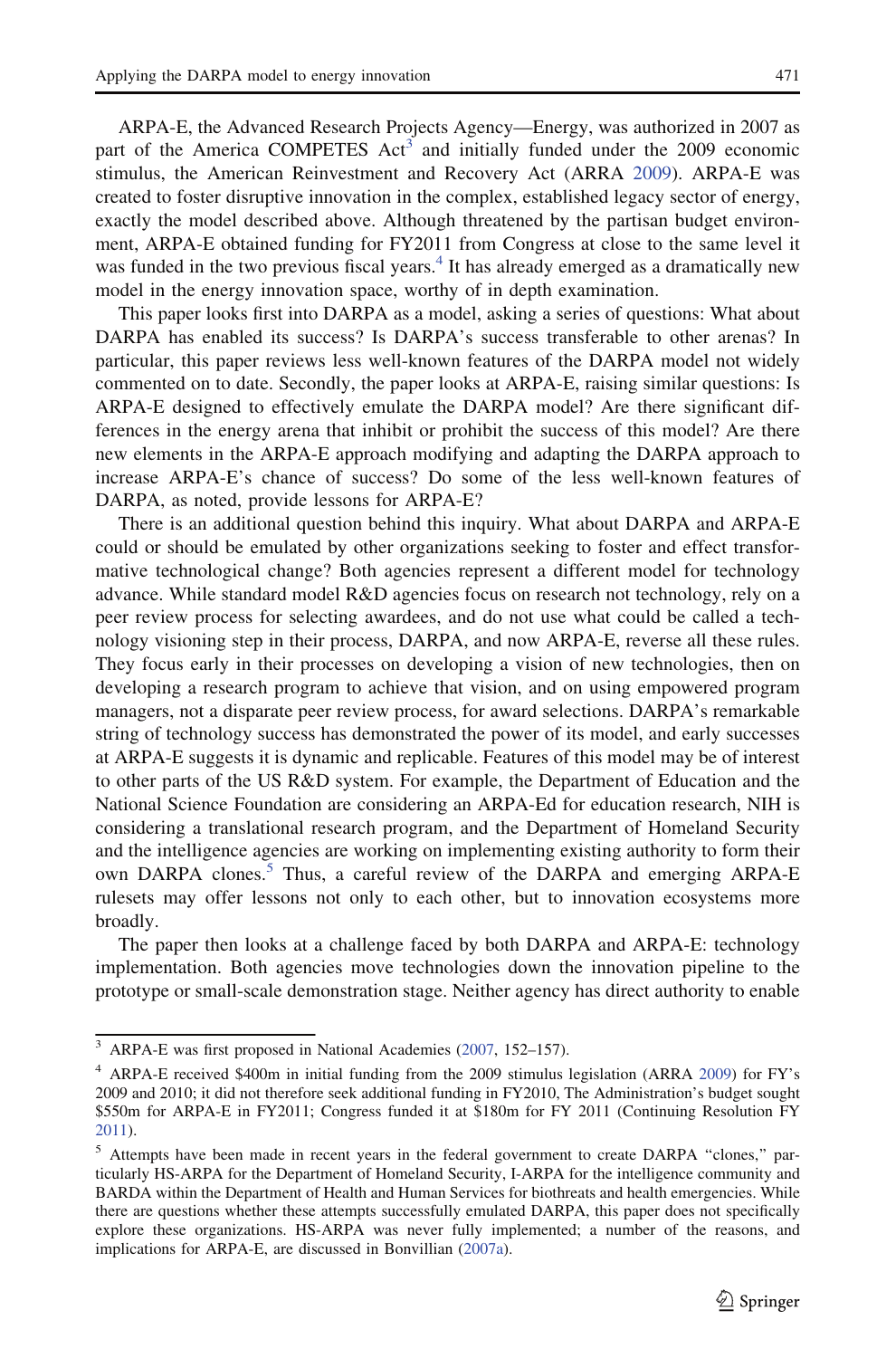commercialization of its potentially breakthrough technologies. DARPA often relies on procurement programs by military services to form initial markets; ARPA-E has no counterpart to the services within DOE. How could this implementation hurdle be overcome? The paper concludes by reviewing this question, including a model at DOD for achieving this. Throughout the paper, drawing from detailed evaluations of both agencies, we discuss and make recommendations on the role of government in fostering transformative technology for energy and national security, including in the current and future world of globalized businesses, economies and technologies.

#### 2 The DARPA model

2.1 Well-known elements in the DARPA culture

DARPA Deputy Director Ken Gabriel has suggested that several features central to DARPA are best explained by its name.  $6$  DARPA, (1) is not a broad research organization or lab but a "*projects*" agency pushing particular technology projects; (2) is primarily a "defense" agency that should take full advantage of its presence in DOD to move its technologies, and (3) works primarily on the "*advanced*" stage of breakthrough innovation not on incremental or engineering efforts that other parts of DOD focus on. This gives us a broad-brush portrait, but how does it actually operate?

Michael Piore has suggested that DARPA program managers exemplify a form of what are known in organizational literature as ''street-level bureaucracies.'' Like cops on a beat or school teachers, or welfare caseworkers, the identity of line officers in bureaucracies, even one as creative and flat as DARPA, is best understood by the roles they play and the informal rules adopted by their colleagues in their professional communities. Piore writes,

…in street-level bureaucracies, a series of tacit rules emerge which the agents apply in making their decisions. These rules grow out of the culture of the organization as it is shaped by the backgrounds… from which the agents are drawn, by the training which they undergo within the organization itself, by the discussion and debate which shapes the interpretative community in which they operate, and ultimately by the way in which their decisions are reviewed by their colleagues informally and their superiors formally (Piore [2008\)](#page-43-0).

DARPA is widely understood to embody a series of unique tacit rules implemented at the ''street level'' by its program managers, that reflect the organizing principles of its culture, and these are not typical of similar such rules at other R&D agencies. The DARPA ruleset includes<sup>7</sup>:

- a flat, non-hierarchical organization, with empowered program managers,
- a challenge-based "right-left" research model,
- emphasis on selecting highly talented, entrepreneurial program managers (PMs) who serve for limited (3–5 year) duration
- research is performed entirely by outside performers, with no internal research laboratory

<sup>6</sup> Discussion by Kaigham Gabriel, DARPA Deputy Director, at forum on Leveraging DOD's Energy Innovation Capacity, at the Bipartisan Policy Center, Washington, DC, May 25, 2011.

<sup>7</sup> See, for greater detail on these features, Van Atta ([2008](#page-44-0)) and Bonvillian ([2009a](#page-41-0)).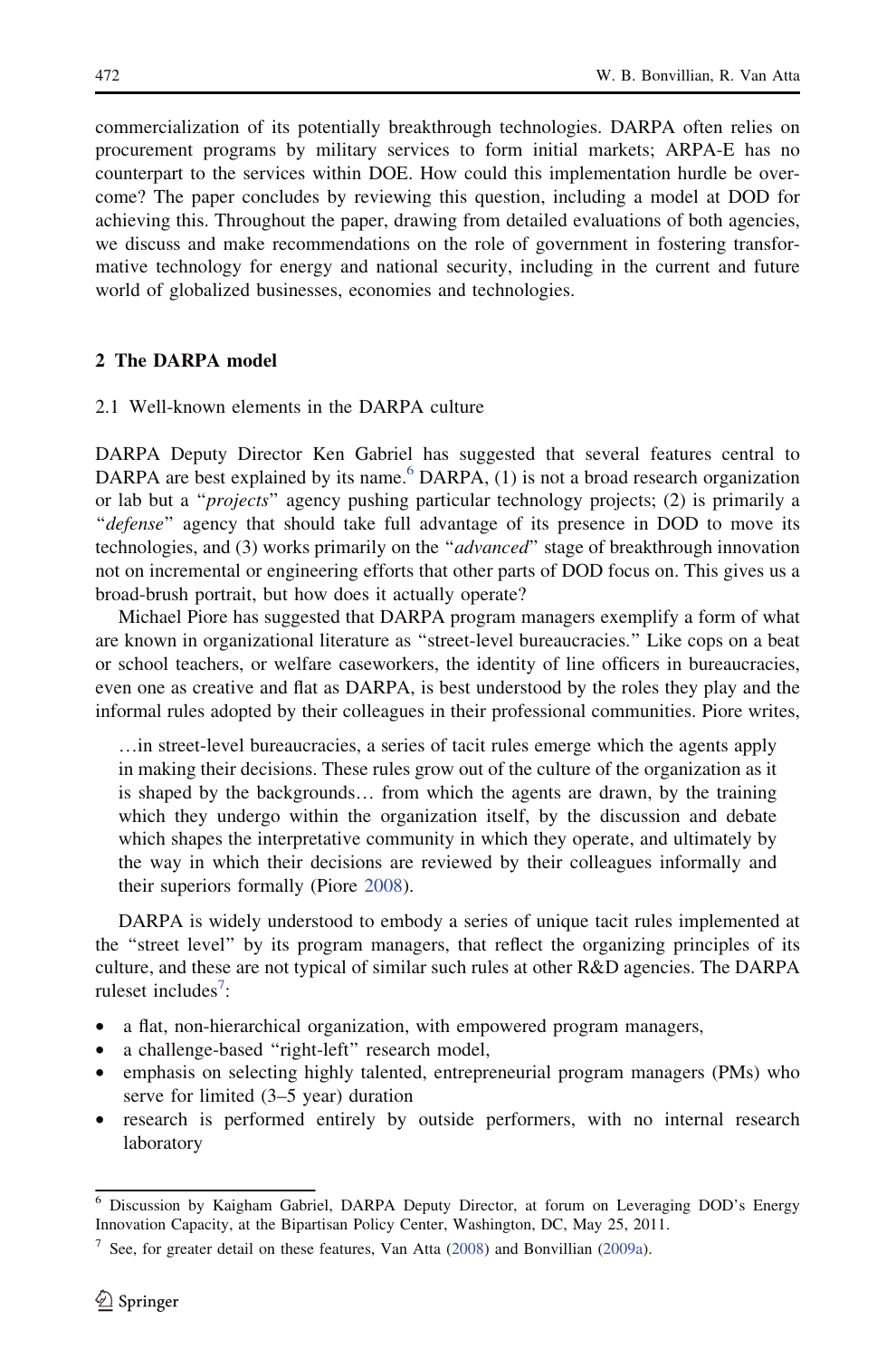- projects focus on a ''high-risk/high payoff'' motif, selected and evaluated on what impact they could make on achieving a demanding capability or challenge
- initial short-term funding for seed efforts that scale to significant funding for promising concepts, but with clear willingness to terminate non-performing projects

These rules are widely understood and have been previously explored in various studies. However, we believe these are not the only rules that need to be understood about DARPA and its culture.

### 2.2 Other important elements in the DARPA model

The model goes beyond the above well-understood features—historically, it has embodied a number of other deep features that should be accounted for. Within the overall context of its organizing framework DARPA's structure and focus has ebbed and flowed. In fact, its ability to flexibly adapt to changing circumstances is one aspect of its success: it has generally avoided becoming entrenched in particular technology pursuits, problem focus areas or organizational approaches and structures. Thus, as a living institutional organism there have been aspects of its management and implementation that have not necessarily been enduring attributes for all of DARPA's history, but are notable as contributing to its success. A discussion of these additional DARPA features follows below.

### 2.2.1 Multigenerational technology thrusts

DARPA does more than undertake individual projects. It has in many instances worked over an extended period to create enduring technology ''motifs''—ongoing thrusts that have changed the technology landscape. Some of the notable examples of this are DAR-PA's work in information technology (IT), stealth, and stand-off precision strike. Some of these foci are what might be termed broad technology stewardship over a family of emergent technologies—including new sensing systems, such as infrared sensing, or new electronics devices (Van Atta et al. [1991a,](#page-44-0) III, IV-1–IV-5). In these thrust areas DARPA has been able to undertake *multigenerational* technology thrusts and advances over extended periods to foster multiple generations of technology.

The DARPA IT thrust area is the most notable in the context of ARPA-E's model. The IT thrust began with the now well-known vision of the first director of the Information Processing Technologies Office (originally prosaically labeled the Information Processing Techniques Office), J.C.R. Licklider.<sup>8</sup> It has endured over decades as "the ambitious vision of Licklider for revolutionizing information processing and applying to problems of 'human cognition' are being progressively realized'' (Van Atta et al. [1991a,](#page-44-0) IV-7). It was sustained through ongoing collaborations and connections between successive PMs and office directors. Importantly, the information technology thrust was implemented largely outside of the Department of Defense through universities and small start-up firms that emerged from this research. As will be discussed below, these start-up enterprises were nurtured by the DARPA program through research grants and importantly through early purchase of their products as inputs into other DARPA and DOD programs.

The long-term support of a thrust area is neither a given nor an endowment at DARPA. The thrusts are defined generally as challenges appropriate to potentially needed

<sup>&</sup>lt;sup>8</sup> Waldrop ([2001](#page-44-0)) provides detailed illumination of Licklider's role in fostering the revolution in information technology which has been duly recognized as one of DARPA's most remarkable and compelling accomplishments. He also describes how Licklider's IPTO successors sustained it.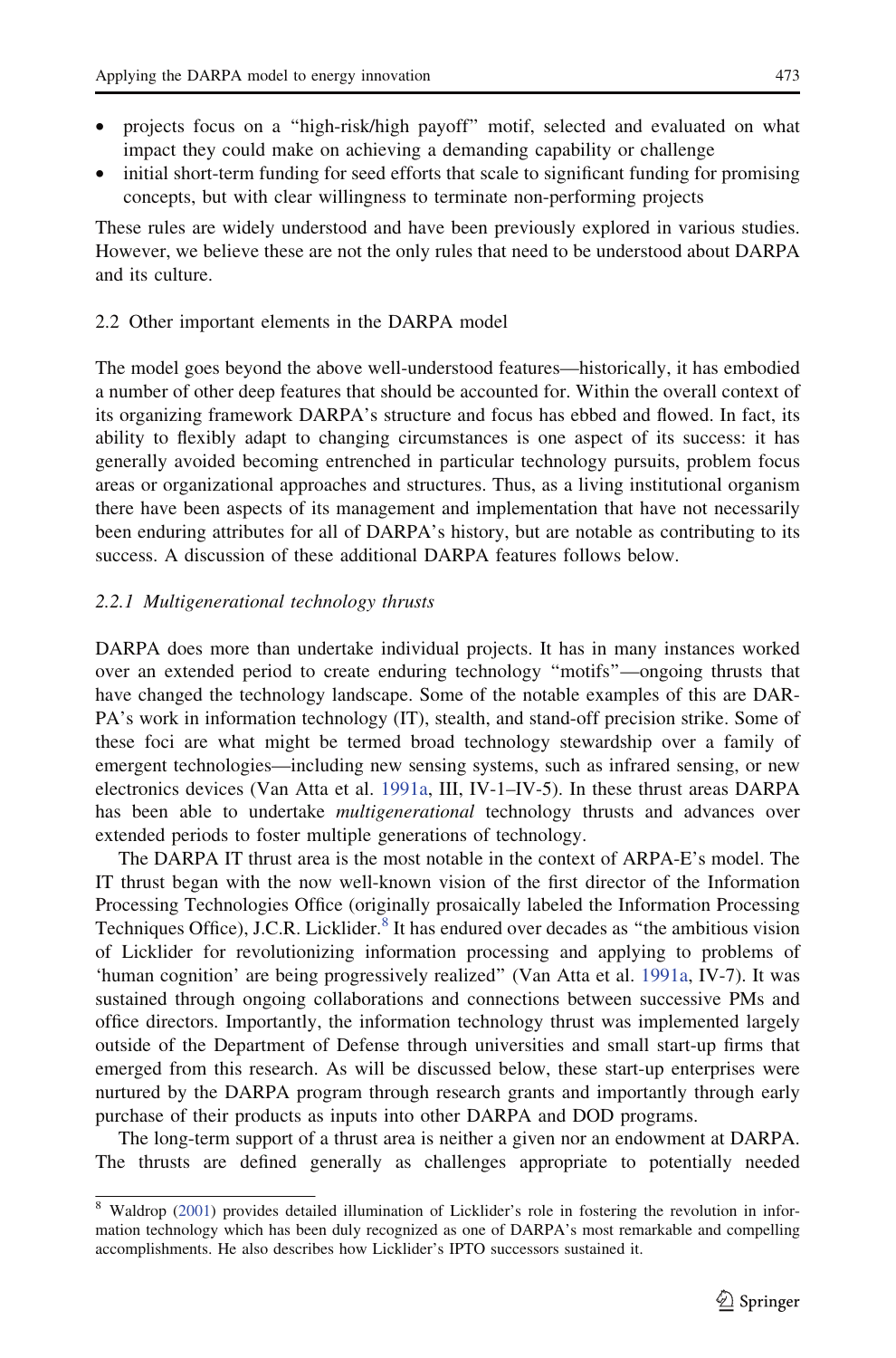''breakthrough'' capabilities. In some cases, as with high-energy particle beams, a thrust might be pursued for more than a decade, and then be terminated due to its lack of progress or impracticality. However, in the case of particle-beam weapons, the program re-emerged during the 1980s in conjunction with the Strategic Defense Initiative (Van Atta et al. [1991a,](#page-44-0) IV-9–IV-10). The basis of the thrust lay in its promise as a possibly revolutionary technology with the prospect of a transformational impact and evidence of its progress. The information technology thrust clearly demonstrated both this impact and this progress. The particle beam thrust, on the other hand, was terminated when it was unable to overcome increasing issues of technical complexity relative to performance, especially in conjunction with mounting costs.

It should be noted that persistence in an area is not universal in DARPA's ethos or history. DARPA was founded, as noted, as a projects agency—not a technology thrust agency. However, implicit in its organizational structure of program offices is (at least at specific times) a set of basic technical-implementation themes. The specificity and focus of these themes has changed substantially over DARPA's history. Moreover, there have been program offices with very dispersed and unrelated projects that sometimes raise the issue whether there is adequate coherence or focus. So it must be understood that only some of DARPA's research, and only some of the time, can be identified as an ongoing thrust. Other parts of the agency even at the same time may be pursuing a very eclectic set of individual projects that at least at that time appear to be disconnected. DARPA, then, remains a predominantly projectoriented office, except when it needs to periodically launch a new technology thrust.

From a lessons-learned perspective, in relationship to ARPA-E, it is worth noting that DARPA itself began with a set of explicit, but very high-level programmatic themes, termed ''Presidentials'': issues of space; missile defense; and nuclear test detection that met Presidential priorities. Although the first—"space"—was quickly transferred to the newly created National Aeronautics and Space Administration—NASA, the others galvanized a set of research programs aimed at a broad objective.<sup>9</sup> Given their high level imprimatur, these programs were sustained over many years, as they addressed key, daunting challenges. Notably, it took senior DOD management (John Foster, Director of Defense Research and Engineering) to terminate DARPA's early missile defense work and get it transitioned to the Army. The result was that under his mandate the DEFENDER program for ballistic missile defense was transferred to the Army for implementation—including the transfer of staff from the DARPA program to the Army. This represented an early attempt to confirm DARPA's role as a technology development organization, not as a technology implementer.<sup>10</sup>

A crucial management issue at DARPA, therefore, is how to keep such thrusts, themes, or foci from becoming entrenched resource allocations that weigh down the organization at the expense of innovation. DARPA has not been immune from this phenomenon. Iteratively, it has taken high-level intervention from the agency director and above DARPA to overcome this tendency—and this at times has caused rancor. A more recent instance of this management issue was the controversy over DARPA's substantial reduction in funding for

<sup>9</sup> Licklider's IPTO Office initiatives in computing gathered momentum when Kennedy and McNamara concluded they had a major ''command and control'' problem from their experience in the Cuban missile crisis; expanding Licklider's program was the DARPA response (Waldrop [2001](#page-44-0), 200–203).

<sup>&</sup>lt;sup>10</sup> For DEFENDER transition to the Army, see Van Atta et al. ([1991b,](#page-44-0) 1-17, 1-26). Interesting as a contrast, DARPA's initial assignment for detecting Soviet nuclear tests, the VELA program, remained within DARPA for many years, and the operation of the Large Aperture Seismic Arrays remained under DARPA for decades, as no appropriate agency could be identified to take on the responsibility (Reed et al. [1990,](#page-43-0) I-13–14).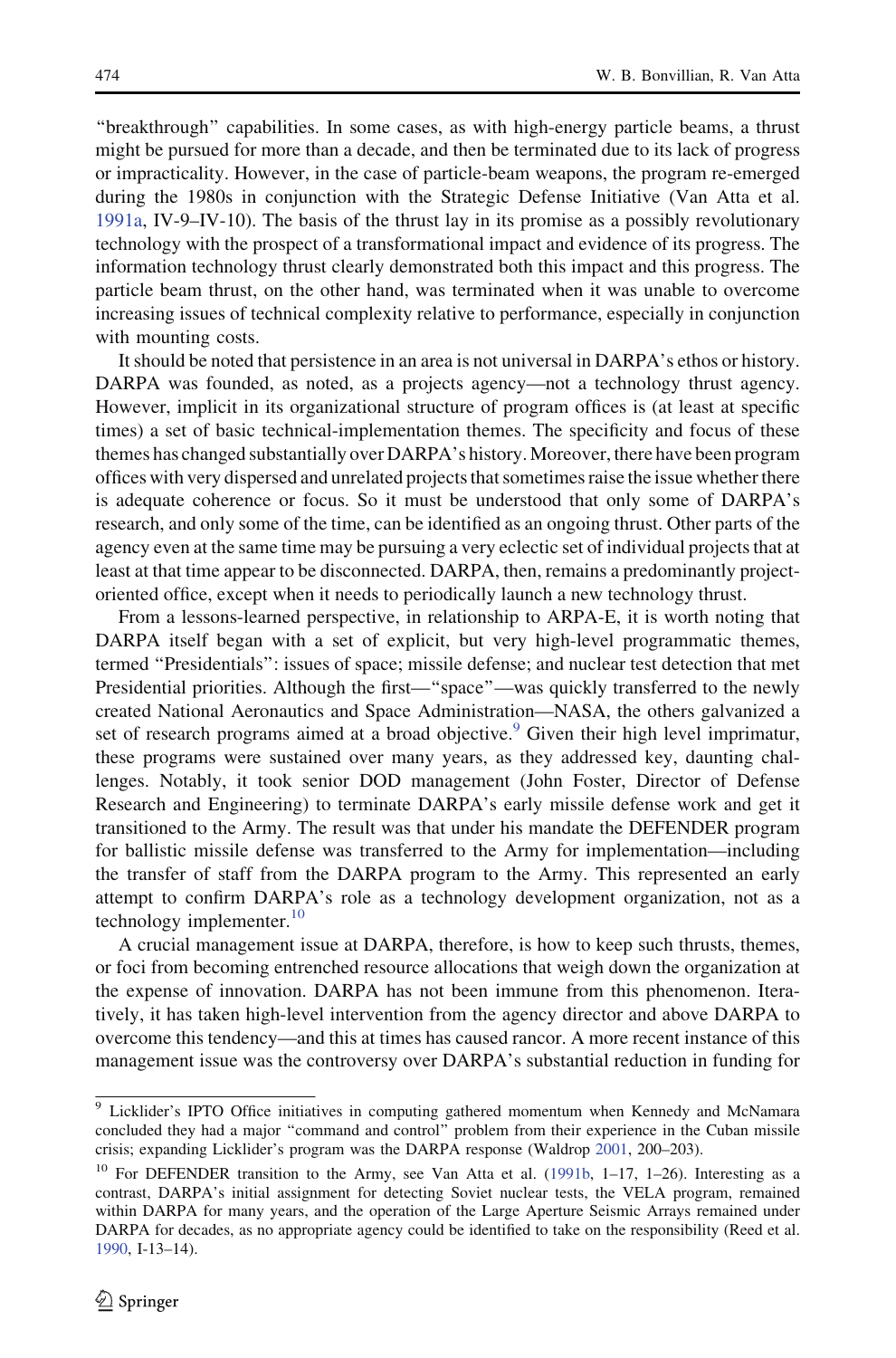university computer science programs under Director Anthony Tether in the 2003–2008 timeframe. While leaders in the computer science programs at universities protested this as undermining DARPA's noted successes in this field and cutting DARPA off from access to ensuing IT talent generations, Tether argued that in his view the research in question was not high enough on the high-risk/high-payoff metric to be appropriate for DARPA (Bonvillian [2009a,](#page-41-0) 225–233). This is evidence of the strong tensions that can emerge between those who have received funding for a successful thrust over the years and the agency's management that has to make choices on what to fund. To keep such overarching thrusts dynamic as opposed to institutionalized is a major ongoing management challenge for DARPA leadership. The ability of researchers and the their supporters within universities, industry research labs and in Congress to press these interests should not be underestimated.

### 2.2.2 Complementary strategic technologies

DARPA has repeatedly launched related technologies that complement each other, which help build support for the commercialization or implementation of each. This concept of complementary technologies also ties to the notion of program thrusts.

One way of thinking about this category is that DARPA is not in the ''thing'' business, it is in the problem-solving business. While a specific innovation may have a major impact, it is unlikely that one such project by itself will adequately address a major challenge or problem. While DARPA may support an individual invention, it usually does so because that invention may be an element of an overall solution to a challenge. From an historical perspective, DARPA has almost never started out with a coherent program thrust (the exception being its inaugural Presidential issues, which were really more articulated overarching challenges than technical thrusts). The usual history is that a DARPA Program Office will pursue several disparate concepts initially and then, as the concepts shake out and begin to show promise, those that emerge will begin to cohere, and opportunities to integrate and link their developments will be identified. Also, as a program becomes better defined it becomes clearer what is missing in the ability to bring it into fruition, and thus, more targeted technology programs can be formed to seek alternatives to these barriers. This approach was certainly evident in DARPA's information technology programs as well as its microelectronics research. The key, then, to such developments is that they do not start out explicitly as coherent, multi-stage inter-linked development programs. Rather, they become this as merited and determined by the progress of the unfolding research.

One example of this inter-linking or complementarity is DARPA's funding of the development of computer workstations for integrated circuit design. DARPA program managers realized that the complexity of the designs that they were seeking in computer chips was outstripping the CAD tools that then existed and they therefore funded the development of advanced inter-netted design capabilities at various universities. Two results of this project were the SUN Microsystems and the Silicon Graphics workstations, both of which were developed out of Stanford University. As these capabilities became demonstrated, DARPA then urged their commercialization, but also supported their researchers doing novel chip design to acquire these systems. Notably, the resulting more advanced chips became available to developers of more powerful workstations, internet servers and routers and PCs, thus fostering a virtuous cycle of technology development and adoption.<sup>11</sup>

<sup>&</sup>lt;sup>11</sup> See Van Atta et al. [\(1991b\)](#page-44-0), Chapter XVII, "VLSI: Enabling Technologies for Advanced Computing," for discussion of this approach, especially Annex B to this chapter on the SUN Workstation.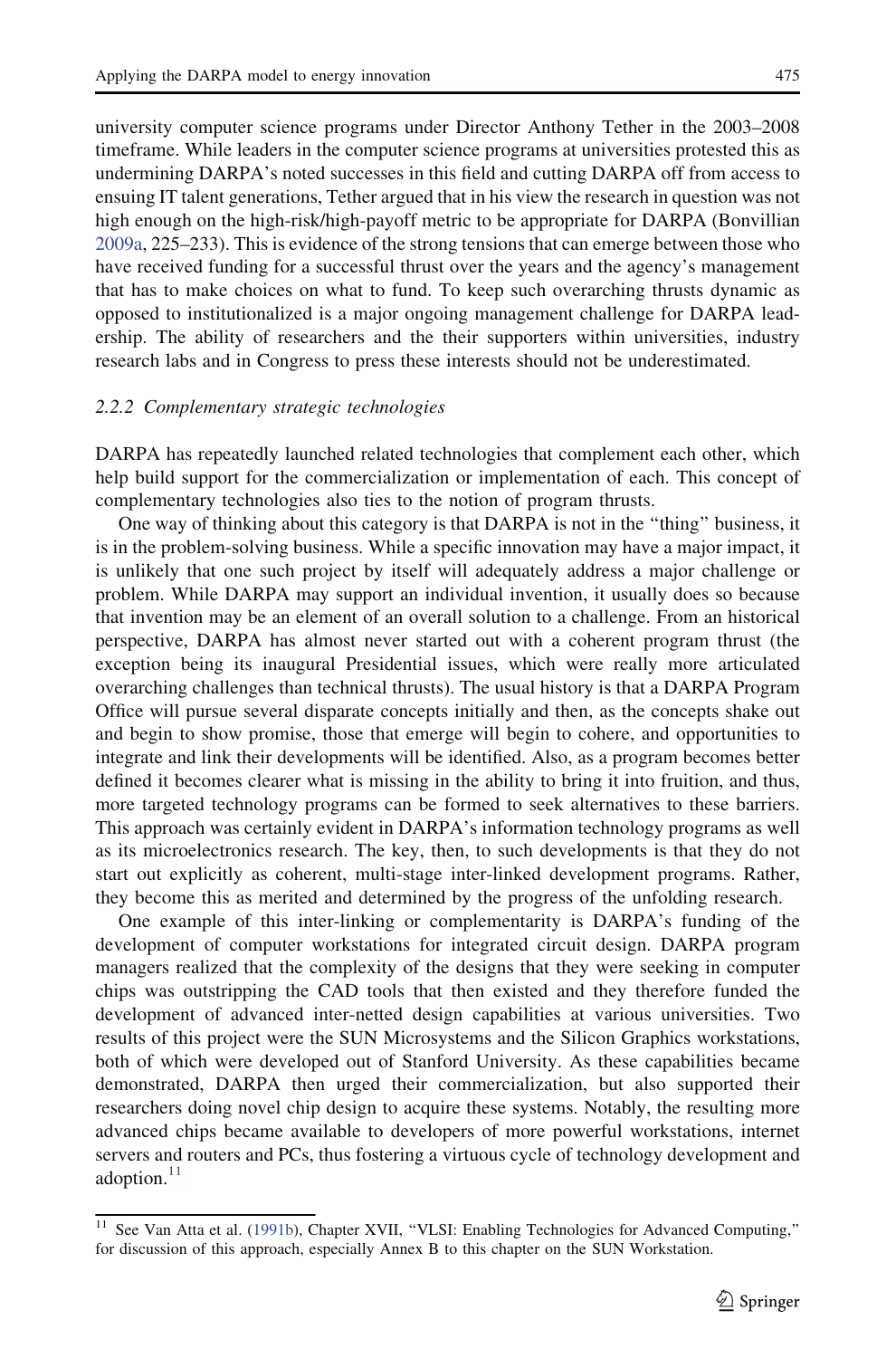The management lesson here is that such complementarity is not predetermined nor necessarily obvious at the outset. However, if the research is defined too narrowly and without some overarching integrated perspective (such as a thrust) it is less likely that, as the projects emerge, with some succeeding and others not, that the linkages and complementarities amongst them will be identified. To reiterate, the purpose of the research efforts is not ''things'' per se, but to solve overarching and daunting challenges or problems (Van Atta et al. [2003b,](#page-44-0) S-12–S-13). The evolving efforts to do that then help define the synergies and linkages as the projects evolve, with resulting complementary technologies.

#### 2.2.3 Confluence with an advocate community

DARPA has spawned new economic sectors, enabling new firms which have garnered venture capital (VC) support. Accordingly, DARPA has been able to make its advances reinforce each other—it has been able to play an intermediary role with industry in part by building an advocate community across sectoral lines. How has it accomplished this?

Since DARPA itself does not implement the results of the research it sponsors, its main path to effecting implementation is by fostering and supporting the community of what we can term ''change-state advocates'' as a convener and instigator. In many fields initiated by DARPA research, the initial extant research capabilities are disparate and dispersed. Since the field is new, it is not well supported within the university science community and since it only has, at best, nascent technology to demonstrate, there is little in the way of investor or industry support. Thus, a key element of DARPA's success in such areas as information technology, sensor systems, advanced materials, and directed energy systems is building the community of change agents—a broad community fostered over time from its program managers, from ''graduates'' of the DARPA program who go on to roles in academia and industry, and from contractors in universities and industry trained in the DARPA model and technology approaches. Importantly, this creates a close-knit network of individuals who know and trust each other, breaking down information/collaboration barriers. This community confluence, in turn, creates a connection with the private sector and its ability to spur implementation.

A former DARPA Office Director explains one way this community builds itself:

Good DARPA PMs create the conditions for their individual contractors to cohere into a technical community. The most visible way is through regular (usually annual) program reviews at which all contractors present their work—and where the really good conversations take place in the hallways as participants start seeing how they can connect and further their work. This isn't forced by the PM but s/he plays a vital role in nurturing the process. I got to participate in this in semiconductor process technology and a couple of other areas, but there are dozens of examples of technology communities that started this way. I see ARPA-E doing the same.<sup>12</sup>

A corollary to this community development, then, is that it fosters DARPA's role as an intermediary between companies to get them to consider working together in value-add ways against their own near-term individual interests. Companies developing new ideas generally value their intellectual property and proprietary position over the value of collaboration. The Federal government R&D agencies, and DARPA in particular, however, tend to have a more detached ''50,000 foot'' view of the innovation landscape and despite

<sup>12</sup> Communication from Arati Prabhakar, former DARPA PM and Office Director, and later Director of NIST, May 27, 2011.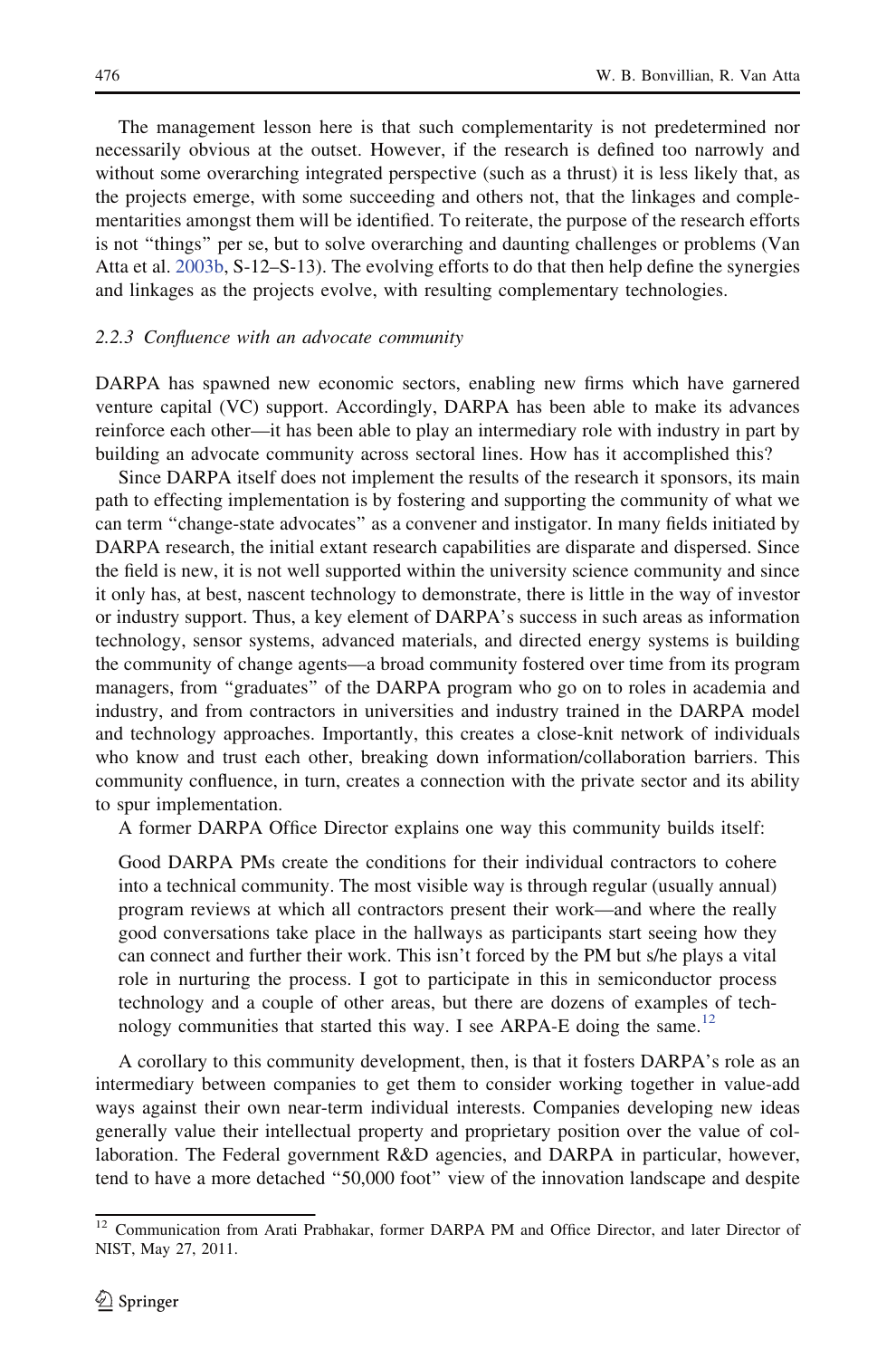industry's tendencies, DARPA uses this community confluence to incentivize high value collaborations without violating the confidentiality of what they learn from industry behind closed doors.

#### 2.2.4 Connected to larger innovation elements

Going beyond the confluence with its support community, DARPA has been an actor within larger innovation efforts—where it is often instrumental, but seldom a sole actor. This is important to DARPA's effectiveness because it does not have its own research facilities and its program managers do not perform their own research. Thus, DARPA PMs' most important function is to identify and support those who have the potentially disruptive, change-state ideas and will ably perform the research. Thus, the PM is an opportunity creator and idea harvester within an emerging technology field. From this concept-idea scouting perspective DARPA has spawned groups of researchers, and from that, new firms that act to help effectuate the program's overall vision.

The information technology thrust initiated by J.C.R. Licklider is the most notable example of DARPA creating a dynamic iterative innovation eco-system, based on university programs and start up enterprises. The major initial research centers for this evolving and expanding nexus of technologies included MIT (with Project MAC), Carnegie-Mellon, Stanford, Berkeley, UCLA, USC (with ISI), and CalTech. However, earlyon entrepreneurial private firms, such as Bolt, Beranek and Newman (BB&N), DARPA's internet contractor, also played key roles (Reed et al. [1990](#page-43-0), Chapter XX, ''ARPANET'').

In the IT sector, DARPA followed a conscious ''dual use'' approach, recognizing that IT (unlike, say, stealth) would be relevant to civilian as well as military sectors, and that by spinning technologies into civilian sectors which could focus more capital than defense procurement on development and applications, military IT needs could leverage off civilian development and the resulting wealth of applications. Its connections to larger innovation elements enabled DARPA and DOD many more fronts of technology advance than defense development alone could have evolved. Since US Cold War success arguably derived from its IT advantage and the ''Revolution in Military Affairs'' it enabled, ''dual use'' was a profoundly advantageous leveraging success.

Thus, the emerging technical opportunities from the DARPA IT programs had synergistic effects with the high-tech investment communities in IT springing up principally in the San Francisco and Boston areas around Stanford, Berkeley and MIT. While initially early DARPA director Robert Sproull felt that computer developments should be left to the dominant firm in the market, IBM, Licklider convinced him that IBM was mainly interested in large-scale batch processing applications and not interested in the technology for the new concepts of time-sharing and individualized computing that Licklider was championing (Reed et al. [1990](#page-43-0), Chapter XIX). Thus, DARPA fostered research at these key universities, initially at MIT, and this helped such firms as Digital Equipment (DEC) expand footholds in a domain that was dominated by IBM's presence. From DARPAfunded IT research starting in the 1960s can be traced an expanding number of firms and commercial applications from DEC to TELENET (the original internet ISP), Xerox's Ethernet, Apple's desktop computing (following leads from Xerox Parc), CISCO Systems (internet protocol routers), SUN Microsystems, Silicon Graphics, MIPS, Thinking Machines, Mentor Graphics, Vitesse Semiconductor, and TriQuint Semiconductor.<sup>13</sup> From these firms second and third order spin-offs and derivative firms can be identified, such as

<sup>&</sup>lt;sup>13</sup> See, for example, Fong [\(2001](#page-42-0)) and National Research Council [\(1999\)](#page-43-0).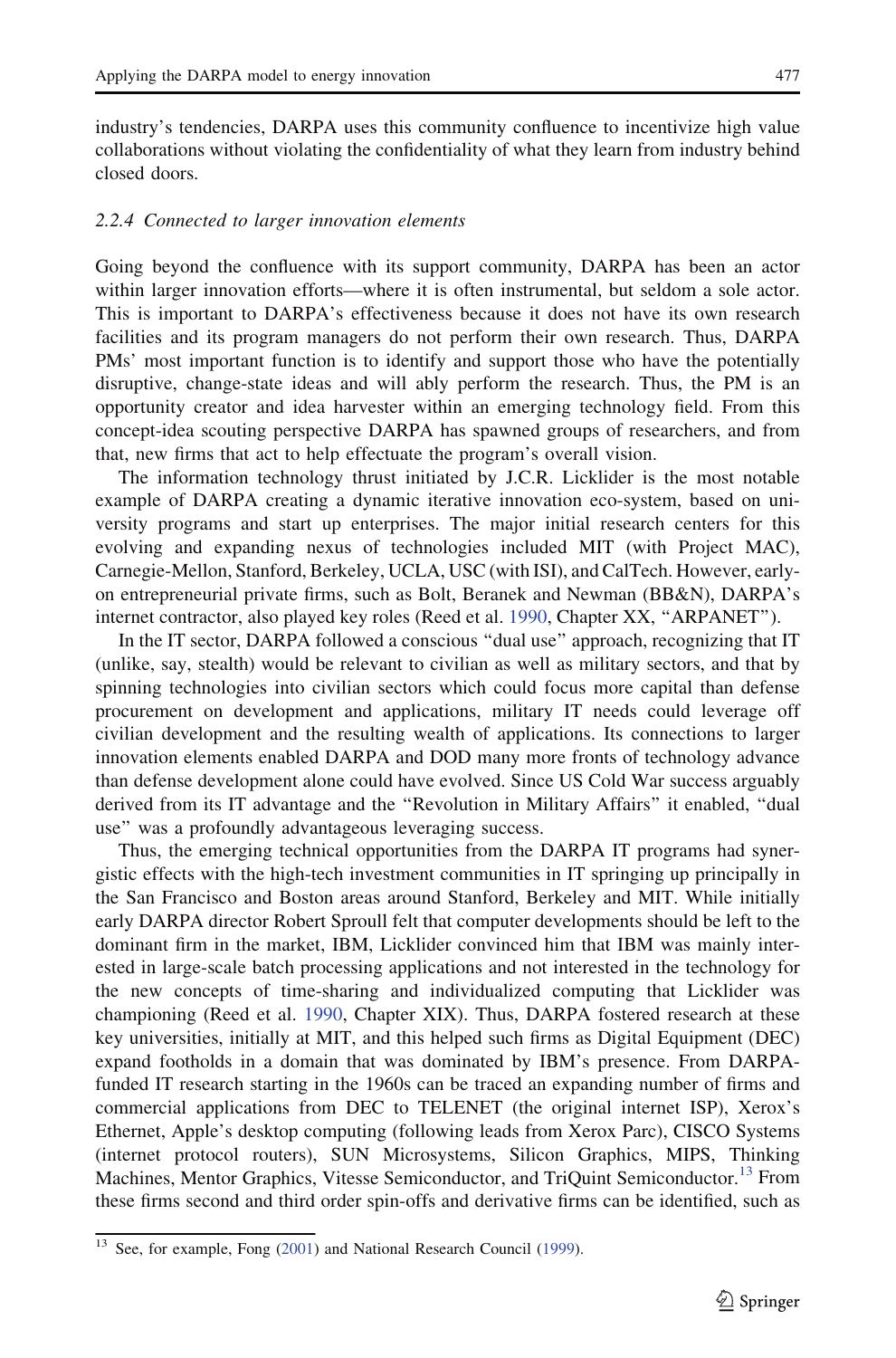Juniper systems, UUNET, and eventually even Google and Facebook, that built their businesses on the underlying technologies and capabilities, as well as the investment structure of the earlier firms (for example, Anders Bechtolsheim of SUN was one of the ground floor investors in Google).

Moreover, DARPA programs, such as the VLSI program in advanced microelectronics, had impact by providing underlying technologies that not only spurred new companies, but also raised the competency and capabilities across the entire industry. The support of the VLSI design, production, and higher level computer architecture and design was both infrastructural—such as the MOSIS program and the support of VLSI design courses at universities—and technological, supporting new integrated circuit design concepts of Carver Mead and Lynn Conway, that had cross industry impact on major incumbent firms, such as Intel, as well as start up firms, such as MIPS (Van Atta et al. [1991b](#page-44-0), Chapter XVII).

The impact of DARPA pressing innovation onto existing firms, while difficult to assess, is exemplified by the following comment by a noted venture capitalist:

If DARPA had not been available, university researchers would have had to use 'free' equipment from companies like Digital and IBM to do their research. DARPA funding of research was essential in providing an ability to make independent choices.<sup>14</sup>

In addition to connecting with companies, venture capital firms (VCs) played a crucial role in the commercialization of DARPA's information technologies. Many of the most prominent California  $VCs^{15}$  literally grew up with DARPA, with DARPA-based technologies playing a key role in their success and creating deep synergy between these two innovation elements. There are numerous very specific examples, including Vinod Khosla and SUN Microsystems, FED Corp in displays and Silicon Graphics. VCs also followed DARPA programs as a basis for identifying the "next big thing;" because of the dynamism of the research award process, DARPA awards tended to give their small and start-up firms a ''halo effect,'' effectively marking them for follow-up support by VCs. VCs and DARPA became symbiotic in the IT sector and more broadly, operating as mutual enablers.

However, this connection process with industry has not always worked; DARPA has had difficulty in staging its technologies for entry into industries at times. For example, DARPA's ''High Definition Display'' program focused on creating capabilities in the emerging Flat Panel Display technology was not able to successfully intercept Japan's lead in commercializing this technology. Other examples of unsuccessful endeavors include DARPA's investments in the Thinking Machine development of the Connection Machine parallel processing computer and efforts to commercialize digital gallium arsenide computer chips. These less successful endeavors point to the facts that:

- (1) DARPA is a proof-of-concept technology agency, focused on high-risk disruptive capabilities—success in such efforts is not guaranteed;
- (2) There are crucial factors beyond technology development and demonstration that impinge on success.

However, this downward and outward linking into the research community and commercial industry is only one aspect of DARPA's connectivity larger innovation elements. DARPA, as an agency of the Department of Defense, is part of a broader innovation structure within and for DOD. Crucial here is that DARPA is an independent organization

Interview with Vinod Khosla (Van Atta et al. [1991b](#page-44-0), 17-B-11).

<sup>&</sup>lt;sup>15</sup> See Gupta ([2000,](#page-42-0) 1-11) for discussion of the technology innovation orientation of west coast VCs.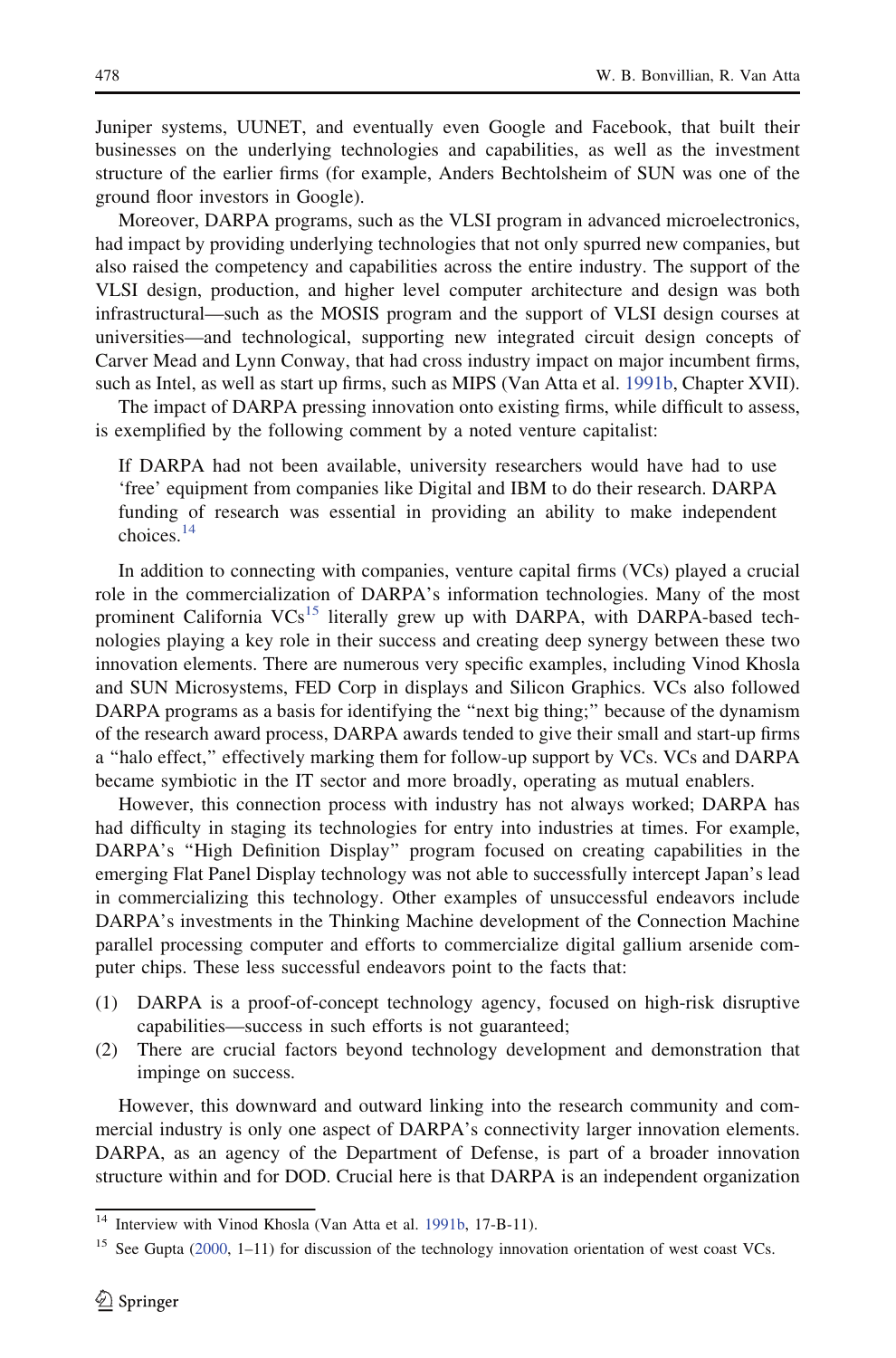under the Secretary of Defense and is explicitly separate from the military service acquisition system. While the Secretary of Defense and the underlying Office of the Secretary of Defense (OSD) bureaucracy rarely directly involve themselves in DARPA's individual research programs, OSD leadership elements at various times have played a strong role in identifying the mission challenges upon which they want DARPA to focus (see further discussion below on ''Ties to Leadership''). Whether the challenge is ''get us into space," "offset the Soviet advantage in numbers and mass," or "overcome terrorist abilities to strike within the US,'' OSD leadership has periodically turned to DARPA with broad but explicit mission charters unique from those of the existing military research structure. In addition, and relevant here, DARPA, working with OSD, has been able to tie its advances to the larger innovation elements in DOD, often implementing its technologies through service procurement programs.

To summarize, DARPA has been an actor and creator within larger innovation systems that include emerging industry sectors, the venture support that backs them, and entities within DOD itself.

# 2.2.5 Takes on incumbents

DARPA at times has invaded the territory occupied by powerful companies or bureaucracies. As discussed above it drove the desktop personal computing and the internet model against the IBM mainframe model. On the military side of the ledger, cooperating with others in DOD, it drove stealth, unmanned systems, precision strike and night vision capabilities, despite the lack of interest and even express objections of the military services. At times this has taken special mechanisms beyond or outside of (but in coordination with) DARPA to achieve.

For example, the Advanced Concepts Technology Demonstrator (ACTD) program was created in 1993 by OSD Deputy Undersecretary for Advanced Technology Larry Lynn (later DARPA Director from 1995 to 1998) to move unmanned high altitude, long endurance unmanned air vehicles (UAVs) into initial use. This was used to get the Predator and the later Global Hawk systems into the hands of combat units when the military services would not further their development after DARPA completed its proof-of-concept developments.

Thus, DARPA, at critical technology junctures, has not been afraid of push-back against powerful incumbents, both leading industry firms and the military, to press disruptive technologies forward.

#### 2.2.6 First adopter/initial market creation role

In addition to ties to demonstration capabilities, DARPA also has undertaken a technology insertion or adoption role. In coordination with other parts of DOD has been able to create initial or first markets for its new technologies. DARPA and DOD were first adopters of many of the IT advances DARPA supported—e.g., work stations (SUN, Silicon Graphics), and ARPANET as MILNET.

DARPA then provided a critical assist to the launching of Sun by extending funds to a number of academic institutions to permit them to acquire workstations for their own institutional users and networks. According to Khosla, academic institutions (particularly the University of California at Berkeley, Stanford, and Carnegie-Mellon) accounted for roughly 80 percent of the orders received by Sun in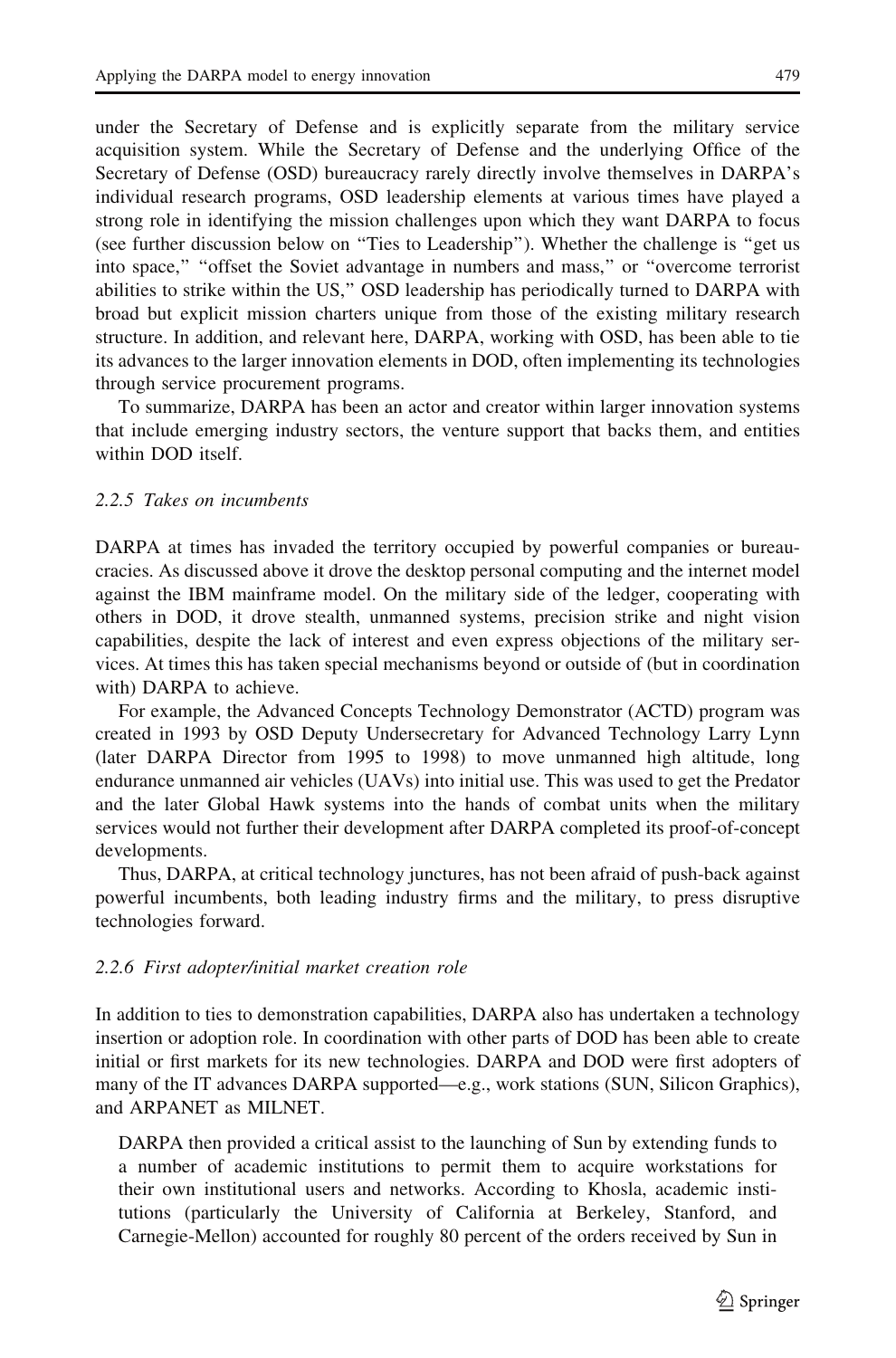its first year of business, thanks to this DARPA funding (Van Atta et al. [1991,](#page-44-0) 17-B-8).

DARPA has relied, as discussed above, on both its confluence with its advocacy community, and its ties to larger innovation system elements, to achieve this.

# 2.2.7 Ties to leadership

DARPA has been particularly effective when it is tied to senior leaders that can effectuate its technologies through DOD or elsewhere. Just as Vannevar Bush and Alfred Loomis in World War II were able to press developing defense technologies into implementation using their direct links to President Roosevelt and Secretary of War Stimson, DARPA at critical technical moments has been able to call on senior allies. Several examples follow below:

- Undersecretary for Defense Research and Engineering William Perry—supported stealth and precision strike, as initiated and backed under Secretary of Defense Harold Brown. Initial interest in what became stealth technologies was driven by OSD seeking capability to overcome Soviet air defenses. Precision strike was driven by the Brown/ Perry desire to develop technological ''offsets'' to Soviet advantages in mass force, building on earlier DOD-DARPA efforts driven by the previous director for R&E, Malcolm Currie.
- Director of Defense Research and Engineering John Foster—a strong supporter for DARPA's night vision program and spearheaded DARPA's initial involvement in UAVs.
- DARPA Director of the Tactical Technologies Office Kent Kresa went to industry (Northrop) to head an Advanced Technology Division where he focused on bringing precision strike and stealth to fruition. Subsequently Kresa became CEO of Northrop– Grumman.

Because DARPA operates at the front end of the innovation process, it historically has required ties to senior DOD leaders to align with the follow-on back end of the innovation system.

# 2.2.8 Doesn't necessarily launch into a free market

DARPA embodies what is termed "connected  $R&D$ "<sup>16</sup> it is not throwing its prototype technologies over the monastery wall, using a theory of ''benign neglect'' in the face of markets. It often uses DOD procurement to further its advances, and it funds, as discussed above, creative companies that can attempt to commercialize its products—it tries to guide its successful developments into commercialization, and builds portfolios of technologies to build depth for a technology thrust in emerging markets. It is in the opportunity creation business, in some cases picking technology ''winners.'' In DARPA's exploration of radical innovations it is generally recognized that its developments are ahead of the market—the research it is fostering does not meet an existing market need, but instead is creating a capability—a new functionality<sup>17</sup>—that may (if successful) create a new market or application.

<sup>&</sup>lt;sup>16</sup> See discussion of this term in Bonvillian [\(2009a,](#page-41-0) 206–210).

<sup>&</sup>lt;sup>17</sup> See discussion of this functionality concept in Weiss and Bonvillian [\(2009](#page-44-0), 185-190).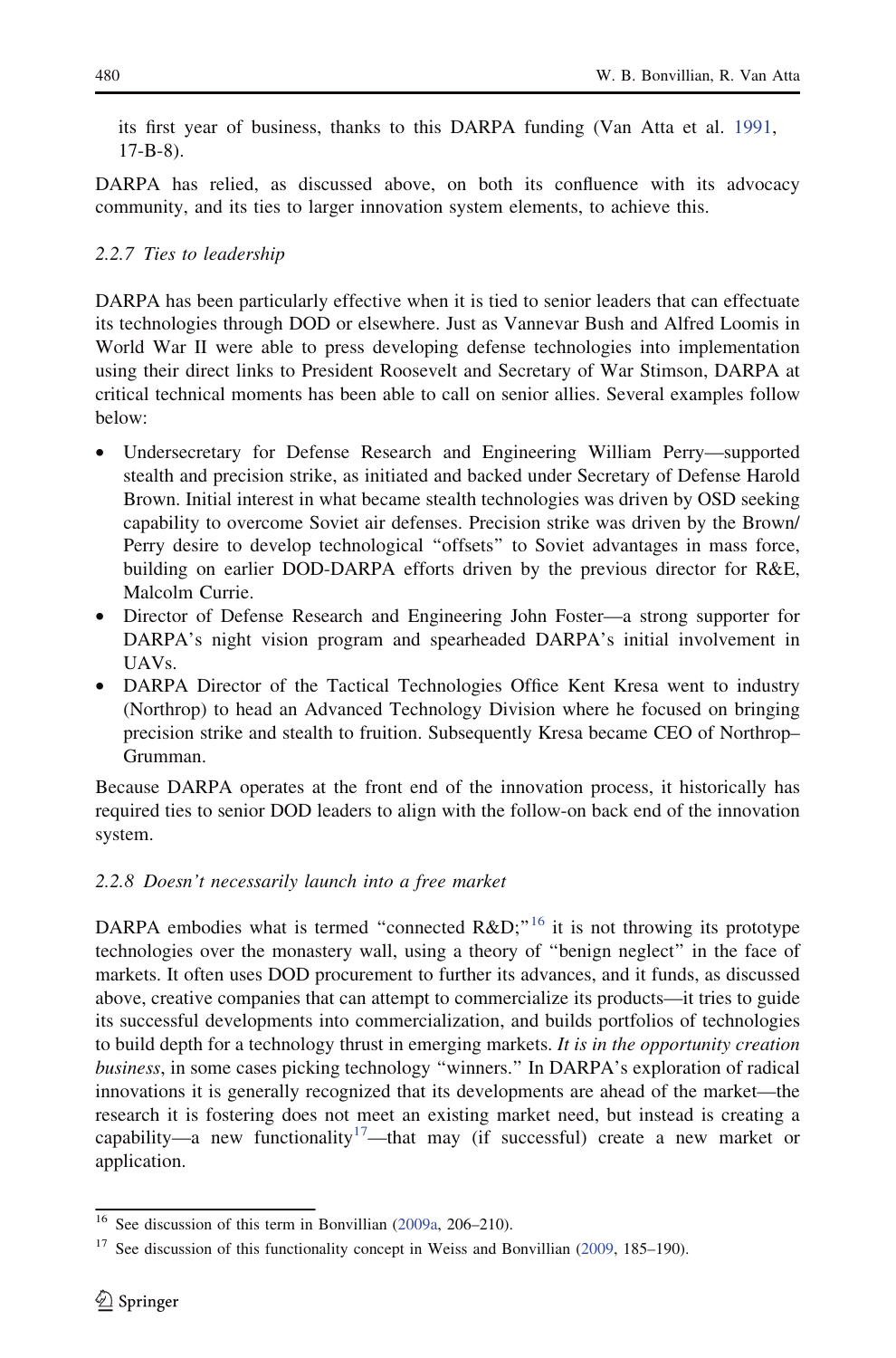A military example of this dynamic of technology push rather than demand pull is DARPA's sponsorship of high altitude, long endurance UAVs, which created new capabilities for which, at the time, there were no service "requirements." In fact, when these systems, such as the Predator and later Global Hawk, were first demonstrated, the military services actively delayed and discouraged their transition and development. Similarly, DARPA's fostering of internetted personal computing was ahead of any market foreseen by the incumbent computer firms, such as IBM and later, DEC. In developing such unanticipated new capabilities it is unlikely that current market mechanisms and especially current firms meeting those existing markets will be the primary means to bring the capabilities to fruition. From a DARPA standpoint the question is how and in what manner should it foster the transition—and for how long. As the opportunity creator DARPA has in many instances developed a new capability up to a technology demonstration and then found that the potential recipients—either in the military or commercial environments are not ready or interested to take them further. Several times DARPA has essentially backed off further support and other times it has supported additional research that it sees as overcoming the risks that impede the technology's transitioning. However, there is a well understood rule that DARPA itself is not in the business of transitioning—it is in the business of inventing.

In summary, DARPA doesn't just throw its technologies out into the world and pray that markets will pick them up, it uses its ties to defense procurement and to emerging companies to try to align its technologies with institutions in the difficult back end implementation stage.

Even when it is focused on ''connected R&D'' and a specific technology, it should be noted, however, that DARPA is ''all about competition'' amongst ideas and has multiple mechanisms to identify, assess and evaluate alternatives and options, and will restructure or terminate ideas that are judged to not be panning out—especially those that appear not to be making a big enough difference relative to the status quo. This does raise an important question: who decides? At DARPA, as well as other research organizations, individuals often have trouble ''letting go'' of their vision, even when it isn't working. DARPA's main decision focus is the program manager, but the Office Directors and the Director play important roles in reviewing progress and assuring that programs are scrutinized. Since a PM typically only has 3–5 years on station to ''make something happen,'' he or she has an incentive to make choices based on what projects appear to have the best chance of success. Just recently, DARPA's F-6 ''Distributed Satellite'' program was totally restructured with the initial contractor's program halted, when the new program manager decided that the effort was not likely to achieve the objectives.

#### 2.2.9 Ahead of the game

There is one additional aspect that should be noted, since DARPA is a government agency. While there is a history of Congress pressing a recalcitrant military to implement innovations, such as aviation and the aircraft carrier, Congress has also at times played the opposite role, interfering in technology advances. DARPA historically, has tried to stay ahead of Congressional interference and micro-management by developing coherent narratives about its technology approaches that show DARPA's projects to be ''ahead of the game.'' It has worked to avoid a situation where Congress has captured the narrative and forced DARPA involvement. As a result, DARPA has been almost "earmark" free.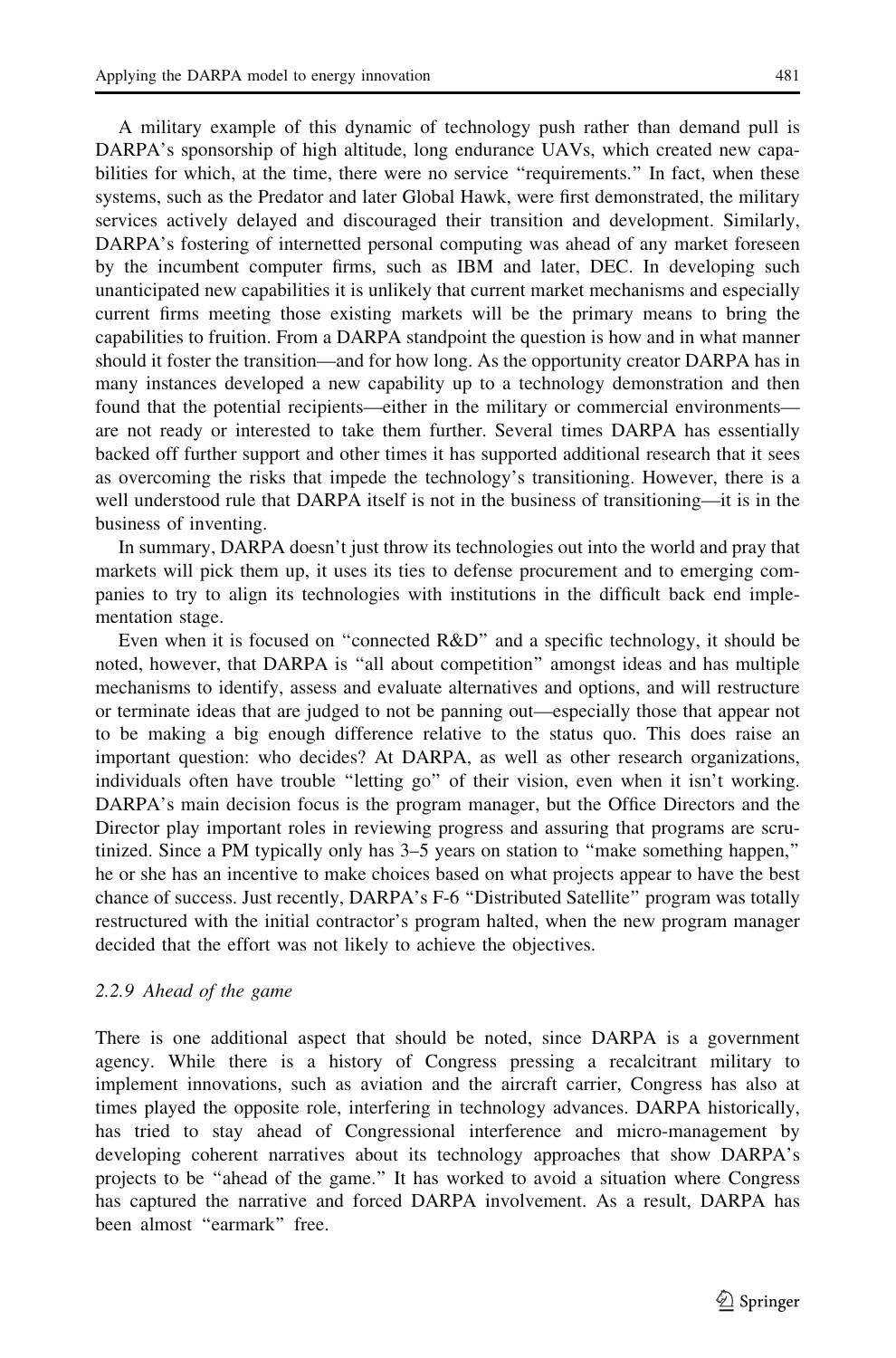#### 2.3 Problems in tech paradise

It should be noted as a caveat that the above discussion is of DARPA on a good day; it has bad days, as well. There have been periodic problems at DARPA. It is in the end a human institution, and these concerns provide further lessons. It also faces challenges from **new** realities. The globalization of US industry has created challenges for an agency charged with technology leadership to avoid technology surprise (Bonvillian [2009b,](#page-41-0) 72–75). DARPA, for example, is only now working on a multi-element strategy to adequately respond the global erosion of the US manufacturing capabilities and depth which will affect the abilities of the US to field advance technologies.<sup>18</sup> With the imminent tightening of defense budgets DARPA will face also increased challenges on how to use military procurement to create initial markets to transition its technologies.

In recent years, as briefly cited above, DARPA defunded a significant part of its university research base for advanced IT research, in turn affecting the strength of the DARPA IT technology community and the flow of outstanding university IT talent into DARPA (Bonvillian [2009a,](#page-41-0) 225–233), although the current leadership is attempting to improve this situation. For example, **strong office directors** with extended experience aiding talented PMs with less DARPA and DOD experience, have often been key to DARPA, providing in-depth technology management and leadership for shorter-term and usually less-experienced PM's. However, it appears that in recent years this strong officer director model has been cut back in favor of a strong director; while current DARPA leadership has been working to restore this position's authority, it is not an easy task. The strong director approach also affected the ability of its PMs to act as advocates for their technologies—as vision enablers—a traditional key PM role important to DARPA's capabilities. The strong director with a strategic approach may at times run contrary to DARPA's tradition of ''hire smart PMs and empower them.''

Another problem has been the hand-off between program managers. Demand pull from military procurement has helped keep DARPA work moving somewhat smoothly during transitions from one program manager to another. Even so, shifts in DARPA PM management sometimes become ''disruptive'' themselves, in an undesirable way. For example, these problems have affected DARPA's Strategic Computing program and recently the Ultra High Performance Computing Program, where program continuation has not been smooth.

If military demand pull is weak—as it certainly sometimes has been when DARPA was out ahead of the technology compared to the services (for example, with the arsenal ship and UAVs)—the DARPA model can suffer from too many stops, starts, and changes in direction. These can be the result not of careful reassessment of the technological frontiers and where the work should be going, but some combination of true belief and whimsy on the part of DARPA management. New leaders often have an instinct to make big changes even if operations are optimal so that they can ''leave their mark.'' When this occasionally happens at DARPA, there can be a real issue whether the culture can supersede such occasionally disruptive leadership, although its history as a highly flexible, small and intimate program, with fewer bureaucratic controls than more traditional R&D programs, helps it.<sup>19</sup> Thus, what has been an overall DARPA strength—talented directors—can at times be a weakness.

<sup>&</sup>lt;sup>18</sup> DARPA is working to build a manufacturing technology portfolio; see summary of some of these elements in MIT Washington Office ([2010](#page-44-0), 4-6.), See, generally, Tassey (2010) and Pisano and Shih [\(2009\)](#page-43-0).

Some observers counter that DARPA's productivity generally has remained high, despite such concerns. See Fuchs [\(2011](#page-42-0)).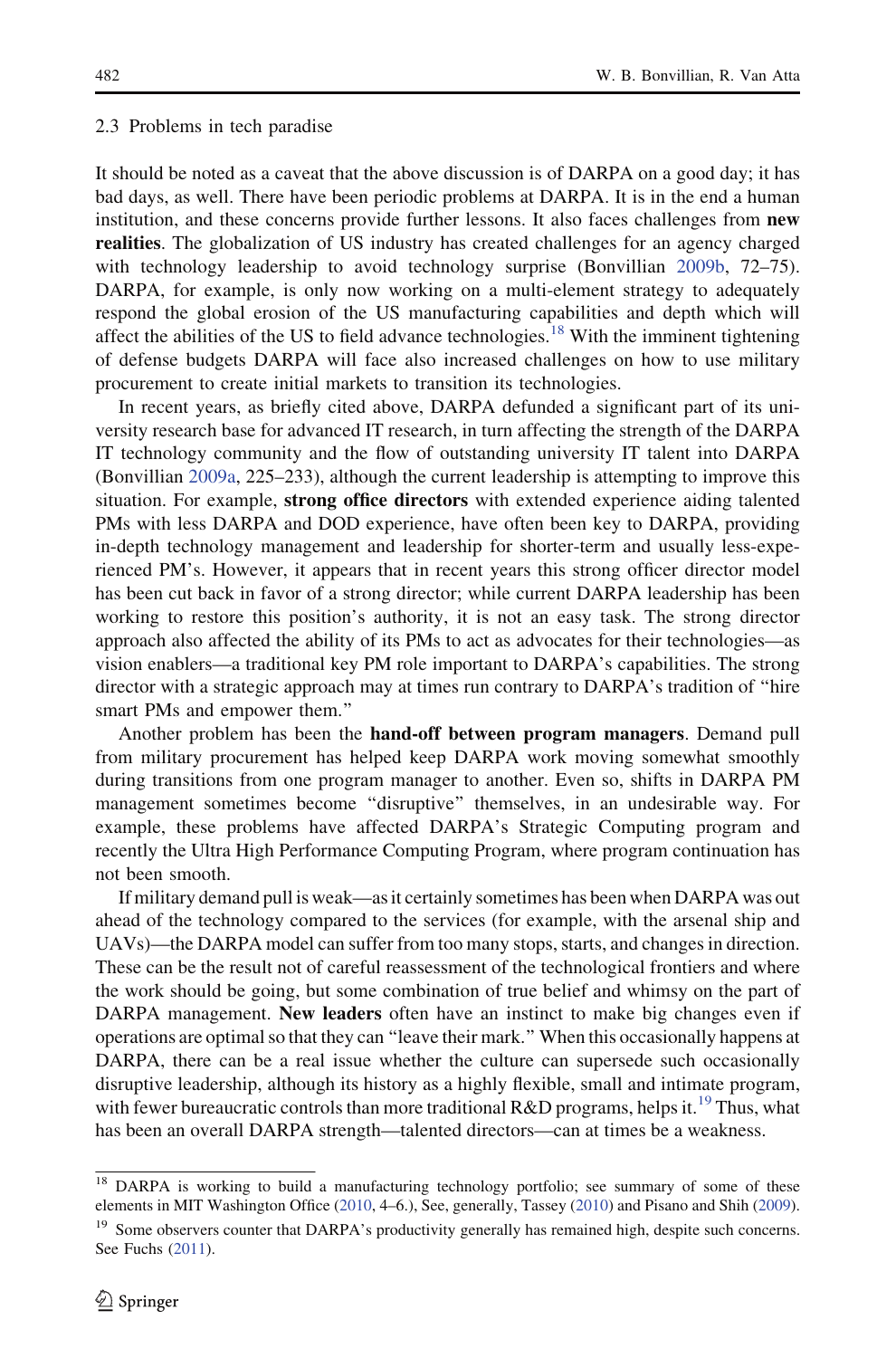There is another issue area, too, that requires notice: the transition to implementation. DARPA has worked hard to make this work, as discussed in many of the points above. But as a radical innovation organization, inevitably it is only secondarily concerned with transitioning the results into implementation. Some have accused DARPA in the past of too often being a ''hobby shop'' for talented PMs. Sometimes this transition capability has been DARPA's greatest strength and sometimes its biggest weakness. It has been noted that, ''if fielded disruptive capabilities are the objective, it will be insufficient to generate an example … [such as a proof-of-principle prototype]… and then rely upon the traditional DoD/Service acquisition system to recognize its value and implement it'' (Van Atta et al. [2003b](#page-44-0), 64). This problem will be further explored in detail in Part 4, below.

In conclusion, the above discussion of DARPA cited the well-known elements of its innovation culture, and focused on a number of less well-understood elements that have been important to its strength and capabilities. Both offer lessons in the energy technology sector to ARPA-E, which will be explored below. In addition, DARPA, like any humancreated and run organization, is not perfect and a number of problems it has faced offer lessons in addressing how to best organize and manage ARPA-E.

### 3 ARPA-E: A new R&D model for the department of energy

### 3.1 Replicating basic DARPA elements

ARPA- $E^{20}$  was consciously designed by Congress to apply the DARPA model to the new energy technology sector.<sup>21</sup> Currently funded at \$180m for FY2011, it is about the size of a DARPA program office. It has emphasized speed—rapidly moving research breakthroughs into technologies, through a process it labels ''Envision-Engage-Evaluate-Establish-Execute.''

With \$400 million received in the 2009 stimulus legislation cited above, it has awarded funding in six energy technology areas through spring 2011, which are briefly summarized

<sup>&</sup>lt;sup>20</sup> The following discussion on ARPA-E derives from ongoing discussions since ARPA-E's initial formation between author Bonvillian and ARPA-E's director, its deputy director for operations, and one of its program managers; author Van Atta had similar discussions with ARPA-E officials during this period. Both authors had an extended discussion session with four ARPA-E program managers about the ARPA-E model on April 5, 2011, which was particularly helpful in developing this paper. Both authors have long been observers of the ARPA-E formulation process; both testified before the House Science and Technology Committee on the ARPA-E authorizing legislation, HR-364 [\(2007](#page-43-0)), Bonvillian ([2007b\)](#page-41-0), Van Atta [\(2007\)](#page-44-0). Author Bonvillian, in addition, wrote about the proposal (Bonvillian [2006\)](#page-41-0) and (together with former DARPA Deputy Director Jane Alexander and former DARPA General Counsel Richard L. Dunn) reviewed ARPA-E concepts for Department of Energy Chief Financial Officer (CFO) Steven Isakowitz and his office, over several weeks in February and March 2009, as the CFO's office led the DOE effort to form and stand up ARPA-E within DOE.

<sup>21</sup> See, H.R. 364 [\(2007](#page-43-0)), America COMPETES Act [\(2007](#page-41-0)). See, also, America COMPETES Act Reauthorization [2010,](#page-41-0) Sec. 904, amending section 5012, and House Committee on Science and Technology Hearings on ARPA-E concept (March 9, 2006; April 26, 2006). The conceptual origin for ARPA-E as a DARPA model for energy stems from the National Academies' report, Rising Above the Gathering Storm: Energizing and Employing America for a Brighter Economic Future (National Academies [2007,](#page-43-0) 152–158). For a discussion of some of the issues under consideration in the initial Congressional design of ARPA-E, see Bonvillian ([2007a](#page-41-0)). For an early description of ARPA-E's mission and role from its first director, see Majumdar [\(2009](#page-43-0)).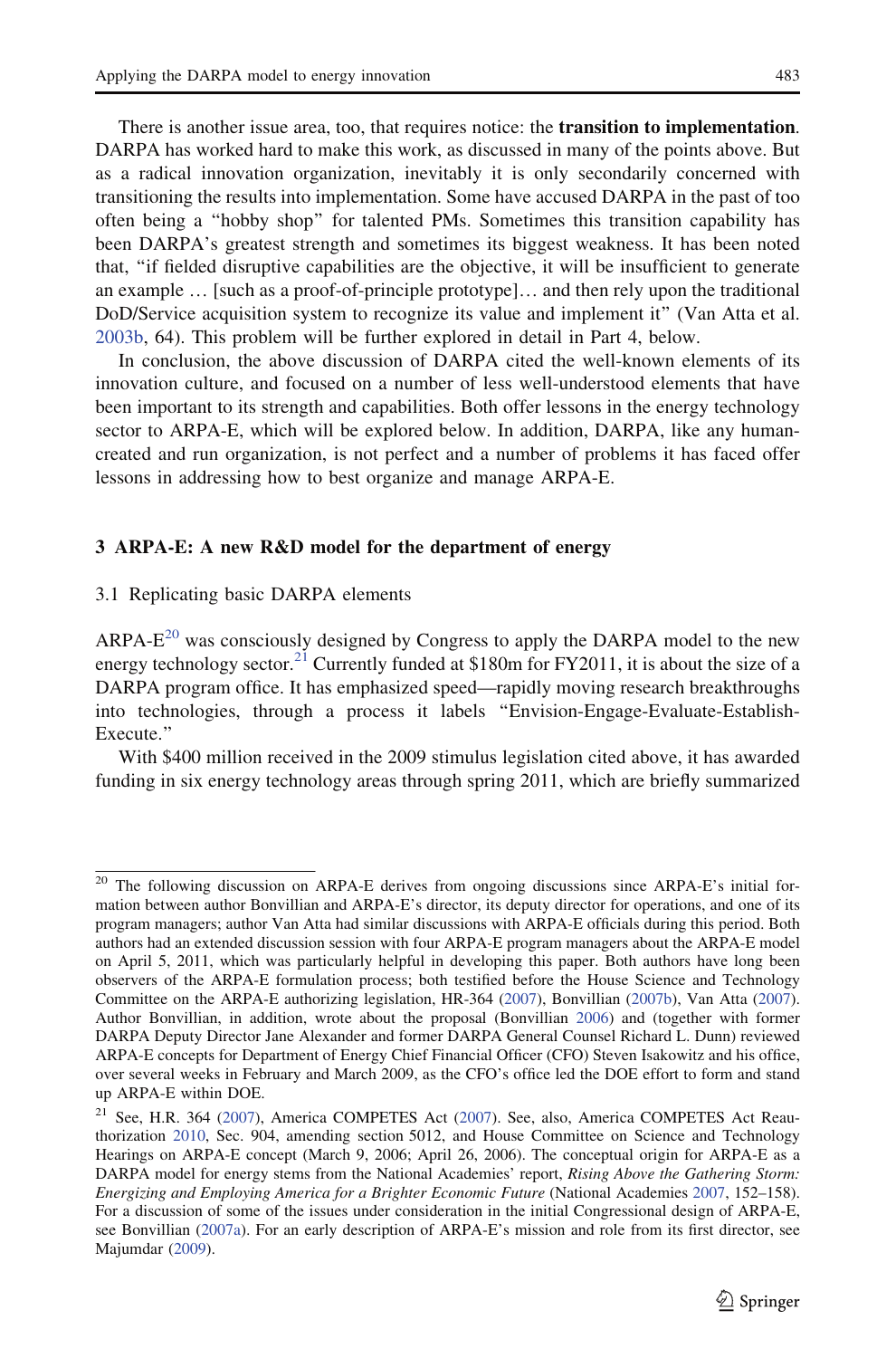below.22 These follow a ''challenge-based, focused-program'' approach modeled on DARPA (this was formed after an initial wide open "early harvest" funding opportunity noted below).

- The ''Innovative Materials and Processes for Advanced Carbon Capture Technologies'' program (IMPACCT) aims to develop technologies to capture 90% of CO2 from coal power plants at much higher efficiency and lower cost; research approaches include advanced new technologies for capturing and converting CO2 at power plants through a range of approaches, from catalysis to membrane sorption.
- ARPA-E's "Electrofuels" initiative aims to synthesize biofuels using micro-organisms to convert CO2 and water into liquid fuels, seeking a ten fold increase in efficiency over current biofuel production processes.
- The ''Batteries for Electrical Energy Storage in Transportation'' program (BEEST) seeks ultra high-density, low cost battery technologies for long range, plug-in electric vehicles, aiming at doubling vehicle ranges and enabling a four fold reduction in costs from current battery technologies. Technology approaches extend from advanced lithium–ion concepts to over-the-horizon new battery concepts like lithium-air batteries and an ''all-electron battery''.
- The ''Agile Delivery of Electrical Power Technology'' program (ADEPT) seeks to develop materials for advances in magnetics, switches and, high-density storage to improve the efficiency of power electronics to reduce electricity consumption by up to 30%. This is an area where the U.S. lead in advanced materials such as SiC and GaNon-Si could serve as platforms for success in next generation (beyond Si-based) power electronics.
- ARPA-E's ''Grid Scale Rampable Intermittent Dispatchable Storage'' program (GRIDS) proposes to develop new technologies that create widespread cost-effective grid-scale storage, helping to balance renewables and power supply fluctuations with demand. The program is aiming for new storage systems with efficiency and cost comparable to pumped-hydro. Because the energy storage R&D/technology community has traditionally focused on energy density, new constraints largely on the cost side have brought out numerous new ideas.
- The ''Building Energy Efficiency Through Innovative Thermodevices'' program (BEETIT) seeks to develop cooling technologies for new and retrofitted buildings to significantly increase energy efficiency. The program has goals to increase air conditioning efficiency by 50% and sharply cut refrigerant global warming impacts.

ARPA-E includes two DARPA veterans among its eight PMs, one a former DARPA PM, the other an experienced DARPA performer and advisor. Consistent with its legislative history, it has worked to replicate the DARPA approach. The discussion below lists well-known elements in the DARPA ruleset and reviews how ARPA-E reflects and has adapted that model.

ARPA-E is a *flat, non-hierarchical* organization, effectively with only two levels eight program managers (PMs) and its director,  $^{23}$  Arun Majumdar, formerly a Berkeley

<sup>&</sup>lt;sup>22</sup> The six ARPA-E program directions awarded to date listed here can be found at ARPA-E [2010](#page-41-0). A further award offering was announced by Secretary Chu on April 20, 2011 for rare earths, biofuels, thermal storage, grid controls, and solar power electronics (Department of Energy [2011b](#page-42-0)).

<sup>&</sup>lt;sup>23</sup> ARPA-E also has a PM who is deputy director for technology, and several additional teams: an ''operations'' group supervising its contracting process, including a counsel (who implements ARPA-E's unique personnel and contracting authority despite the very different procedures of DOE's management bureaucracy) and deputy director for operations; a commercialization team (discussed below); and a group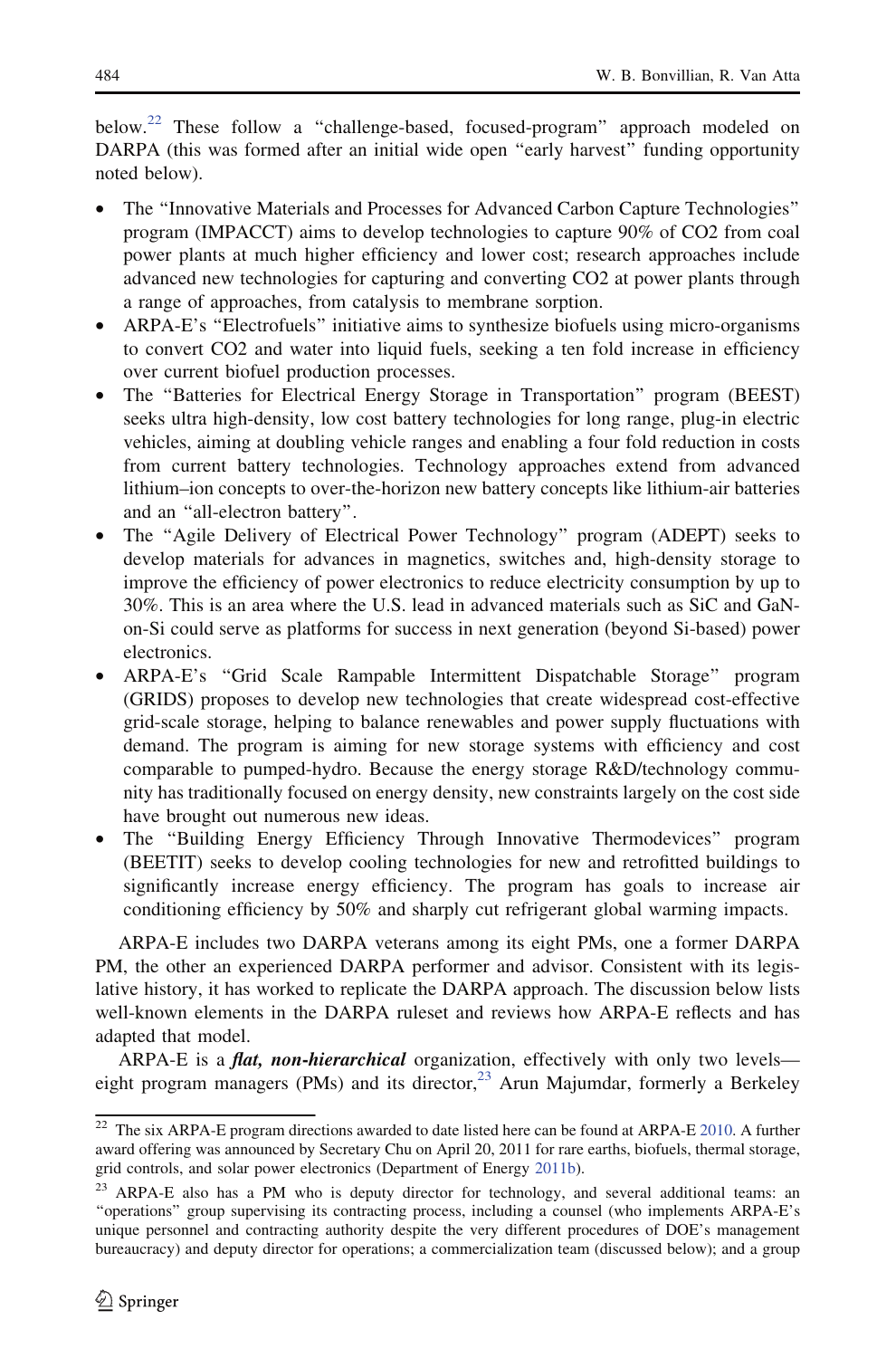professor with senior administrative experience in DOE's Lawrence Berkeley Lab who has also worked on forming companies.<sup>24</sup> Like DARPA, the **program managers are** "empowered," each with strong authority and discretion to administer a portfolio of projects in a related energy field, from storage to biofuels to carbon capture and sequestration. Like DARPA, the *project approval process is streamlined*—the PMs evaluate and conceive of the research directions for their portfolios, then go through a critique of that approach with the director (and discussions with colleagues); they go through a similar discussion process over proposed contract awards. Essentially, there is only one approval box to check—the director—who retains approval authority before the contract is awarded, which generally goes very quickly. ARPA-E emulates DARPA's reputation for fleet-footed decision-making. Like DARPA, ARPA-E is not bound by the traditional research selection processes, such as peer review or hierarchical bureaucratic lines of authority. It operates through a strong PM selection process outside of peer review. Although ARPA-E uses strong expert reviews to guide PM decisions, there is no ''peer review'' where outside researcher peers make the actual final decisions on what gets funded. As at DARPA, this PM selection process generally avoids the conservatism and caution that often afflicts peer review, which tends to reject higher risk research awards if there are more than four applicants per grant award.

Like DARPA, the PMs use a "right-left" research model—they contemplate the technology breakthroughs they seek to have emerge from the right end of the pipeline, then go back to the left side of the pipeline to look for proposals for the breakthrough research that will get them there. In other words, like DARPA, ARPA-E uses a *challenge-based* research model—it seeks research advances that will meet significant technology challenges. Like DARPA, ARPA-E tends to look for *revolutionary breakthroughs* that could be transformative of a sector—thus far, it has had a penchant for high-risk but potentially high-reward projects. ARPA-E's design is metrics-driven and ''challenge-based'' for funding opportunities. Metrics are defined in terms of what will be required for costeffective market adoption in the energy industry. PMs propose to the research community what will be required in terms of technology cost and performance for adoption and then ask this community to pursue this with transformative new ideas.<sup>25</sup>

Like DARPA, ARPA-E's PMs are a highly-respected, technically talented group,  $26$ carefully selected by a director who has asserted that there is no substitute for *world-class* 

Footnote 23 continued

of fellows (typically outstanding recent university PhDs, who support the PMs, discussed below). But the R&D operating core of ARPA-E is very flat: its director and its group of PMs. Regarding this term, the original enabling statute uses "Project Managers", see, America COMPETES Act [\(2007](#page-41-0)), Sec. (f)(1)); the term "Program Directors" was substituted by America COMPETES Act Reauthorization ([2010\)](#page-41-0), Sec. 904(f)(1)(C)(i), which amended ARPA-E's enabling statute in 2010. ARPA-E Director Majumdar decided to use the term "Program Directors" to emphasize how empowered its portfolio managers are. However, the term Program Managers is used here to parallel the term used in DARPA because the functions are similar and it is a functional title which is widely understood in the technology community.

<sup>&</sup>lt;sup>24</sup> ARPA-E Director Majumdar's bio available at Majumdar  $(2011)$  $(2011)$ .

<sup>&</sup>lt;sup>25</sup> This approach was used in some specific programs at DARPA. One specific example was the Global Hawk HALE UAV, which had a ''firm requirement'' of a fly away cost of \$10 million per unit. Importantly, while Global Hawk is generally viewed as having had a major impact on US military capabilities, this cost per unit was not met with the initial systems developed under DARPA and subsequently the Air Force has re-designed the Global Hawk to be a much larger and much costlier system (Van Atta et al. [2003b,](#page-44-0) 45–49). See, also, Porter et al. [\(2009,](#page-43-0) Vol. II, 49–50) on Global Hawk cost and schedule difficulties.

<sup>&</sup>lt;sup>26</sup> ARPA-E [\(2011](#page-41-0)) PMs' bios available at: <http://arpa-e.energy.gov/About/Team.aspx>. The PM group includes a deputy director for technology.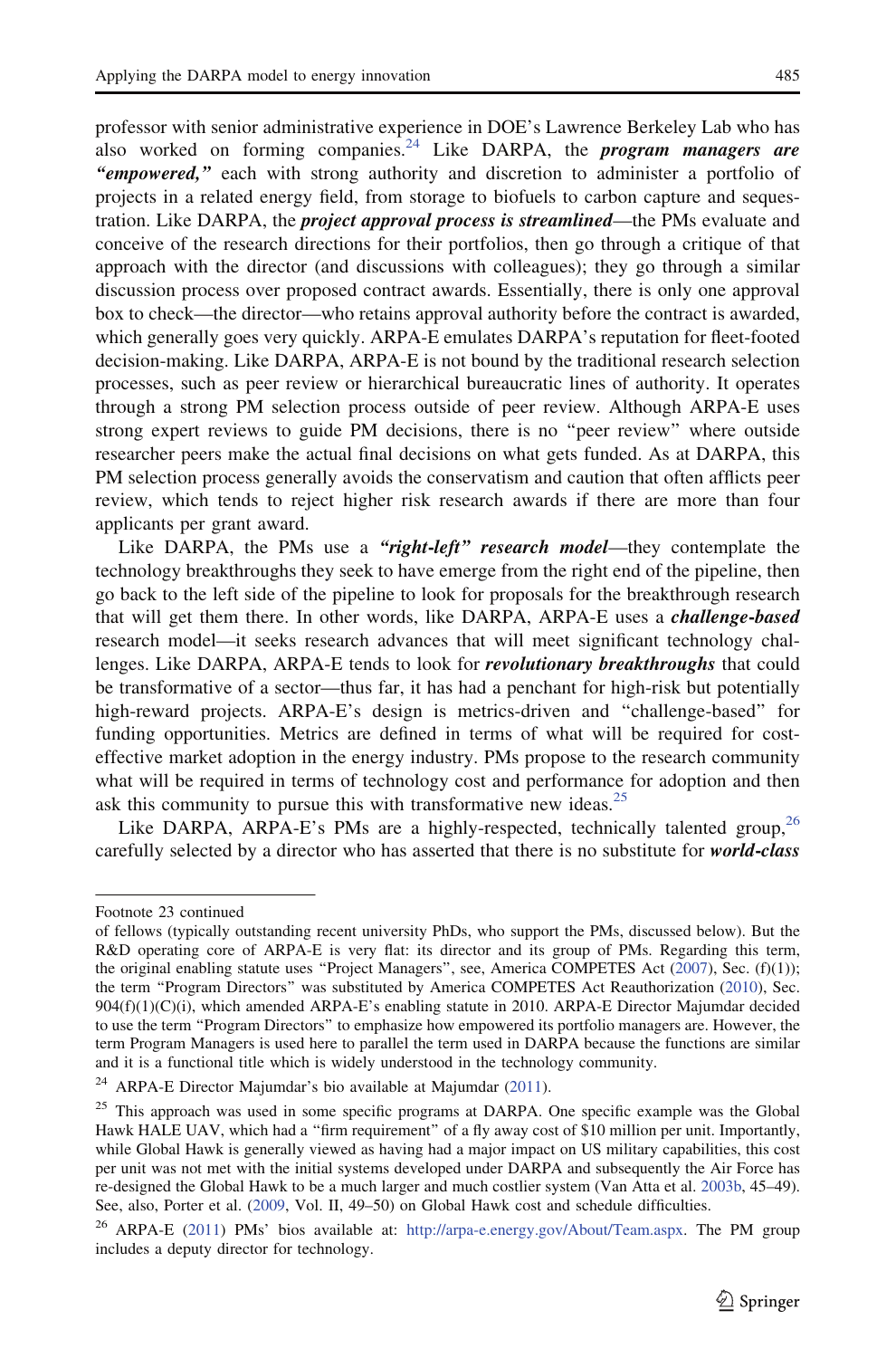talent. Typically, the PM's have experience in both academic research and in industry, usually in start-ups, so they generally know from personal experience the journey from research to commercialization. Recognizing that the ability to hire strong talent quickly was a key DARPA enabler, the House Science and Technology Committee, which initiated the ARPA-E authorization, gave ARPA-E, like DARPA, the ability to supersede the glacial civil service hiring process and rigid pay categories. In fact, ARPA-E's broad waiver of *civil service hiring authority*<sup>27</sup> may be without precedent in the federal government.

Like DARPA, ARPA-E's research program is organized around the 3–5 year lifetime of its PMs. By statute ARPA-E's PMs are limited to 3 years of service (although this can be extended),  $^{28}$  so, as with DARPA, this means they must work to get their projects into prototype and implementation stages in the three or so years they are at ARPA-E. Thus, the project duration yardstick is the life of the PM. This means that ARPA-E must forego much long-term research; it must build its project portfolio by seeking breakthroughs that can move to prototype in—for science—a relatively short period. It will aim, therefore, like DARPA, at innovation acceleration—projects that can move from idea to prototype in the program life of its program managers. The House Science and Technology Committee, mirroring DAR-PA, also emphasized the availability to ARPA-E of highly flexible contracting authority, so-called "other transactions authority," which enables ARPA-E to emulate DARPA's ability to quickly transact research contracts outside of the slow-moving federal procurement system.<sup>29</sup> Although this authority has not yet been fully utilized, it remains promising as ARPA-E moves into new areas, such as prize authority, discussed below.

Like DARPA, ARPA-E is also instituting the "hybrid" model, providing funding support for both academic researchers and small companies and the ''skunk works'' operations of larger corporate R&D shops. DARPA has often tied these diverse entities into the same challenge portfolio and worked to convene them together periodically for ongoing exchanges. This has tended to improve the handoff from research to development by combining entities from each space, easing technology transition. Like DARPA, ARPA-E has worked from an *island/bridge model* for connecting to its federal agency bureaucracy. For innovation entities in the business of setting up new technologies,  $30$  the best model historically has been to put them on a protected ''island'' free to experiment, and away from contending bureaucracies—away from ''the suits'' (Bennis and Biederman [1997,](#page-41-0) 206–207).

<sup>&</sup>lt;sup>27</sup> America COMPETES Act [\(2007\)](#page-41-0), Sec. 5012(f)(2)(A), as amended by American COMPETES Act Reauthorization [\(2010](#page-41-0)), Sec.  $904(g)(3)(2)(A)(i)$  (ARPA-E civil service waiver) In contrast, DARPA uses Intergovernmental Personnel Act (IPA) authority to hire PMs promptly (hiring can be completed in a day) from academia or industry, with the employee still paid through his or her former employer at the former salary level.

<sup>&</sup>lt;sup>28</sup> America COMPETES Act  $(2007)$  $(2007)$ , Sec. 5012(f)(1)(C), as amended by American COMPETES Act Reauthorization  $(2010)$ , Sec. 904 $(g)(2)(C)$ .

<sup>&</sup>lt;sup>29</sup> For DARPA's Other Transactions Authority (OTA), see, P.L. 101-189, 10 U.S.C. 2389 (enacted [1989\)](#page-42-0); P.L. 103-160, Sec. 845. For a discussion of DARPA's OTA authority, see, Kaminski ([1996\)](#page-43-0), Dunn ([1995,](#page-42-0) [1996a](#page-42-0), [b,](#page-42-0) [2007\)](#page-42-0). The Department of Energy received ''Other Transactions Authority'' in the Energy Policy Act [\(2005](#page-42-0)), Sec. 1007. However, it was only utilized once (GAO [2008\)](#page-42-0) until the advent of ARPA-E, when ARPA-E used it three times in 2009 in making its initial grant awards. See, America COMPETES Act Reauthorization Act ([2010\)](#page-41-0), House Comm. Rep. 111-478, of House Committee on Science and Technology, Subtitle B (''To attract non-traditional performers and negotiate intellectual property agreements ARPA-E also uses flexible contracting mechanisms called Technology Investment Agreements authorized for the Department as 'Other Transactions Authority' in the Energy Policy Act of [2005.](#page-42-0)'').

<sup>&</sup>lt;sup>30</sup> For analyses of private corporation and DOD defense S&T programs illustrating how successful radical innovation programs are constructed and managed in this manner, see Van Atta et al. ([2003a](#page-44-0)).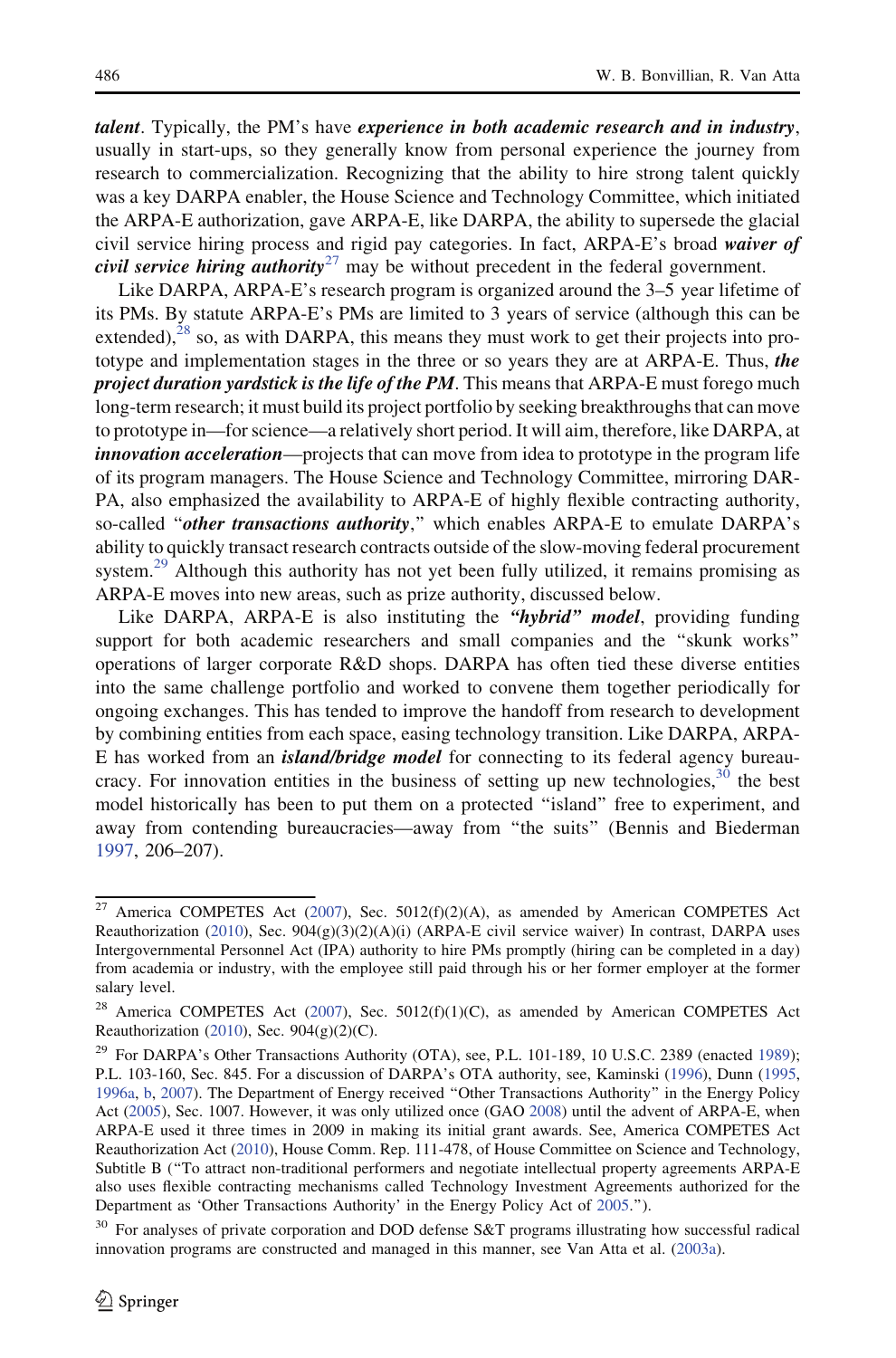ARPA-E, as it was set up within DOE, has required both isolation and protection from rival DOE R&D agencies and the notorious bureaucratic culture at DOE that may battle it for funding and the independence it requires. From the outset, therefore, it needed a bridge back to top DOE leadership to assure it a place in DOE's R&D sun—it received this from Energy Secretary Steven Chu, who was one of the original proponents of ARPA-E while serving on the National Academies' Gathering Storm report, and later testified in support of ARPA-E before the House Science and Technology Committee in [2007.](#page-43-0)<sup>31</sup> It helps, too, as cited above, that ARPA-E's first director was a trusted technical peer and colleague from Secretary Chu's Lawrence Berkeley National Lab days. On a day-to-day basis, DOE Chief Financial Officer Steven Isakowitz oversaw ARPA-E's initial stand-up in its embryonic days immediately after its Stimulus funding (ARRA [2009](#page-41-0)) was passed to bring ARPA-E to life, serving as an early godfather. Thus, ARPA-E had a critical bridge back to leaders who could protect its independence and funding. It was located by DOE's CFO one block from DOE's Forrestal building in Washington, on the floor of an adjacent non-DOE building—this gave it a handy bridge back to its DOE godparents, but assured that it would have its own island for its own team separated from the DOE bureaucracy.

Well aware of this evolving ruleset, Energy Secretary Chu has remarked—consistent with DARPA's history—that if just one in twenty ARPA-E projects is commercialized, the energy technology landscape could be transformed. $32$ 

3.2 New elements at ARPA-E

Thus far, we have described ARPA-E as though it was a clone of DARPA. However, ARPA-E faces a very different technology landscape than DARPA. DARPA has been able to launch its technologies into two territories that simplified its tasks. First, it has often been able to place its technologies into the procurement programs of the military services. In this approach, the military is able to serve as the testbed and initial ''first'' market for new technologies emerging from DARPA. As discussed above, this isn't automatic; it required creative work and senior allies, for example, for DARPA to persuade the military services to adopt stealth and UAV technologies. But when it works, it greatly eases technology transition. Second, as discussed at length above, DARPA also launches its technologies into civilian sectors—its keystone role in the IT sector is the most famous example; the internet, VLSI computing and desktop computing features are among the many noteworthy IT technologies it supported. However, the IT revolution DARPA nurtured was a technology frontier, an example of "open space" technology launch.<sup>33</sup>

<sup>&</sup>lt;sup>31</sup> Secretary Chu also personally selected ARPA-E's director, a Berkeley colleague and friend, who was his former deputy director at Lawrence Berkeley National Laboratory. This assured a very close connection between ARPA-E and the top agency leadership, somewhat comparable to such noteworthy technology ''bridge'' relationships as that between, for example, Radiation Lab founder Alfred Loomis and Secretary of War Henry Stimson, and Vannevar Bush, President Franklin Roosevelt's World War II science czar and Harry Hopkins, Roosevelt's chief personal aide. See Conant [\(2002](#page-42-0), 178–289) on Loomis and Zachary [\(1999](#page-44-0)) on Bush.

<sup>32</sup> Secretary Chu, as noted above, has long been an ARPA-E proponent: see Chu ([2006](#page-42-0)).

<sup>&</sup>lt;sup>33</sup> As discussed in Part 2, the frontier was not entirely open; DARPA did take on the IBM mainframe model in supporting disruptive technologies to achieve personalized computing and the internet. But it also took on a set of technologies that were not of primary interest to IBM and in fact were of very low priority to it compared to its mainframe computing.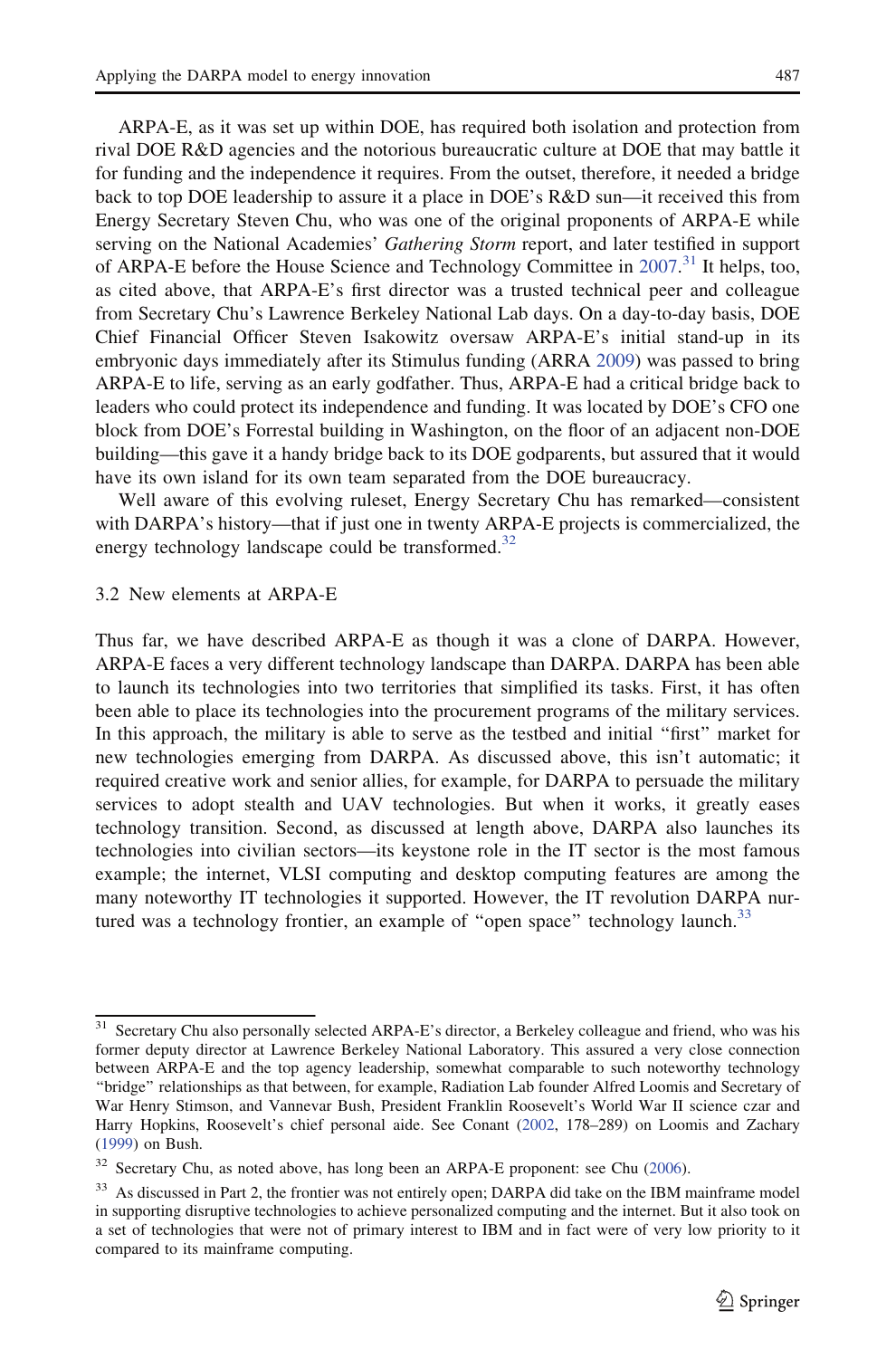In contrast the energy sector that ARPA-E must launch into is occupied territory not open space—energy is already a complex, established, ''legacy'' sector (CELS) (Bonvillian and Weiss [2009\)](#page-42-0). New energy technologies have to perform the technology equivalent of parachuting into the Normandy battlefield; there is already a technology-economic-political paradigm that dominates the energy beachhead that must be overcome. Because it faces a very different launch landscape than DARPA, ARPA-E is learning to vary its organizational model. In addition, ARPA-E has assembled what is by all accounts a talented team; they have put in place their own ideas on how to operate their new agency, as well. Thus, ARPA-E is not simply replicating DARPA, it is finding and adding its own elements appropriate to the complex energy sector where it concentrates and to its own staff. Some of these constitute new innovation lessons potentially applicable to other agencies and projects. A number of these new elements and variations from the DARPA model, as well as organizational features ARPA-E is focused on, are discussed below.

#### A. Sharpening the research visioning, selection, and support process

Every strong innovation organization, from research groups, to start-ups and firms, to federal research agencies, must build a strong innovation culture.<sup>34</sup> Organizational cultures in the innovation space tend to lock-in quite early in the organizational history, and, once set, patterns of interactions and performance tend to become engrained into the entity's culture. ARPA-E, led by its director and PMs, all of whom have had experience in a range of innovation organizational cultures, including DARPA, have worked to build their own innovation culture within ARPA-E. While it shares many features with DARPA, as noted above, it has its own areas of emphasis.

ARPA-E's director and PMs emphasize that they are working in what they call "the white space" of technology opportunities. Starting with their first research award offering, $35$  they assert they have consciously attempted to fund higher risk projects that could be breakthroughs and transformational in energy areas where little work previously has been undertaken. This means that their research awards are purposely made seeking transformations, not incremental advance. Comparable to the DARPA model, this approach has placed **technology visioning** at the very front of the ARPA-E's research nurturing process (Carleton [2010\)](#page-42-0).

<sup>&</sup>lt;sup>34</sup> A working ruleset for optimal innovation organization cultures is set forth in, Bennis and Biederman [\(1997](#page-41-0), 196–218). A number of these Bennis/Biederman ''rules'' are (as of 2011) painted on the walls near the DARPA Director's office in DARPA's building in Arlington, VA.

<sup>&</sup>lt;sup>35</sup> This perspective evolved from ARPA-E's first award offering for \$150m, issued on April 27, 2009, which was entirely open-ended, simply seeking innovative new ideas for energy technologies from academic energy researchers and firms. While the small ARPA-E staff—the organization was just being assembled—anticipated that they would receive only some 400 applications (assuming, as one ARPA-E official put it later, ''Whoever heard of ARPA-E?''); instead, they received over 3,500 applications. See, Kosinski ([2009,](#page-43-0) 8). Because it faced an overwhelming application volume, this forced ARPA-E to assemble a major review effort relying on scientists throughout DOE to assist (which aided in their subsequent DOE community building effort, discussed below). Because they had far too many quality applications for their limited initial award funding (they only made 37 initial awards), they developed their ''white space only'' approach described in the text above, which has since become a basic agency policy approach. Realizing that the energy tech sector was eager for a DARPA model in energy, and that there was already a major ''tech buzz'' around ARPA-E, the agency subsequently limited its award offerings to particular technology sectors, discussed above in the text in this section, to control the number of applications and make the review process manageable. However, to avoid disappointing and frustrating the initial wave of applicants, ARPA-E created its innovative energy technology ''summit,'' described below. Thus, two of ARPA-E's more innovative approaches—''white space'' and its now annual ''summit'' were lessons that came out of the near-nightmare of managing its first open-ended initial award process.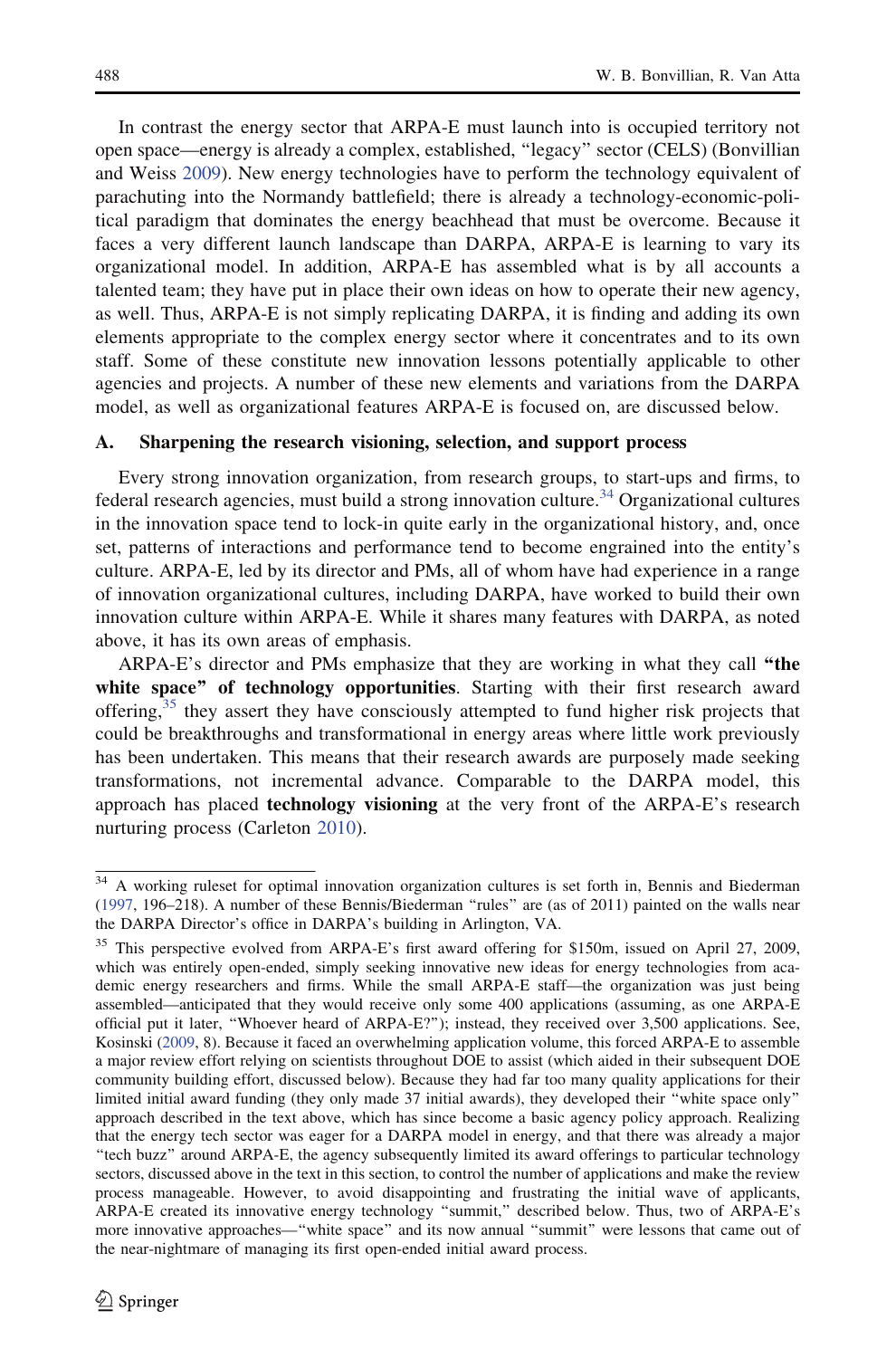ARPA-E has implemented an interesting two-stage selection process, offering applicants a chance to offer feedback to the initial round of reviews. Because ARPA-E's director, like many researchers, had been personally frustrated by peer review processes where the reviewers in their responses to his proposals showed limited understanding of the science and technology advances behind his applications, he implemented a unique review process where his PMs allowed applicants to respond to their application reviews, followed by a further evaluation step. This ''second shot'' and ''feedback loop'' in the review process has improved evaluations because the PMs know their conclusions will be critiqued, has helped educate PMs in new technology developments, and resulted in a number of reconsiderations of applications, thus improving the overall ARPA-E research portfolio.

#### 3.2.1 The empowered program manager culture

There are eight PMs at ARPA-E as of this writing; there are no office directors, who serve as an intermediate stage at DARPA between PMs and the director. Because ARPA-E is roughly the size of a large DARPA office it simply doesn't need them yet. Each PM picks his or her own inquiry areas; there is no overall technology plan.<sup>36</sup> However, PMs do form macro challenges within the sectors they initiate with the director—for example, seeking a zero emission, long range electric car. PMs therefore retain the flexibility of not being tied to a fixed ARPA-E-wide technology strategy. PMs also retain a great deal of control over their research portfolios, so are ''empowered'' like DARPA PMs, although they still have to persuade the director to support their program decisions. Director Arun Majumdar, has a reputation as a shrewd and intellectually adept judge and analyst. PMs say he insists on ''complete technical and intellectual honesty;'' as one put it, he is ''a cricket batsman—he knows all the pitches.'' Thus, before a PM can select a technology project, he or she has to ''sell'' it to the director; the proposal often also has to survive rounds of brainstorming and vetting with PM colleagues. PMs have to have what they refer to as "**religion**"—they have a vision of where they want to take their portfolios, performing as vision champions, in order to sell their projects both inside and outside ARPA-E. Part of ''religion,'' then, is that they must work on being vision implementers. ARPA-E PMs expressed the view that ''religion'' is the single most critical PM quality, aside from technical excellence. To summarize, ARPA-E uses DARPA's ''strong program manager'' model for research award selections and calls on its PMs to exert religious zeal in advancing selected technologies through the implementation stage. ARPA-E has purposely not created a formal personnel evaluation process for its PMs—as with DARPA, PMs say they are expected to ''manage to results'' and they are judged by the director and their colleagues—peer pressure—based on the outcomes, impact and results from the portfolios they select.

#### 3.2.2 Additional mechanisms for talent support

ARPA-E has a fellows program, of five outstanding recent PhDs who help staff each PM and fill out the capability of each team. This institutional mechanism apparently may be creating a creative process of intergenerational contact and mentoring within ARPA-E, further ensuring that it becomes continuous education environment—a key feature for

<sup>&</sup>lt;sup>36</sup> However, ARPA-E's enabling statute does require preparation of a technology "Strategic Vision Roadmap". America COMPETES Act  $(2007)$  $(2007)$ , Sec. 5012(g)(2), as amended by America COMPETES Act Reauthorization  $(2010)$ , Sec. 904(b)(2).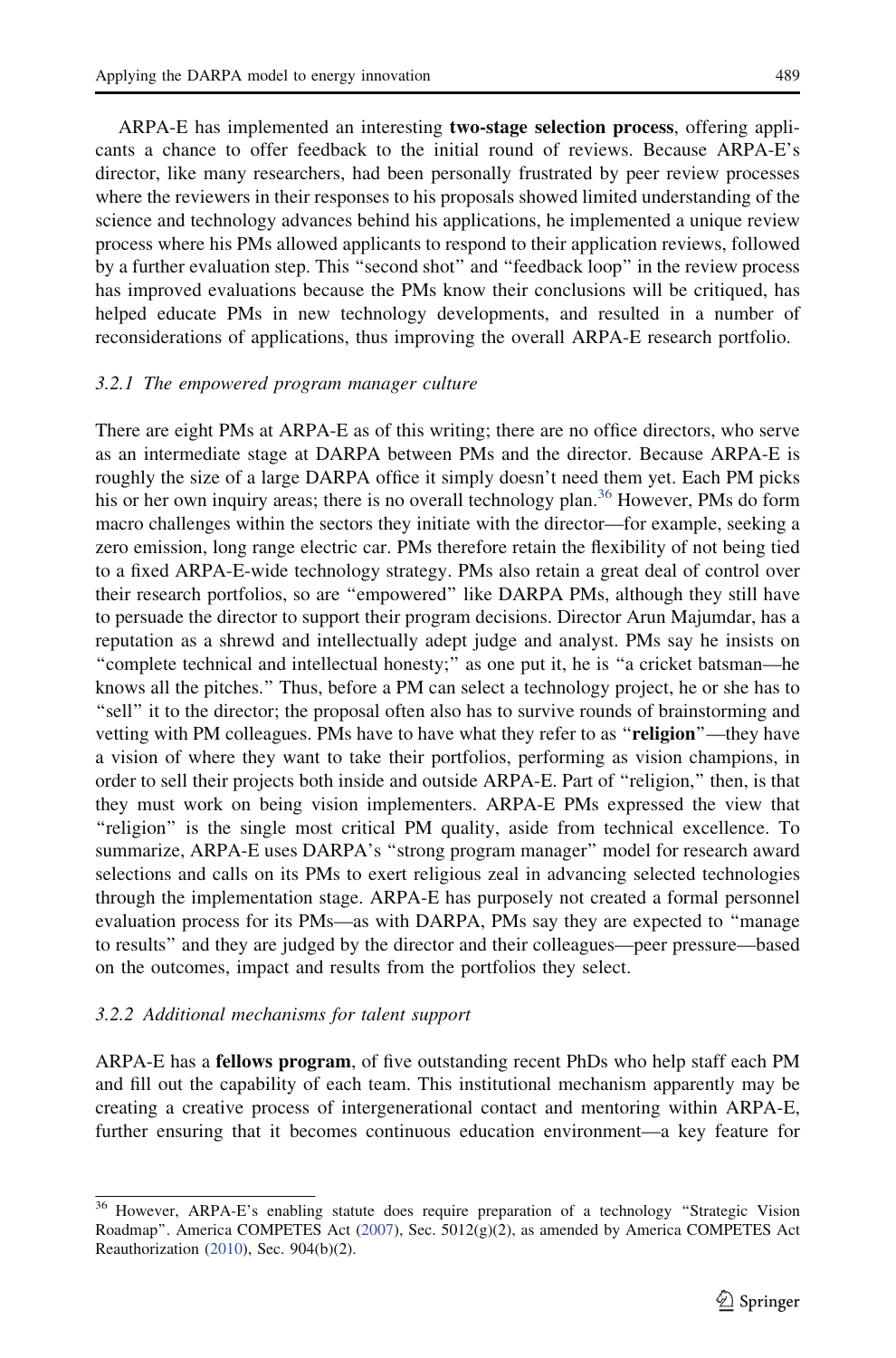creative R&D organizations. The new fellows also have been meeting together as a group to attempt to jell their own on new ideas. DARPA currently has no comparable group to help augment internal intellectual ferment.<sup>37</sup> ARPA-E is also considering creating its own team of senior advisors—"technology wisemen," in short—who spend time at ARPA-E through frequent visits and so contribute to the PM teams. The group would be somewhat analogous to DOD's ''Jasons,'' a group of experienced technical experts brought into advise on major technical issues and problems (Finkbinder [2006\)](#page-42-0), except that ARPA-E's Jasons would serve a similar function not for DOE in general but within an operational research agency, ARPA-E. This could provide a way to enable technology thought leaders from a range of fields to contribute to energy technology advance, pulling in new perspectives and new ideas.

# 3.2.3 Portfolio approach

All ARPA-E projects are selected, as discussed above, to be game changers—to initiate energy breakthroughs. However, within that broad requirement, as PMs assemble their portfolios around a particular challenge areas, PMs say they have found they need a "risk mix.'' They generally include some ''out there'' projects that may or may not materialize, that are very high risk, but where the technology is so potentially important that, although far from implementation, these are well worth pursuing. But for most other portfolio technologies, the PMs want to see that they could be implementable in a reasonable period—that they could reach a cost range that would facilitate entry and commercialization. Some PMs find they need to emphasize more early stage science in their portfolios than other PMs because their portfolio sectors require more frontier advances—so there is a mix, too, of portfolio balance between frontier and applied, science and technology emphasis. The grant approval rate varies between technology sectors, but (following the initial 2009 open ended offering discussed above), PMs indicate the rate ranges from 5 to 10%. That rate is likely too low for robust portfolios and will discourage some creative applicants; ARPA-E understands this, but is constrained by Congressional budget limits.

As with DARPA, ARPA-E PMs have adopted a "hands-on" relationship with award recipients, talking and meeting at frequent intervals to support their progress and help surmount barriers, and, when ready, to promote contacts with venture and commercial funding. In most research agencies, the job of the PM focuses on the award selection process; in ARPA-E, this is only the beginning. PMs view their jobs as technology enablers, helping their tech clients with implementation barriers.

# B. Building a community of support

While Congress, in designing new science and technologies agencies, may get either the substantive design or the political design right, it does not often get both right (Bonvillian [2011a\)](#page-42-0). In other words, the creation of an agency that is, from a public policy and substantive prospective, sound and effective as well as politically strong enough to survive, is a challenging policy design problem. ARPA-E was founded on a well-tested substantive model, the DARPA model; so as long as its leadership struggled to fulfill that complex design there was some assurance of success from a policy perspective. Although the history of DARPA clones is often not a positive one (Bonvillian [2007b,](#page-41-0) 5–6), ARPA-E's leadership has made the ARPA-E clone a widely acknowledged, successful substantive one

<sup>&</sup>lt;sup>37</sup> When DARPA was first stood up it had a scientific advisory board and at times some of its Office Directors have empanelled such groups.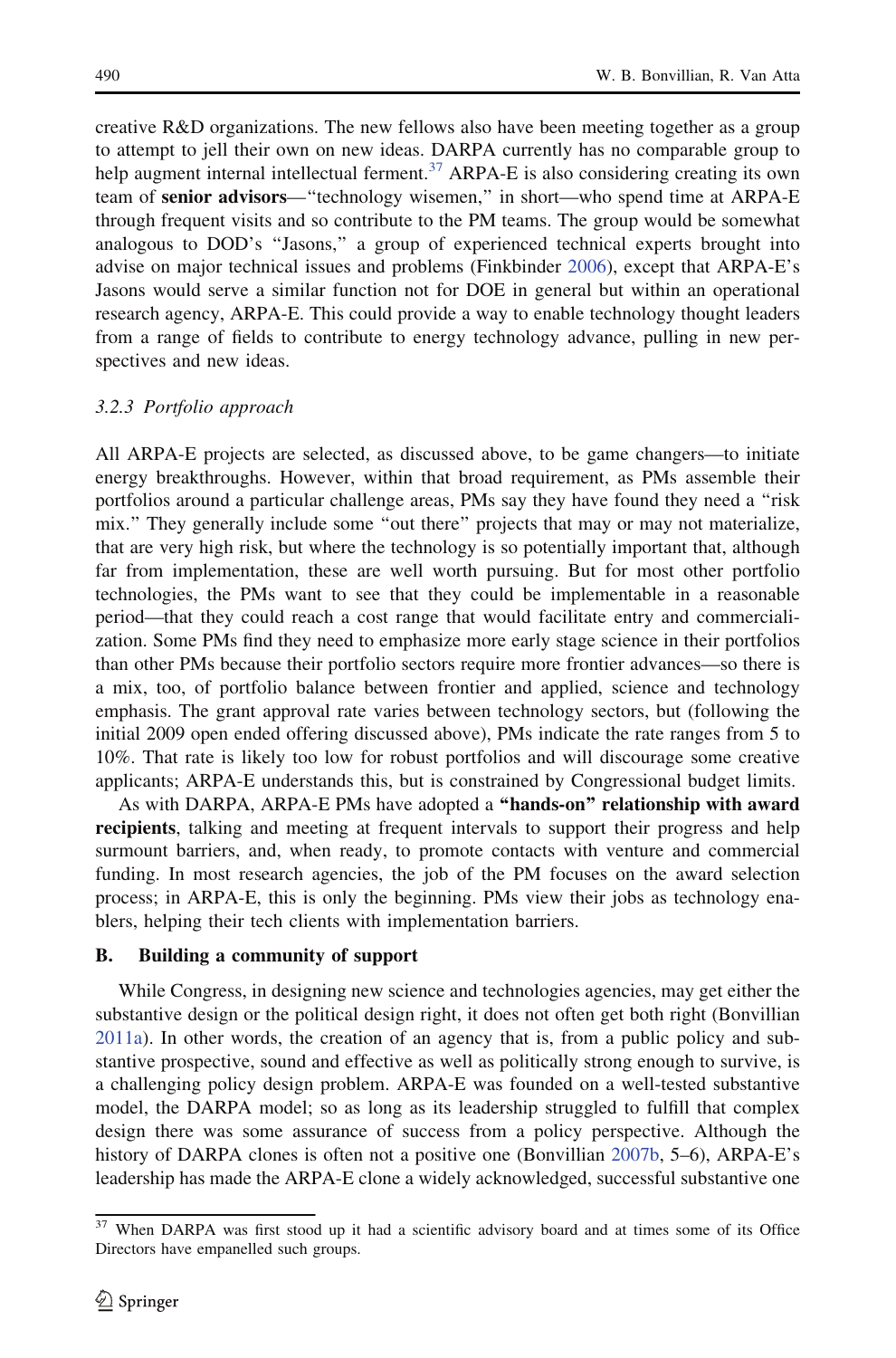to date. However, ARPA-E's political design has been a more complex problem; from the outset it has faced a political survival challenge. In part this is because the Congress, on a budget cutback tear, has not fully embraced the need for an energy transformation. In part, it is because it is a small new agency fish in a cabinet agency filled with large agency sharks constantly on the prowl against funding competitors and turf incursions. These include such longstanding major entities as the Office of Science, the applied agencies and the seventeen national energy laboratories. To increase its chances of survival, ARPA-E needed not simply to avoid conflict with its large neighbors but to affirmatively turn them into bureaucratic allies and supporters.<sup>38</sup> Internal allies were not its only need—it also needed to build support outside DOE, from the energy research community it serves and from industry. All this had to be translated into Congressional support.

ARPA-E therefore has worked from the outset on building internal connections within DOE. The Department's R&D is organized into stovepipes. The Office of Science, a traditional fundamental science-only agency organized on Vannevar Bush basic research lines (Stokes [1997\)](#page-44-0), funds its own nest of national labs as well as university research and reports to its own Undersecretary. DOE's applied agencies, including EERE, and fossil, electrical and nuclear offices, fund development work primarily through companies and report to their own Undersecretary. DOE's organization thus severs research from development stages, and historically very few technologies cross over the walls of the two sides of the DOE organizational equation, between basic and applied. In theory, ARPA-E could serve both sides by drawing on basic ideas coming out of the Office of Science that could be accelerated, pushing them to prototypes, then building ties with EERE and the applied agencies to undertake handoffs for late stage development and demonstration stages. ARPA-E could thus serve both sides by working to be a technology connector within DOE. There are potential downsides to playing the connector role—in some cases at DARPA it has been seen as inconsistent with performing the role of transformation instigator. However, ARPA-E has attempted this task, and met with success in forging a working alliance with EERE, a much larger \$1.5 to 2 billion a year applied agency. ARPA-E has EERE experts on its review teams and draws on their expertise; it has received strong support as well from EERE's leadership, who are working with ARPA-E on the handoff process described above (see further discussion below).

Integration with the Office of Science (SC) is still a work in progress. SC very much views itself as a basic research agency, and rejects work on applied research, assuming it is the job of other parts of DOE to manage those efforts. It funds a wide variety of basic physical science fields, aside from basic energy-related research. Managers at SC generally view themselves not as technology initiators but as supporters for the actual researchers located in SC's national labs and in academia. This represents a genuine culture clash with the energy breakthrough mission orientation of ARPA-E PMs. However, some attempts have been made to connect with the 46 new Energy Frontier Research Centers (EFRCs) formed by SC to focus on energy research in promising areas (Bonvillian [2011a](#page-42-0), 315–316); two of ARPA-E's PMs report that they have selected one project each from EFRCs located at research universities.

Collaboration with the national energy labs has also proven a challenge. Because the labs are large employers, they have tended to become independent political power bases (Bonvillian [2011a](#page-42-0), 304–305). However, ARPA-E has worked include labs in its research

DARPA over time has attempted to achieve internal support from other defense R&D agencies. See Bonvillian ([2009a](#page-41-0), 220).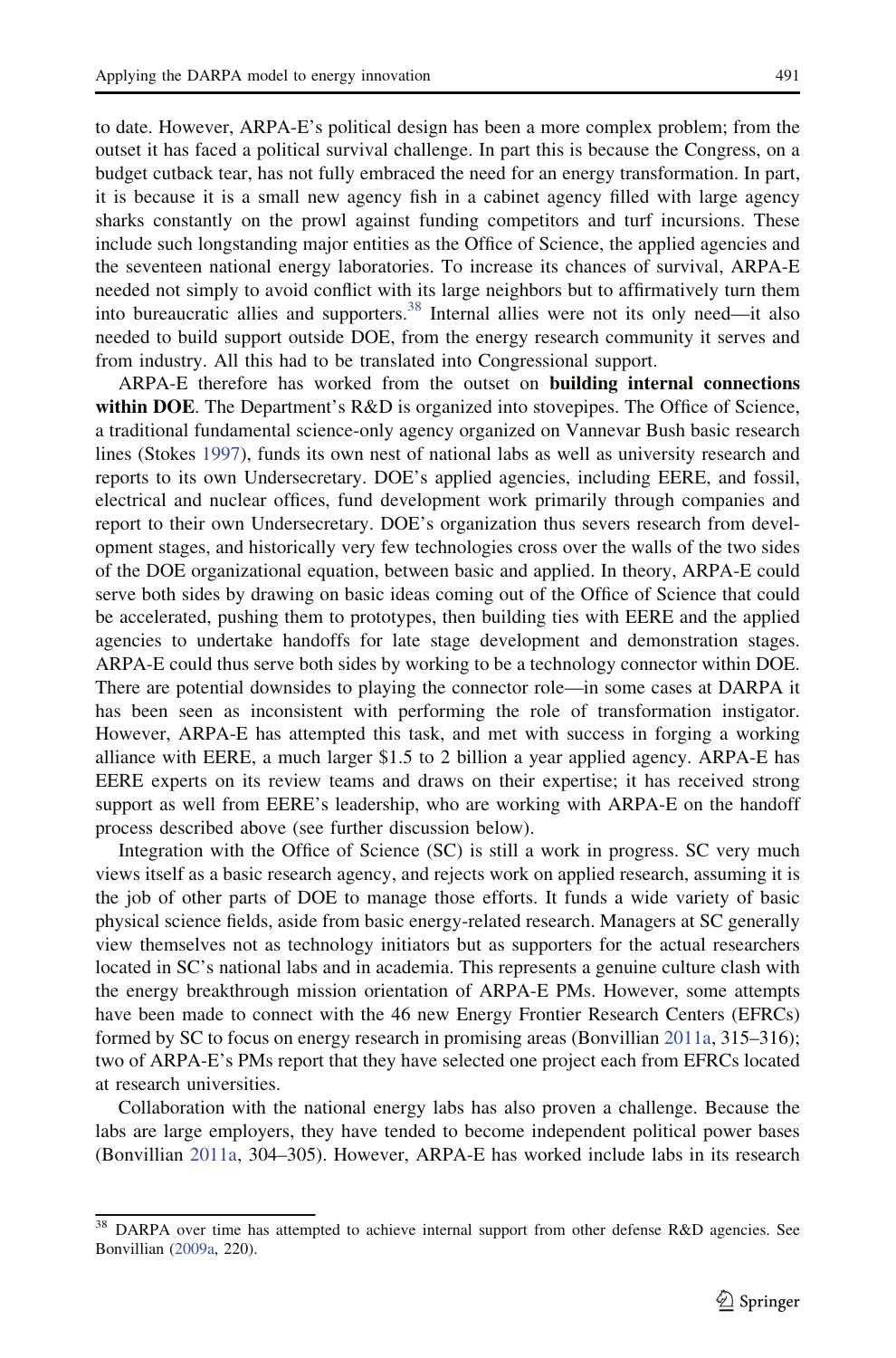consortia,<sup>39</sup> hoping the labs will view it as not simply a funding competitor but a funding supporter.

# 3.2.4 Summit

ARPA-E has worked at building relations with venture capital firms and large and small companies, and with awardees and non-awardees, through two widely attended annual multi-day forums in the spring of 2010 and  $2011<sup>40</sup>$  These two energy innovation summits have become major technology showcase events in Washington, attracting large attendance and featuring prominent business, executive branch and bipartisan Congressional leaders in speaking roles. ARPA-E featured its awardees at these summits as well as other strong applicants who did not received awards but deserved attention. VCs and companies have swarmed around their technologies, building good will among attendees, whether they won awards or not. This has helped the growing field of energy technology highlight emerging technologies to potential private sector funders. The summits became, almost overnight, one of the biggest energy annual conference events in the nation, and have played a major role in putting ARPA-E on the map as an innovative agency. Importantly, by highlighting new energy technologies of interest to many sectors and firms, the summits have helped in building an advanced energy technology "community" around ARPA-E.

# 3.2.5 Support community

ARPA-E faced a major funding challenge in FY2011 when a change in political control of the House of Representatives and growing concerns over spiraling federal deficits led to cutbacks in federal agency funding. As noted, because ARPA-E received no funding in FY2010 (it received 2 years of initial funding in FY2009 through stimulus legislation) it needed affirmative legislation to survive. As a result of the goodwill that had been built in its first 2 years of operation, a community of support began to collect around ARPA-E to independently advocate for the agency's future with Congressional committees, including venture capital firms, large and small firms that worked with ARPA-E, and universities, all enamored of its research model. Thus, a political support system is growing, separate and apart from ARPA-E (which can't lobby under federal law) to back its efforts and continuation. It has reached a point where ARPA-E has received public support from some very prominent business leaders, including venture capital leader John Doerr of Kleiner Perkins, GE CEO Jeff Immelt, Microsoft's Bill Gates, and FedEx founder Fred Smith. The continued growth of such a political support community could help assure ARPA-E's political future.

In summary, not only has ARPA-E proven a strong substantive success to date from a public policy perspective, a political support base appears to be emerging that could help sustain it over time. ARPA-E could be in a position to achieve that rare combination, an integrated political design model, marrying political support with sound substance.

# C. Technology implementation

ARPA-E's director and PMs are acutely aware of their difficult task in launching technology into the complex, established legacy sector of energy. DOE has a four decade

America COMPETES Act [\(2007](#page-41-0)), Sec. 904(e)(3) authorizes ARPA-E to fund "consortia..., which may include federally-funded research and development centers'' (FFRDC's—including energy laboratories).

<sup>40</sup> See programs for ARPA-E Energy Innovation Summits [\(2010, 2011\)](#page-41-0).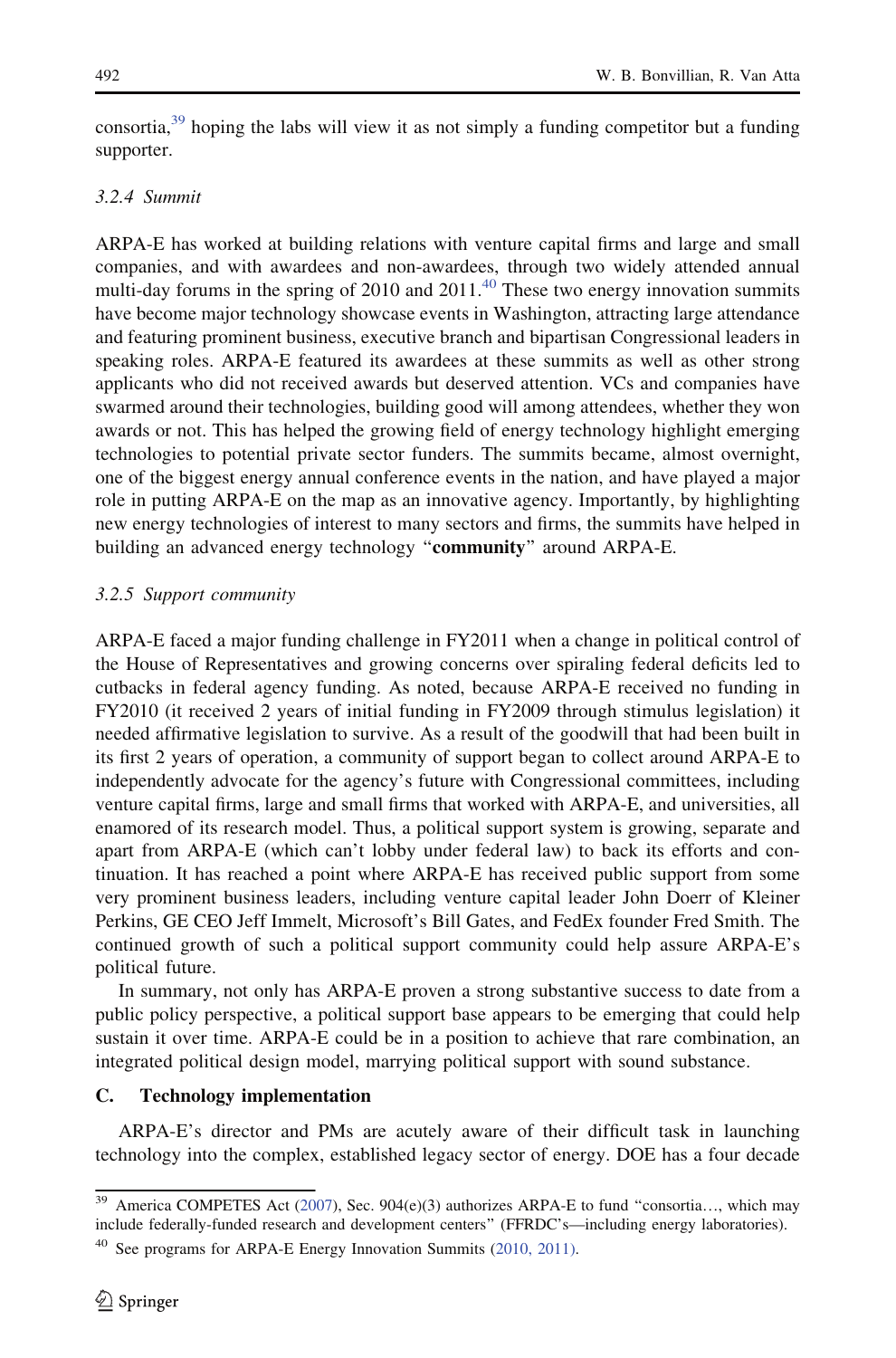history, as noted, of transitioning some technologies into commercial energy sectors but comparatively few at a scale where they would make a real difference in US energy consumption (National Research Council [2001\)](#page-43-0). ARPA-E has therefore taken a number of steps to assist in taking its technology to implementation, commercialization and deployment:

ARPA-E PMs consider the implementation process for technologies they are considering; before they fund a project they evaluate the technology stand-up process and how that might evolve. Their focus is not simply on new technology, they seek to fund projects where they can see a plausible pathway to implementation. This is aided by the fact that ARPA-E PMs generally have both academic and commercial sector experience. On the commercial side, this experience ranges from work in venture capital firms and companies, to participating in technology-based start-up firms. This range of background in both academic and private sectors assists in understanding possible commercialization paths. However, ARPA-E is likely to need in the future to explicitly consider within its R&D program awards efforts to drive down the costs of technologies it supports to a cost level where they could reach commercial entry.

# 3.2.6 ''In-reach'' within DOE

ARPA-E is working on building ties, as suggested above, with applied programs in DOE so these agencies can be ready to pick up ARPA-E projects and move them into the applied, later stage implementation programs they run. ARPA-E's PMs have found that key to this DOE ''in-reach'' is building relationships between PMs and applied line scientists and technologists in the applied entities, particularly EERE, the Fossil Energy Office and the Electricity Office. This is a bottom-up connection process. Meanwhile, from a top-down perspective, the ARPA-E Director has worked in parallel at building ties between his office and the leadership of the applied agencies at DOE. But the PMs believe ''bottom-up'' connections are the key to ''in-reach'' success—without support deep in the applied bureaucracies, transfers simply won't happen, whatever the leadership levels agree to. For example, one ARPA-E PM went to DOE's Fossil office with his leading Carbon Capture and Sequestration funding projects, placing three Fossil experts on his review panel for the selection process and involving them in oversight work and progress meetings. He points out that in-reach is, ''all relationships and people.'' There are similar bottom up approaches to build collaborative relations between ARPA-E and EERE on wind and other efforts, and with the Office of Electricity. ARPA-E's Director is also giving consideration to working top down with DOE applied agencies to create more formalized interagency groups around particular technology strands for collaboration across DOE stovepipes. The hope is that the groups can serve as ''lead customers,'' because the resources in applied agencies could promote later development stages.

But the applied agencies can only take ARPA-E technologies so far. DARPA learned how to work with a "customer" as it tried to collaborate with and encourage the military services to adopt its technologies in their procurement programs. While, as discussed above, this isn't necessarily easy, DOD has acted in many cases as the initial market for DARPA technologies. DOE doesn't offer comparable internal ''customers'' for ARPA-E technology advances. The efforts to undertake in-reach within DOE are an attempt to improve this situation, and can assist in moving into the proof of concept, prototype and demonstration stages. The applied offices, which largely fund development work at companies, can also assist ARPA-E with follow-on company support for continued engineering advances for ARPA-E technologies. Learning what it actually means to have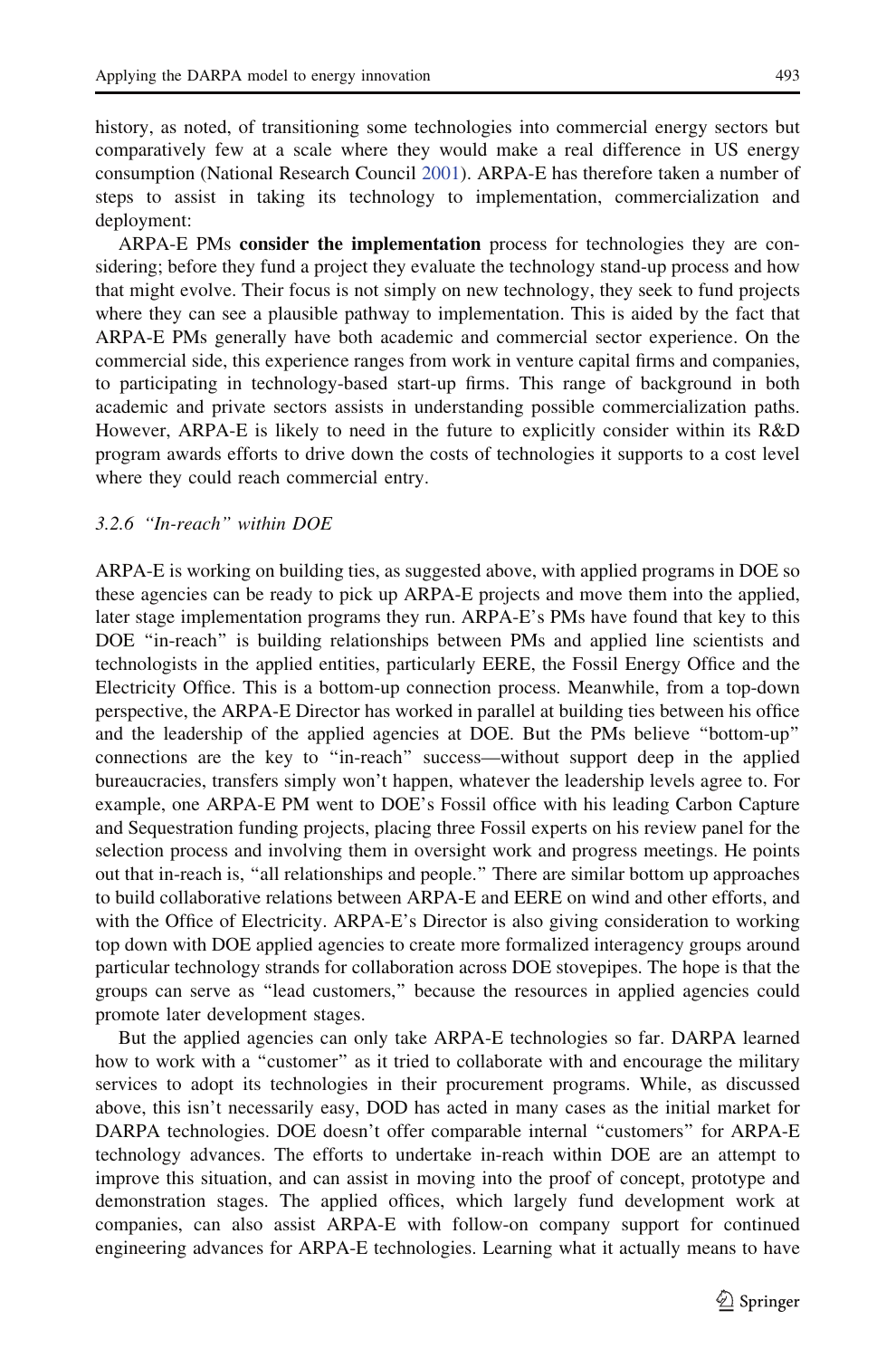and work with a "customer," as DOD does in multiple ways, may prove a vital skill set for an effective R&D agency like ARPA-E, given its concern about affecting technology outcomes. A customer-driven approach, even in the stage of breakthrough research, can be an important driver in technology advance. ARPA-E's leadership and PMs understand that necessity in the energy technology sector. This is shaping up as one of the central questions for ARPA-E's future success, explored in Part 4, below. While DOE ''in-reach,'' discussed above, is part of the answer, another logical step for ARPA-E is to connect with DOD agencies potentially interested in ARPA-E technologies for DOD needs (Alic et al. [2010;](#page-41-0) Bonvillian [2011b\)](#page-42-0), given the latter's depth in testbed capabilities and first market opportunities, which remain gaps in DOE's innovation system.

ARPA-E is in fact working on building ties to DOD for testbeds and initial markets. DOE has executed a Memorandum of Understanding with DOD, but implementation is still largely at the discussion stage and results are still ''in progress.'' DOD and ARPA-E have recently partnered on two projects, however, in battery storage and power electronics, for a modular energy storage system that can rapidly charge and recharge, and for new ways to combine onsite renewable generation with microgrids for use in military installations (Hourihan and Stepp [2001\)](#page-43-0). DOD's own efforts on energy technology are just now coming into effect, but it is pursuing energy technology advances to meet its tactical and strategic needs, as well as to cut energy costs at its 500 installations and 300,000 buildings. $^{41}$  As an indication of its serious intent, ARPA-E has on staff a technologist with significant defense contractor experience (he is on the ''Commercialization Team''—see discussion below) working full time on collaboration with DOD. Since the offices in DOD working on energy technology are in the process of connecting with each other, ARPA-E is helping in convening these groups across the services. The potential role of DOD to test and validate and to offer an initial market for new energy technologies is well-understood at ARPA-E, offsetting the fact that its home organization, DOE, generally does not engage in the innovation process beyond late stage development and prototyping support.

#### 3.2.7 Commercialization team

ARPA-E has assembled on staff a separate team working full time to promote implementation and commercial advances for ARPA-E technologies. These team members work with particular PMs on the most promising technologies emerging from their portfolios. ARPA-E, in effect, has added a variation to DARPA's famous ''Heilmeier Catechism"<sup>42</sup> by requiring PMs and their Commercial Team-mates to "tell me how your story will end and how will you get there?'' The tactics this team develops in implementing technologies can include creating follow-on approaches for ARPA-E funded technologies through in-reach with DOE applied programs, connections to DOD testbeds and procurement, as well as connections to VCs and interested company collaborators, or combinations of these. Their work includes identifying first markets and market niches for ARPA-E technologies.

<sup>&</sup>lt;sup>41</sup> See, for example, Hourihan and Stepp ([2001\)](#page-43-0) and testimony of DOD Deputy Under Secretary for Facilities and Environment Dorothy Robyn (Robyn [2010\)](#page-43-0).

<sup>&</sup>lt;sup>42</sup> George H. Heilmeier was Director of DARPA from 1975 to 1979. See his "Heilmeier Catechism" of questions about proposed research projects. Heilmeier Catechism [\(1975](#page-43-0)). See, generally, Heilmeier [\(1991\)](#page-43-0).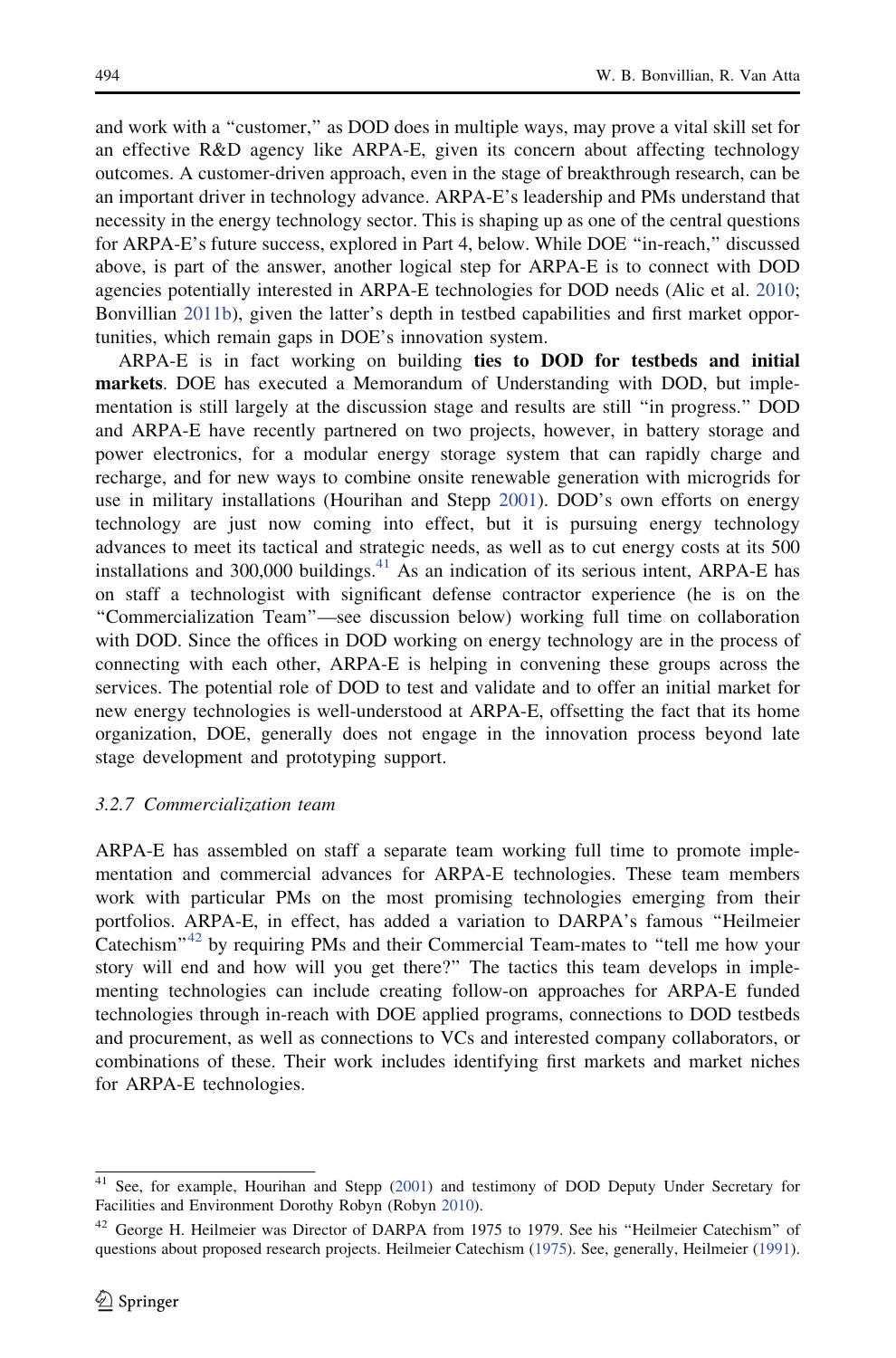# 3.2.8 ''Halo effect''

ARPA-E is consciously taking advantage of the ''halo effect'' where VCs and commercial firms pick up and move toward commercialization the technologies that are selected by ARPA-E as promising. In other words, the private sector views the ARPA-E project selection process as rigorous and sound enough that it is prepared to fund projects emerging from that process. ARPA-E recently announced, for example, that six of its early projects, which it funded at \$23 million, subsequently received over \$100 million in private sector financing (Department of Energy [2011a\)](#page-42-0). This effect has been seen before at DARPA and at the Department of Commerce's Advanced Technology Program (revised in 2007 as the Technology Investment Program). The VC or financing firm will perform its ''due diligence'' regardless, but ARPA-E's selection helps in identifying and, in effect, validating, a candidate pool.

# 3.2.9 Connecting to the industry ''stage gate'' process

The stage gate<sup>43</sup> process is used by most major companies in some form in the management of their R&D and technology development. In this approach, candidate technology projects are reevaluated at each stage of development, weeded-out and only what appear to be the most promising from a commercial success perspective move to the next stage. This is not a process ARPA-E employs; like DARPA (as discussed above), it places technology visioning up front in its process (Carleton [2010](#page-42-0)) and adopts a high risk/high rewards approach to meet the technology vision. Although ARPA-E's is a more fluid and less rigid, vision-based approach, it has recently started to work with its researchers to get their technologies into a format and condition to survive in the industry stage gate process. For academic researchers in particular, this is not a familiar process. Because most early generation energy technologies are component technologies, and will have to fit into existing systems and platforms controlled by existing companies (Weiss and Bonvillian [2009,](#page-44-0) 185–190), ARPA-E PMs are recognizing that many of the technologies it nurtures must slot into the stage gate industry practice if they are going to link with industry, so it is considering how to prepare its technologies (and technologists) to withstand this process.

### 3.2.10 Consortia encouragement

Aside from stage gate connections to industry, in a different kind of outreach effort, ARPA-E is building an additional industry connection step between the firms and academics that it works with and the industries they must land in—consortia promotion. ARPA-E tries to pave the way for acceptance of its new technologies at firms by working to encourage companies that work in similar areas to talk to each other on common problems, including on technology solutions that APRA-E's current or prospective projects could present. This is another facet of its community building efforts referenced above. For example, its PMs are working on this approach with groups of companies potentially interested in ARPA-E's carbon capture and sequestration (CCS) and battery project portfolios. The kinds of problems discussed are not the researcher's ''secret sauce'' but common issues of organization and general technology advance, including technology needs and standards relevant to all participants—both the researchers and the firms that

<sup>&</sup>lt;sup>43</sup> See, for example, Cooper et al. [\(2002](#page-42-0)).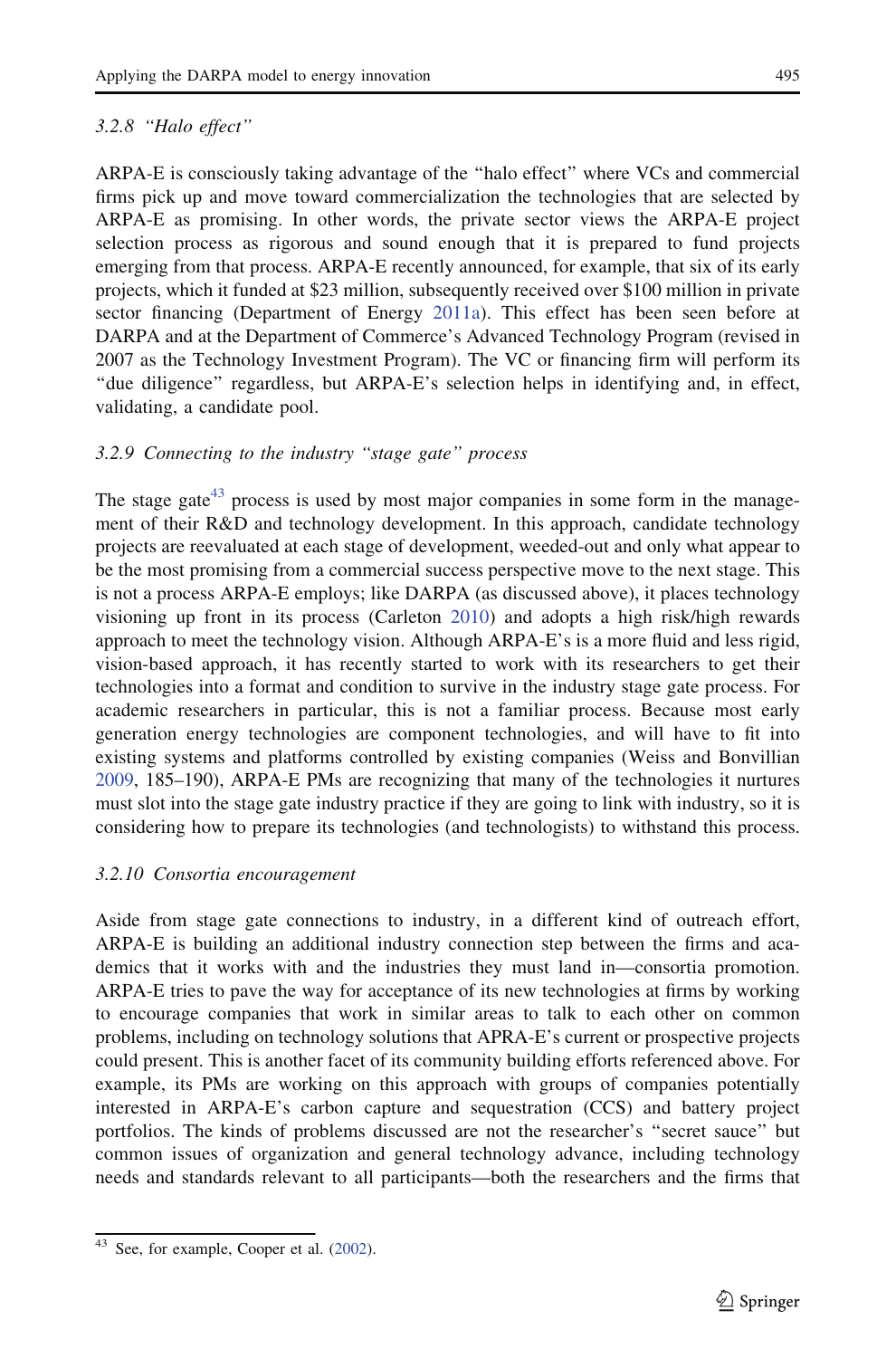may be interested in their emerging technologies. This approach helps prepares the ground for technology implementation and acceptance.

# 3.2.11 Prize authority

Following in DARPA's footsteps,<sup>44</sup> ARPA-E, has authority (America COMPETES Act Reauthorization [2010,](#page-41-0) Sec. 904(f))) to offer cash prizes for meeting technology challenges and is considering how to use it. This could be an additional creative tool for technology acceleration and implementation but may require unique adaptations to fit the legacy energy sector.

To briefly summarize, then, ARPA-E has not only worked to replicate elements at DARPA, but it has attempted to build new elements in its innovation ruleset as it confronts unique features of the energy sector where its technologies must land, and of the DOE bureaucracy its must work with. These new elements can be grouped into three broad areas, as detailed above: in sharpening the research visioning, selection, and support process; in building a politically survivable support community; and in the implementing and deployment process for its technology advances. Organizational tools in these categories being developed at ARPA-E present lessons that could be relevant and useful to other innovation agencies.

3.3 Relevance of the additional DARPA features (cited above) for applicability to ARPA-E

In the discussion of DARPA, above, a number of DARPA capabilities not generally noted in the literature to date have potential relevance to ARPA-E in strengthening its operations and enhancing its future capabilities. These are organizational options not necessarily relevant to ARPA-E's current start-up phase but that it could consider as it continues to evolve. They may also serve as guideposts to help ARPA-E fill gaps and improve its performance. A series of the additional DARPA capabilities discussed above in Part 2, are reviewed below for relevance to ARPA-E.

# 3.3.1 Multigenerational technology thrust

As noted, DARPA has not only been able to undertake individual technology projects, but to work over an extended period to create enduring ''motifs''—generations of new applications within a technology thrust that have changed technology landscapes over an extended period. Examples, as noted, include its work in IT, stealth, and precision strike. The approach ARPA-E is now implementing of projects with a 3–5 year duration based on the expected ''life'' of its PMs, will likely require supplementing with a multigenerational model because many energy technologies will require ongoing advances before they reach maturity and optimal efficiency. For example, ARPA-E understands lithium ion generation battery advances likely will be displaced by further generations, yet the 3–5 year project approach will not get ARPA-E to the subsequent generational battery advances without further work on its technology organization. ARPA-E has settled on a series of program portfolios which could provide a basis over time for thrust areas, as summarized above.

See, for example, DARPA ([2009\)](#page-42-0) (Network Challenge); DARPA [\(2007\)](#page-42-0) (Urban Challenge).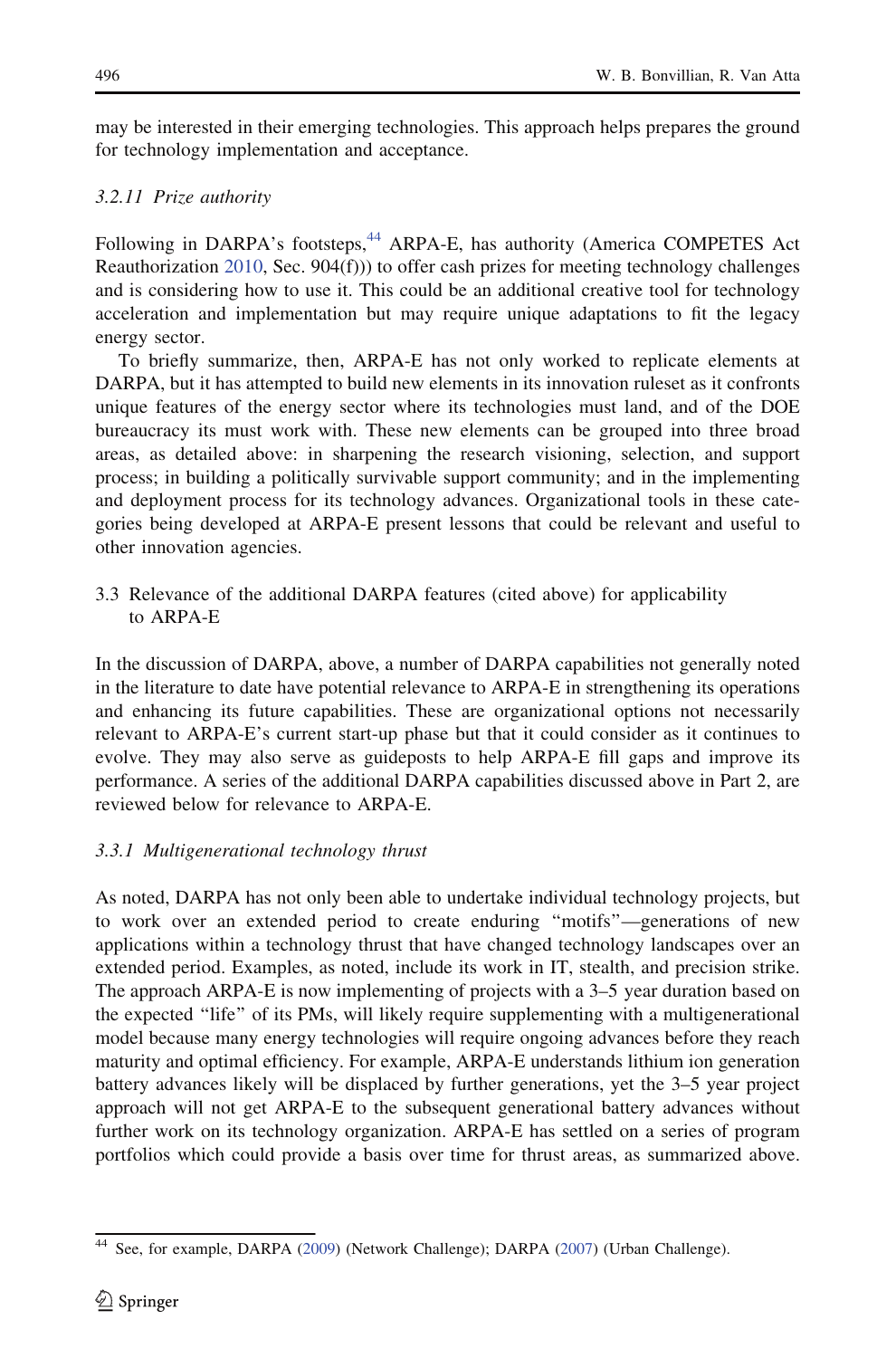However, it has avoided a technology strategy to date, viewing it as a limiting factor on its PMs' ability to respond to technology opportunities; it may have to consider such an approach to manage the handoffs in the technology sectors it is pursuing as PMs succeed each other. Otherwise, it may not be able to field a multigenerational technology thrust capability to meet the inherently long term challenges of most energy technologies.

### 3.3.2 Strategic relations between technologies

DARPA has launched related technologies that complement each other, which help build support for the commercialization or implementation of each. For example, its stealth technology advances complemented its precision strike advances, with both serving as mutual enablers. Launching bundles of related technologies could similarly alter the energy landscape. For example, new batteries coupled to biofuel advances could significantly enhance the energy consumption effects of hybrid vehicles, and storage advances are crucial enablers for enhanced renewables technologies. As ARPA-E builds out its technology portfolios, it could work to envision linked and crossover technology advances, supporting complementary efforts.

### 3.3.3 Confluence with an advocate community

DARPA created a broad and sizable community over time from its PM ''graduates'' and numerous award recipients in both universities and industry. This community was trained in the DARPA model and technology approaches, and in turn constituted a sizable group of change agents that invaded and altered numerous technology sectors. In other words, DARPA has become far larger than simply its on board staff. ARPA-E started out a much smaller scale than DARPA, but needs to consciously work to build its community to make them not only supporters for its continuation (see subsection B discussion on its support community, above) but an allied group of change agents. Its technology task, because it is innovating in a legacy sector, may prove considerably more daunting than DARPA's, so it will need over time to field an army. Its summit (discussed above in subsection B) is a useful initial organizing mechanism in this regard, but ARPA-E will need additional mechanisms to achieve this.

### 3.3.4 Connection to larger innovation elements

DARPA has spawned new technologies that arose and converged with venture capital and entrepreneurial support and led to new economic sectors, particularly in IT fields. Thus, DARPA has been able to play an intermediary role with industry, able to make its advances reinforce sectors that support them, creating a mutual synergy. ARPA-E will need to consider this approach with the firms and sectors it collaborates with, including those providing capital support, as its technologies advance. It is already moving in this direction, as the discussion of the new elements in the model suggest, becoming an actor connected with larger innovation efforts. It can play an instrumental role in these larger innovation systems, seldom as a sole actor, but instead as a team creator and player. The DARPA approach where its technologies spawned numerous IT firms which help effectuate its overall vision, and are linked to other supporting elements in DOD, offers lessons for ARPA-E. As its technologies progress, it will need to consider the appropriate models for this kind of confluence in the complex energy sector.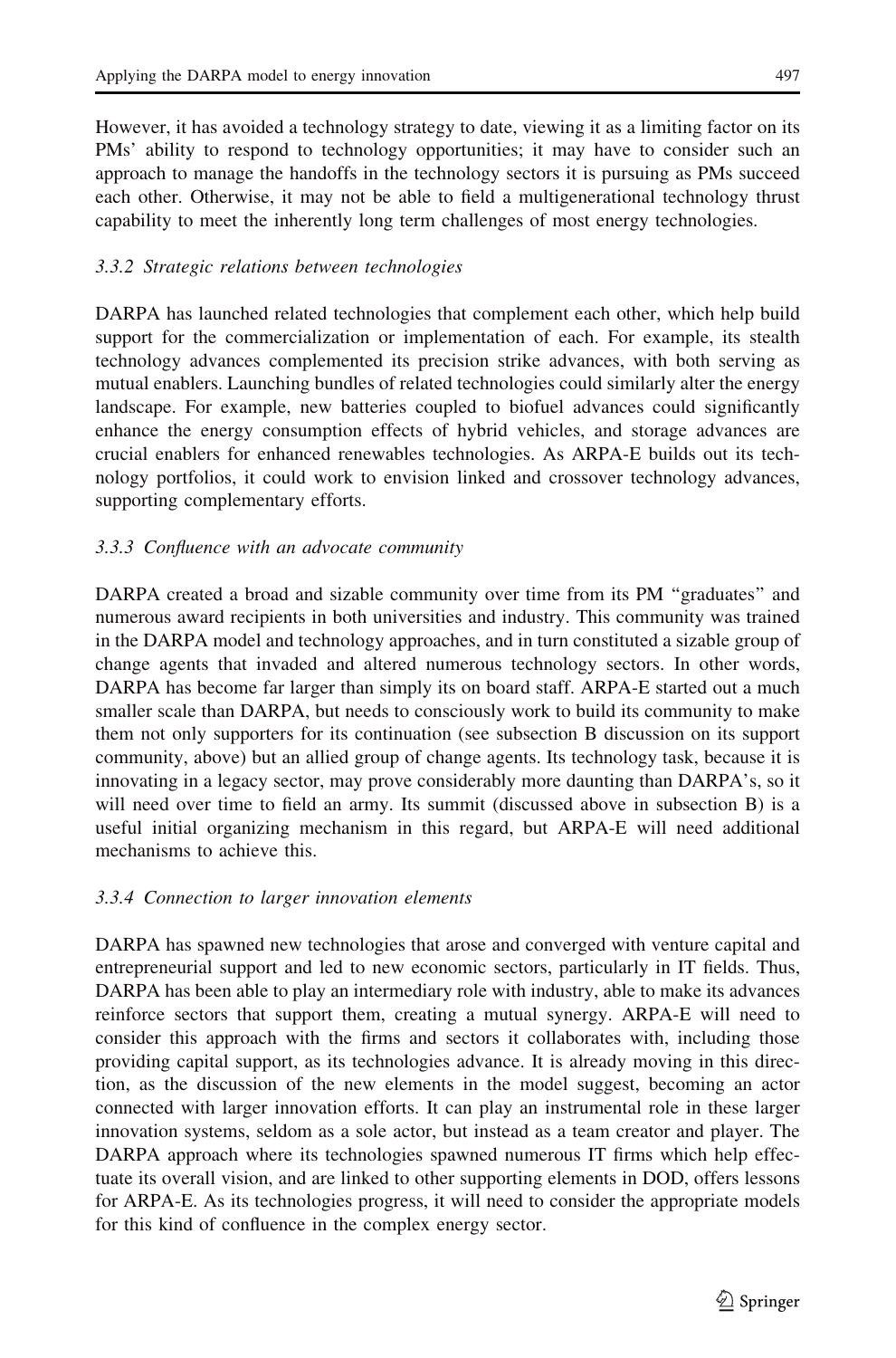# 3.3.5 Takes on incumbents

DARPA historically invaded territory occupied by companies or bureaucracies when it needed to foster technology advances. Perhaps its most famous example, as noted, is how, in an effort to develop new command and control systems, it drove desktop personal computing and the internet to displace the IBM mainframe model, in a classic example of disruptive technology launch (Waldrop [2001](#page-44-0)). Because energy is a CELS—a complex, established, ''legacy'' sector—conflict with legacy firms with established technologies will be frequent and inevitable for APRA-E. The energy legacy sectors probably see this coming—the only opposition, for example, to the ARPA-E concept when it was proposed in the National Academies' Gathering Storm report of 2006 was from the CEO of a major oil company (National Academies [2007](#page-43-0), 152–153). While DARPA faced internal bureaucratic battles to launch its technologies, it only occasionally faced industry conflict because it tended to stand up technologies in new territories rather than in existing legacy sectors (Bonvillian and Weiss [2009](#page-42-0); Weiss and Bonvillian [2011\)](#page-44-0). ARPA-E, however, will likely face incumbent technologies and firms across its technology portfolios. Accordingly, it will need to further build its support communities if it is to be successful in launching its technologies (see discussion on community building in subsection B, above). In addition, it will need to continue to enhance its technology implementation capabilities (subsection C, above and Part 4, below).

# 3.3.6 First adopter/initial market creation role

DARPA has frequently undertaken a technology insertion role; in coordination with other parts of DOD it has been able to create initial markets for its new technologies, allowing the Department to serve as first technology adopter. As discussed above (in subsection C), DOE offers no comparable first market for ARPA-E technologies. Given DOD's interest in energy technology advances, it could serve as an initial market. ARPA-E will need to develop further strategies to find first adopters and initial markets because the lack of track records on costs and efficiencies constitutes a serious barrier to commercializing and scaling new energy technologies.

# 3.3.7 Ties to technology leadership

DARPA has been particularly effective when it is tied to senior leaders that can effectuate its technologies through DOD or elsewhere. ARPA-E is been effective to date, as discussed above, in securing a network of leaders in the Department, in the White House and on Capitol Hill, to support it, but will need to continually work to bolster its ties to energy decision makers in key places throughout the government who can help it fulfill its mission.

# 3.3.8 Doesn't necessarily launch into a free market

DARPA has embedded itself in a connected innovation system, taking advantage of DOD's ability, as noted above, to operate at all stages of innovation, from research, to development, to prototype, to demonstration, to testbed, to initial market creation. Therefore it often has been able to launch technology into an integrated system—it doesn't have to toss its prototype technologies over a wall hoping they will be picked up in the private sector, it can ready them for scaling in the private sector, or simply stay in military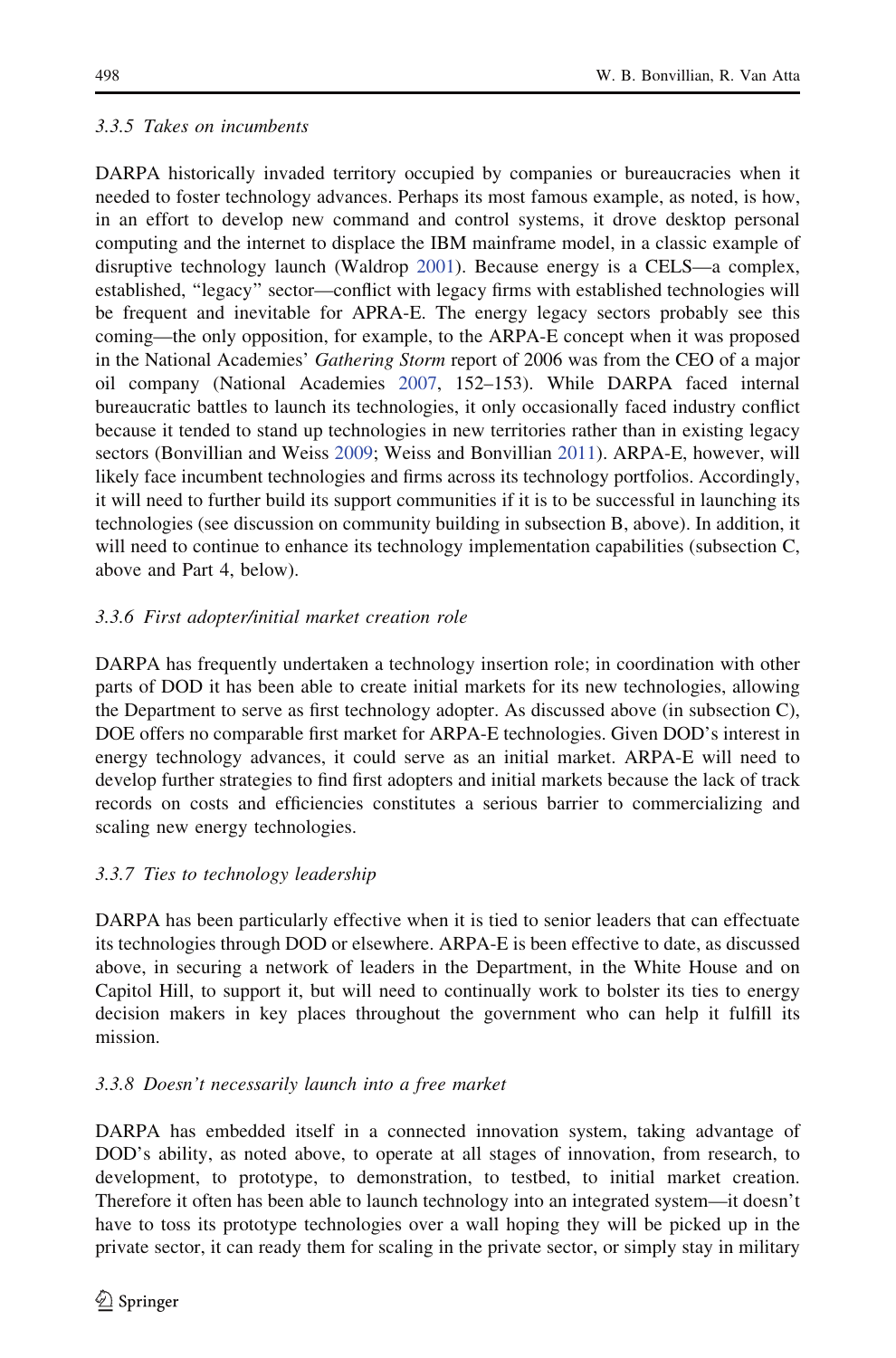markets. While, as discussed in Part 2, this often isn't easy, DARPA has made this work. ARPA-E recognizes that because it will be launching its technologies into a CELS, it may be able to use DOD testbed and procurement roles, as discussed above, to further its advances. It can also fund creative companies that have capability to commercialize its technologies into products, and it can otherwise guide its technologies into commercialization, building portfolios of technologies for in depth technology thrusts into emerging markets. It can, in addition, leverage its technologies against regulatory mechanisms, such as fuel economy and appliance standards, or state renewable portfolio standards. These and additional tools will need to be sharpened.

### 3.3.9 Ahead of the game

Just as DARPA has tried to stay in front of Congressional interference and micro-management, ARPA-E has worked to develop coherent narratives about its technology approaches that show its projects to be ''ahead of the game.'' Like DARPA, it has worked to avoid a situation where Congress captures the narrative and forces ARPA-E involvement. In the next several years, however, particularly as some of its projects approach implementation stages, ARPA-E will need to demonstrate success and further refine its story.

In conclusion, ARPA-E presents an exciting and innovative emerging agency model. It has successfully incorporated the basic operating rules from DARPA into its own ruleset. In addition, because it must operate in the demanding energy sector which is different from the sectors where DARPA operates, it has evolved a group of its own new rules. There are also useful future lessons for ARPA-E for its organization and strategy from a series of DARPA approaches that have not been covered in depth in the literature on DARPA. Finally, while ARPA-E has taken important steps in the back end of the energy innovation system to implement technologies it nurtures, additional implementation efforts will be needed. This problem is discussed in detail below.

### 4 The remaining technology implementation challenge for DARPA and ARPA-E

Both DARPA and ARPA-E face a profound challenge in technology implementation. For DARPA, the Cold War era of major defense acquisition budgets is long gone, and defense ''recapitalization''—replacement of existing generation of aircraft, ships and land vehicles with new defense platforms—is evolving at a glacial pace. Finding homes for its evolving technologies, therefore, has increasingly become a difficult task for DARPA. Because technology transition was once a difficult but comparatively straightforward task for DARPA, it has not yet fully faced up to the implications of how complex it has now become. ARPA-E faces a technology transfer problem of the first magnitude: the U.S. has a failed history of moving technology advances into CELS (complex established legacy sectors), including in energy. U.S. Presidents have been calling for energy independence for four decades; the situation has only gotten worse, probably an unparalleled U.S. record for technology failure.

The innovation system used by the defense sector has led most major innovation waves of the 20th century: aviation, electronics, nuclear power, space, computing and the internet (Ruttan [2006a](#page-43-0)). In the process, DOD has built a systems approach to its technology advances—it operates, as noted at each stage of the innovation process: R&D, prototypes, demonstrations and testbeds, engineering and incremental advances, and initial market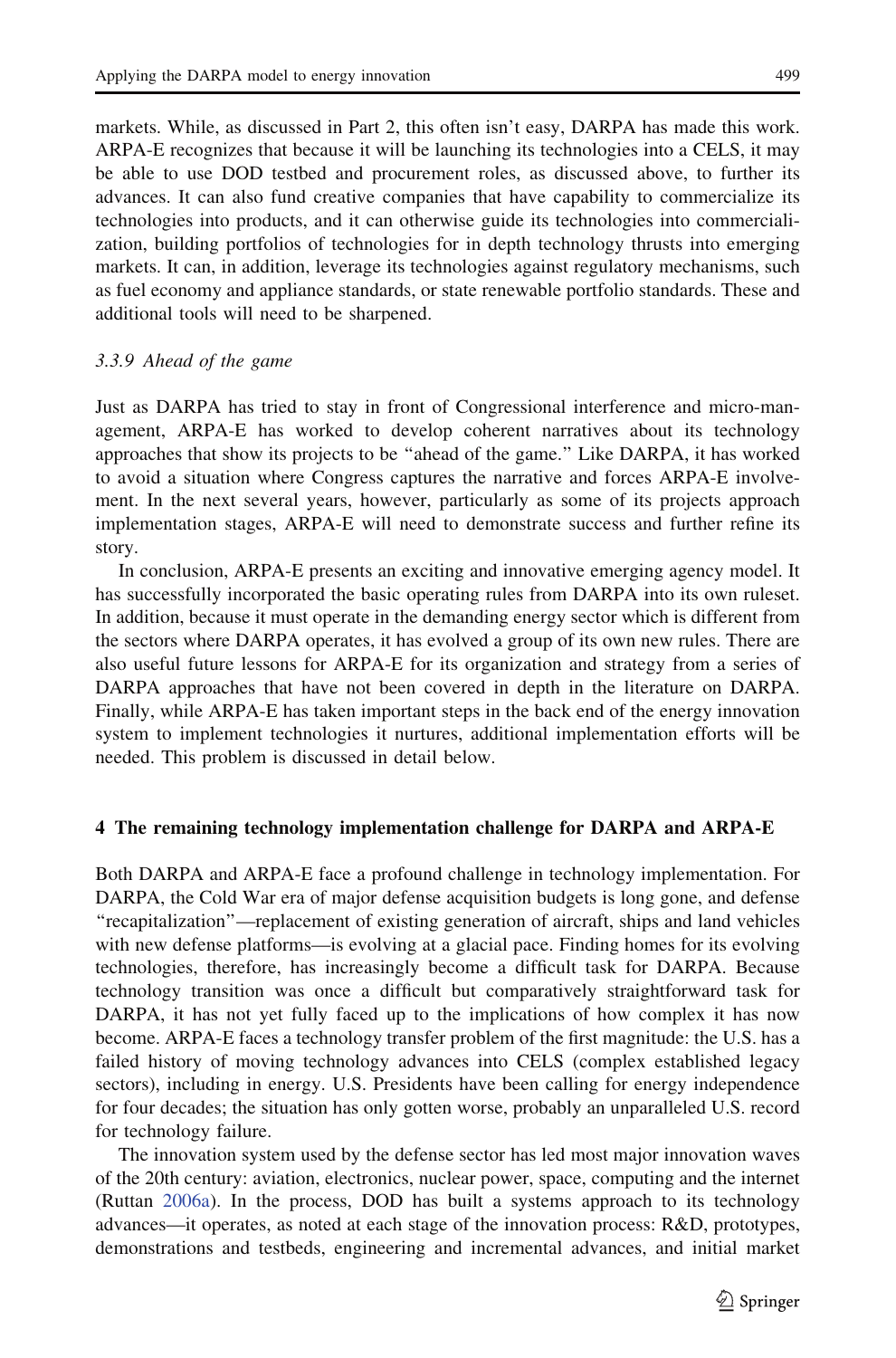creation. At each stage, it has created institutions and functions that enable this systems approach. There are essentially four of these sets of institutions and related functions that match the innovation stages: (1) At the breakthrough R&D stage, DOD uses DARPA, which supplements more traditional service  $R&D$  agencies; (2) At the prototype/demonstration/testbed stage, it uses the services, including their system of service labs (FFRDC's); (3) At the engineering and incremental advances stage, for its technologies and the platforms that use them, DOD uses the services' development and procurement programs, based on DOD's "requirements" system $45$ ; (4) For initial market creation, DOD uses its services-based procurement programs. While the handoffs between these DOD institutions and functions are rarely smooth, it is nonetheless a comparatively integrated system. DOD periodically supplements this system with efforts to launch technologies through civilian markets—DARPA, as noted below, has played a particularly important role in this approach.

An energy technology transformation is going to require a systems approach comparable to DOD's. DOE now has a DARPA-equivalent for the breakthrough R&D stage, complementing other DOE research entities. How will it handle the other three innovation system stages it must put into place to implement its technologies? The discussion below first reviews in detail the challenges DARPA faces in making the DOD innovation system work to implement technologies it originates. This provides lessons for ARPA-E's implementation challenges as well.

# A. The implementation problem: launch pathways for DARPA and ARPA-E through military procurement, established industry and the entrepreneur/VC model

Can ARPA-E succeed with its focus on transitioning the results of its research to commercial industry, in comparison to DARPA's main mission of developing technology for defense capabilities? The information technology examples discussed in this paper demonstrate that DARPA, using a technology push approach, did develop a successful university-private sector approach for supporting these technologies. While DARPA faces a problem of the ''valley of death'' between its research and late stage development, there is an at least equally daunting problem of "market launch" lurking behind it.<sup>46</sup> DARPA has five decades of history in attempting to launch its technology using primarily three pathways: military procurement, established industry, and a comparatively new entrepreneur/VC model that DARPA itself helped enable. The launch difficulties for DARPA for each of these pathways will be explored in detail below. Because ARPA-E is too young to have its technologies reach the implementation stage, the difficulty of its market launch problems are less clear, so the discussion below will focus on DARPA. At the close of this discussion, future technology implementation issues for DARPA will be considered based on these launch pathway issues, followed by a discussion of how DARPA's lessons can provide guidance for ARPA-E.

#### 4.1 Market launch in the military sector

DARPA's main mission implementations, such as unmanned air vehicles, large-scale radars for missile defense, and standoff precision strike systems, were effected in a very different environment than commercial industry. Military procurement has enabled implementation of its military technologies as well providing initial markets for a number

<sup>&</sup>lt;sup>45</sup> See discussion of this engineering stage at DOD in Alic ([2011\)](#page-42-0) and Gholz (2011).

<sup>&</sup>lt;sup>46</sup> The concept of "market launch" is developed in Weiss and Bonvillian ([2009,](#page-44-0) 14, 20, 34).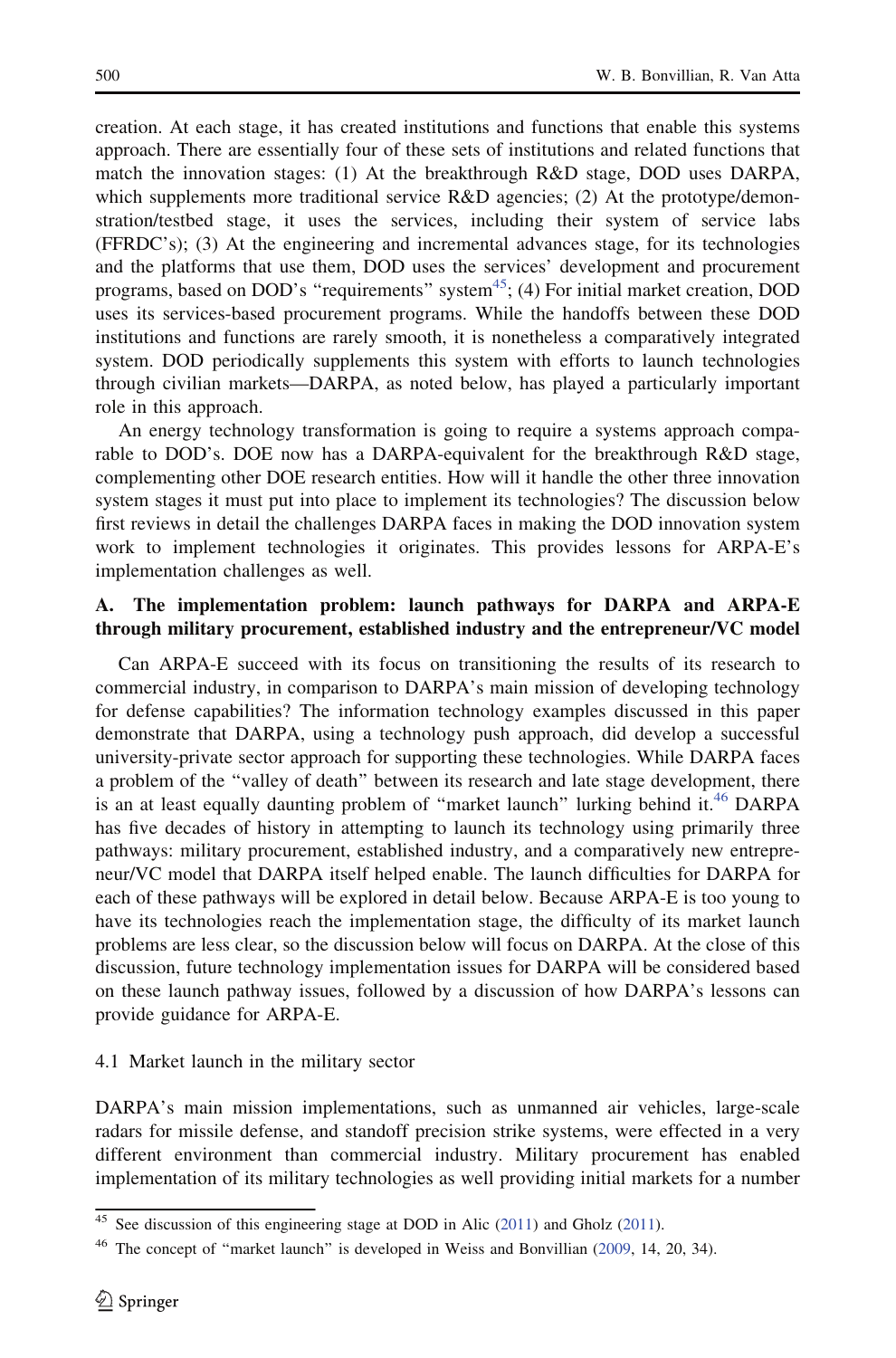of technologies implemented primarily through the commercial sector. Importantly, even with the strong defense imperative and backing from high-levels in DOD for these programs, their implementation, as noted in Part 2, generally was difficult, costly and time consuming. With only the very exceptional implementation of stealth technology as the F-117A, which was, as noted above, personally overseen by Under Secretary of Defense William Perry, most DARPA-developed military capabilities faced difficult transitions into military service acquisitions. Notably, these transition problems can be attributed to differentiating factors in military systems compared to commercial products.

Major DoD systems differ substantially from most commercial products: Major DOD platforms and systems are massive undertakings compared to almost any other industry endeavor. $47$  DOD's recapitalization rate through its procurement programs has been in sharp decline since the end of the Cold War. It builds ever fewer major systems and each system is likely to be fielded over decades and thus have to meet or respond to projected requirements that are difficult to ascertain and are likely to change in unforeseeable ways.

Commercial and DOD product development processes are substantially different: DOD systems are contracted efforts implemented by third parties through program offices. The program is funded based on front-end decision processes based on ''needs'' criteria and some assessment of feasibility prospects—but these are often at a high level and often with limited means to assess them within the contracted phase. In contrast, industry generally makes decisions concerning its own money and investments directly related to developing and implementing the product itself (in conjunction with suppliers and, potentially, outside investors).

However, this may have changed significantly for commercial industry in recent years, as more of the development is based on outsourced subsystems and components, and even the development itself may have been outsourced. The distributed manufacturing model may have changed the connectivity within the firm between decision and performance and perhaps changed the motivations concerning resource decisions. At the same time, DOD contractors have also become more distributed and diffuse, with the concept of lead system integrator and a dispersed supply chain, so there may be interesting lessons learned between defense and commercial firms as they both negotiate this new approach to enterprise management.

### 4.2 Market launch through established industry

Although DOD has launched many incremental advances through its service procurements with large firms, for the reasons discussed below, DARPA has had limited success launching its breakthrough advances into established industry.

Commercial and DOD/DARPA technology risk profiles are substantially different: DOD through DARPA has implemented technology push systems that are new and

<sup>&</sup>lt;sup>47</sup> There are very few industry tech developments at a scale comparable to those of major defense systems. One recent one is the Boeing 787 Dreamliner passenger aircraft. Notably, that development has experienced major problems in cost and time to product (it is 3 years late and facing on the order of \$12 billion in overruns), some of which can be attributed to problems of transitioning and implementing new technologies. See, Gates [\(2010](#page-42-0)). It also appears that Boeing, taking a chapter from the IT sector and its distributed global manufacturing model, hoped to become a global systems integrator to spread and reduce its aircraft development risk, since the capital costs mean each new plane launch is usually a ''bet the company'' experience. However, complex aero technologies have not yet proven as susceptible as IT to global production distribution. The complexity of managing a global sourcing network for the 787 has been relentlessly problematic.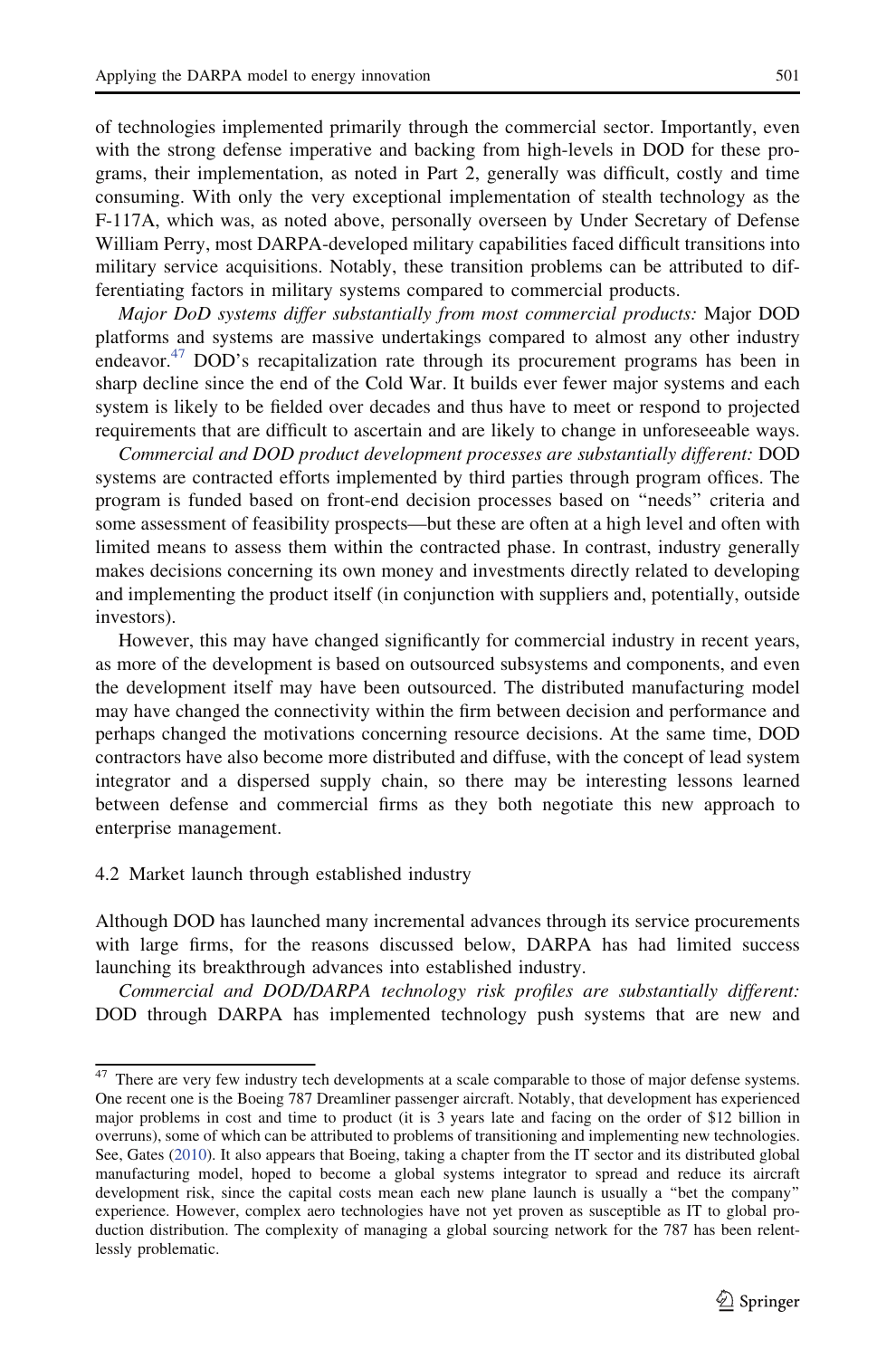unprecedented, compared to industry, to achieve technological superiority with limited prior knowledge or experience with the proposed technology or its use. Several such systems have been developed by DARPA, as a technology push organization, with minimum to little explicit interest or involvement of the services, the ''recipient'' developer. Often the push for development is a ''top-down'' mandate from OSD, as noted above, or even Congress. Such systems—consider precision strike—are often developed by DARPA as the ''innovation hub'' explicitly to be disruptive or transformational, but their very nature makes them much more risky, not just from a technological perspective, but from the standpoint of transition and operational risk.

However, such developments still must be implemented within the existing service acquisition processes, which are relatively cautious about taking on new capabilities beyond their internally developed systems. Often the recipient service has very different perspectives and interests from DARPA, the technology developer, on the priorities and value of the technology and its potential application. There are many instances in which the recipient service actively has opposed the technology before being mandated by those at higher levels in OSD to accept it, as was the case, as noted above, with stealth, tactical UAVs, HALE UAVs, and tactical satellites. In some cases the service has actually successfully fought the technology or so poorly implemented it that the technological capability eventually succumbed; examples include Discoverer II, Arsenal Ship, and the Aquila UAV.<sup>48</sup> The recipient service organization is loath to spend the additional resources required to ''de-risk'' the ''revolutionary'' concept particularly if it disrupts or counters its accepted operations and capabilities, and distracts resources that it sees as needed for these.

Technology push systems usually offer little information to guide their actual use and deployment; what level of capability to achieve at what level of performance is difficult to define or assess. Thus, ''knowledge risk'' may be a major impediment to the adoption of such radical technologies. While World War II and the Cold War forced DOD to innovate in an atmosphere of crisis, with the end of the Cold War and short term symmetric threats, there is a diminished sense of crisis, and a corresponding decline in impetus for the services to adopt DARPA's transformative advances, exacerbating its technology implementation problems.<sup>49</sup> This is not simply a military problem; the "knowledge risk" and limited sense of crisis are reasons why industry is usually adverse to radical as opposed to incremental innovation; other reasons are discussed below.

Industry is almost always highly constrained on investments into new endeavors: Within the firm there is constant competition for resources, thus industry generally entertains low technical risk. Firms actively assess risk and value in a series of spaces. Assessment occurs between the current product, process development and the new endeavor. For example, SUN Microsystems faced a major resources crunch to maintain its current product competitiveness that almost prevented the development of the next generation SPARC workstation (Bertrand and Van Atta [1993](#page-41-0)). Current product demands dominate production investment decisions, with new risky products requiring external corporate support, which often isolates their development. Assessment also occurs between current product divisions and new divisions or enterprises needed to foster the new products. In an example of failed assessment, DEC, after stunning success in microcomputers, was not able to adequately

 $48$  See Knox ([1999](#page-43-0)) for a thorough case analysis of the difficulties in the U.S. Army implementation of tactical UAVs.

<sup>&</sup>lt;sup>49</sup> Vernon Ruttan has raised the concern that with the post-Cold War decline in impetus in defense innovation, the U.S. innovation system may not now be strong enough to launch new breakthrough technologies in either the public or the private sector (Ruttan [2006b](#page-44-0)).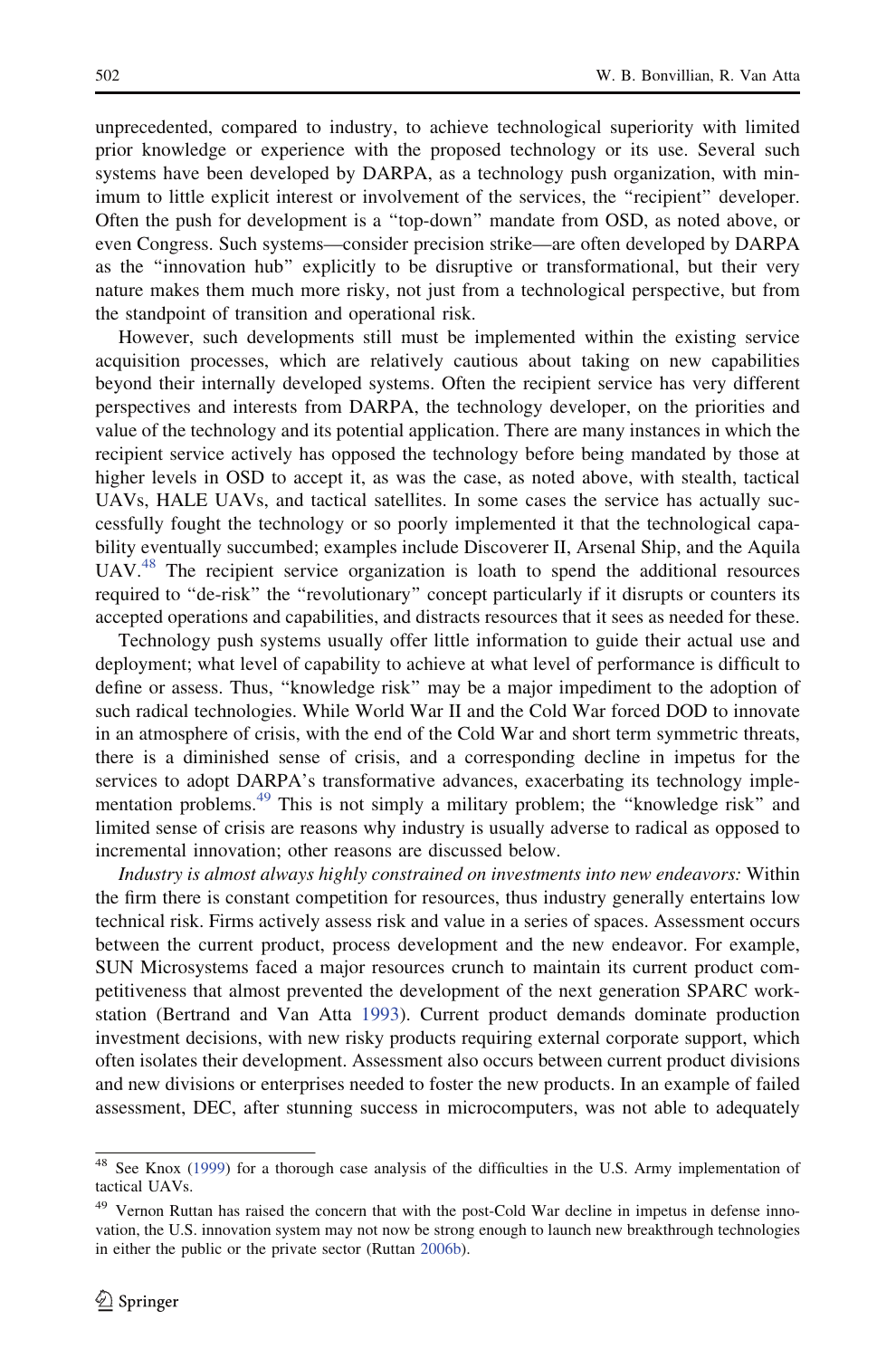assess and manage the transition to desktops and ever more personal computing through a crisis of imagination and innovation organization (Schein [2004\)](#page-44-0).

These risk and value criteria are constantly being evaluated with strong prospects that a system development in industry will be cancelled or severely scaled back if it starts to go off track in any key risk dimension. This is often undertaken through the widely-adopted industry ''Stage-Gate'' process for R&D management, which constantly screens and weeds out potential innovations (Cooper et al. [2002](#page-42-0)). For industry time-to-product is crucial. The space between market entry vs. the competition is a major criterion; there is a difference in being first and not being in the game. On the other side of this coin, there are also sometimes cost and learning advantages to launching improved products as first follower to market. The space between production costs and market price is also crucial. If new underlying technologies for products show signs of cost escalation and seriously erode profitability, the product is highly likely to be cancelled.

Industry development of technology push systems is rare: It is difficult given the above issues, as well as problems of business constraints on finance, time-to-product, and internal and external competition. Technology push developments within existing firms are usually incremental, with one new element or component introduced, rarely a major new integrated system, and market-entry is staged carefully relative to "creating" demand. As Ruttan has explored, incremental advances usually respond to calculated market niches and opportunities (Ruttan [2001](#page-43-0)), while breakthrough innovation can rely on few such market calculations because the transformative product is unanticipated and disruptive to markets. There are exceptions, but even Apple's properly vaunted latest products fit this model. The iPod was a breakthrough combination of a good MP3 player with a new music access system; its iPad was a handheld notebook coupled with broader media access, communication and computing capability. Both were breakthrough products because of the way they combined previously unmixed technologies, but they integrated mostly available and comparatively mature components into new forms and combinations, rather than introducing multiple new technologies. In addition, Apple also relied on distributed global manufacturing to further cut its production risks and to share development costs, allowing it to move rapidly from design to production to quickly capture market share.

Technology push developments within existing firms are usually run differently from the rest of the firm, with different a management structure and oversight, such as through the ''skunkworks'' approach (at Lockheed and for IBM's PC desktop line), through the R&D centers at such large firms such as IBM, GE and P&G, or through the innovation hub notion. Often such developments report to headquarters and are separate from existing product divisions. Their transition efforts are usually accomplished with strong involvement from central management; while this may be a necessity (Bennis and Beiderman [1997,](#page-41-0) 206–207), it tends to disconnect production and the new products they may have to produce, reducing the potential for ''learning by doing.''

4.3 Launching through the entrepreneur/VC model: the role of entrepreneurs, startups and VCs

Technology push developments in industry are often undertaken outside of existing firms by start ups: Frequently, these are led by entrepreneurs who left existing firms or obtained technologies from existing firms or government research, forming startups and using risk capital from outside investors, usually angel investors then venture capitalists (and sometimes as corporate sponsored "spin-outs"). This entrepreneurial/VC system was a US model dating from the 1960s and 1970s. It was the way the US launched the IT innovation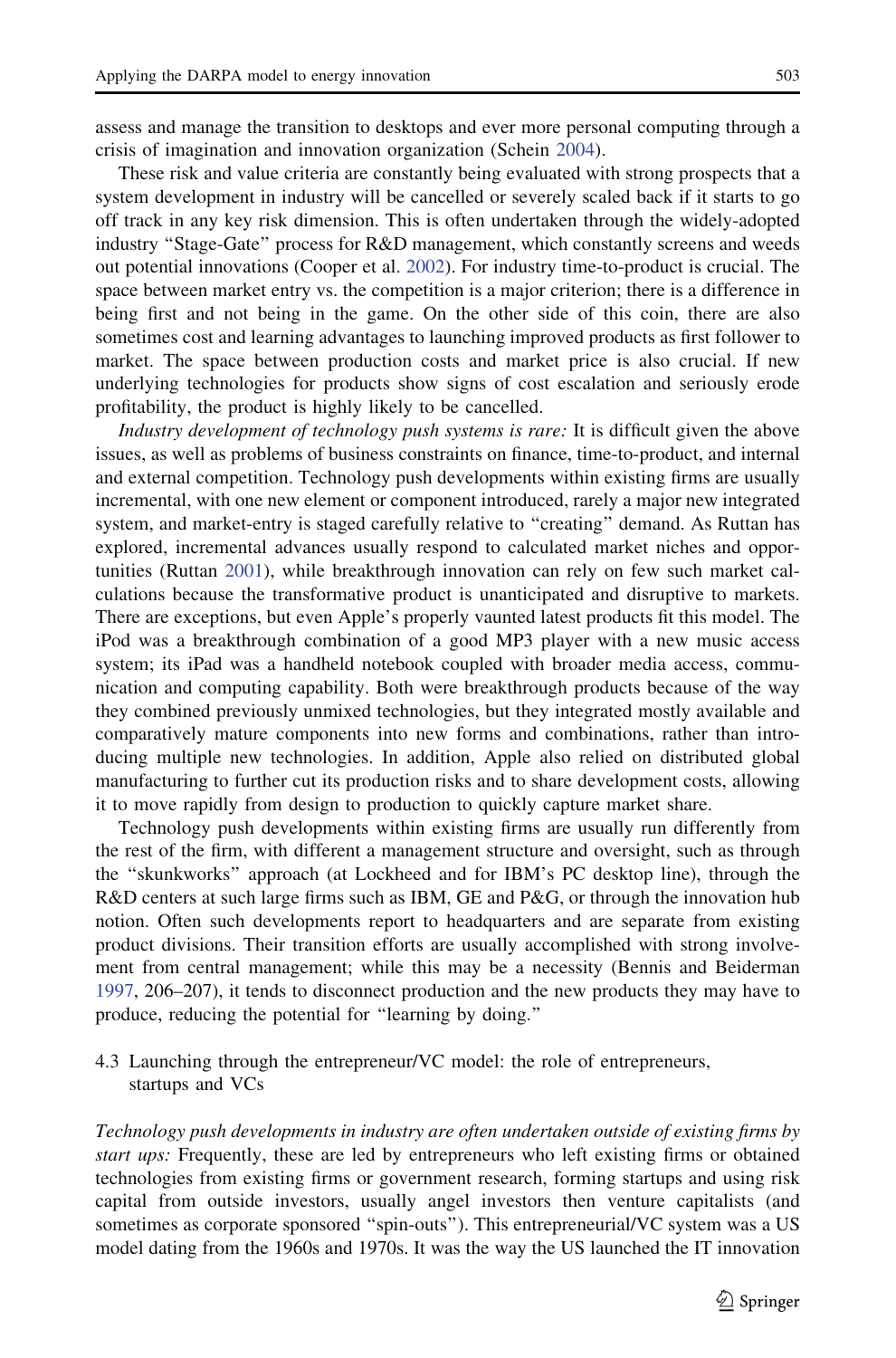wave (then the biotech wave), giving it a significant world competitive advantage and enabling one of the strongest economic growth periods in 20th century US economic history, in the 1990s. Although many nations have envied this model, few have been able to stand up comparable capability. DARPA played a very significant role its creation because its IT advances coincided with its development, creating strong mutual synergies. This Entrepreneur/VC model was the element that enabled DARPA to get around the profound difficulties of trying to introduce its innovations into established industries, with all of the complexities and entry problems listed above. Thus, DARPA did an end run around the established industrial sector in introducing IT.

However, the entrepreneurial/VC sector has it own limits and requirements, too: Such start up ventures are subject to a different set of rules and practices driven by the outside investment community, with well-defined risk assessment and mitigation strategies and practices. Risk of failure is accepted but with payoff for success correspondingly required to be very high. The investment decision is made early in development and the endeavor is "given" high-level management support by investors to achieve transition, e.g., Scott McNeely was placed as CEO for SUN Microsystems by venture capital investor Vinod Khosla of Kleiner Perkins. Displacement of the initial inventor team with more experienced management is frequently the price start ups pay for VC support.

VC investors expect relatively quick payback, so VCs need to be able to move their firms to Initial Public Offerings (IPOs) within a few years of their investments. Thus, VCs won't support technologies more than 2 or 3 years from production, and not much longer than that to projected profitability, which are prerequisites to launching an IPO and getting their investors' money back. This worked well in the IT revolution, when new applications could build on an expanding sector as the IT innovation wave gathered momentum and expanded in many directions. Similarly, it worked in biotech, with larger pharmaceuticals ready to produce or buy out biotechs once their technologies were in range of FDA approval. Biotech, while longer term than IT, has recognized stages that correspond to research advances and FDA trials that create a series of exit ramps that help investors manage risk. However, the Entrepreneur/VC model, with these relatively short or staged timetable requirements for spinning off to the IPO stage, is not readily adaptable to CELS—complex, established, legacy sectors, such as energy or manufacturing. Even where DARPA sponsors new technologies that can lead to "open territory" innovation not limited by legacy incumbents, the model requires a significant emergence period before it will accept other technology—it took from 1969 to around 1992 before the internet revolution began to scale.

Therefore, technology push developments in both established industry and through the entrepreneur/VC model are often undertaken using support and subsidies from the government to provide initial buffers against technology and market risks, providing early customer and production learning.

#### 4.4 Review of DARPA launch pathways and implications for ARPA-E

The above discussion has focused on DARPA, which has 50 years of experience trying to move its technologies into implementation. A major embedded point in the above discussion is that DARPA's technology transition is not going to get any easier. Essentially three DARPA launch pathways were identified above: launch through DOD procurement, through established industry, and through the entrepreneur/VC model. Bootstrapping its technology advances onto military procurement may prove more difficult for DARPA over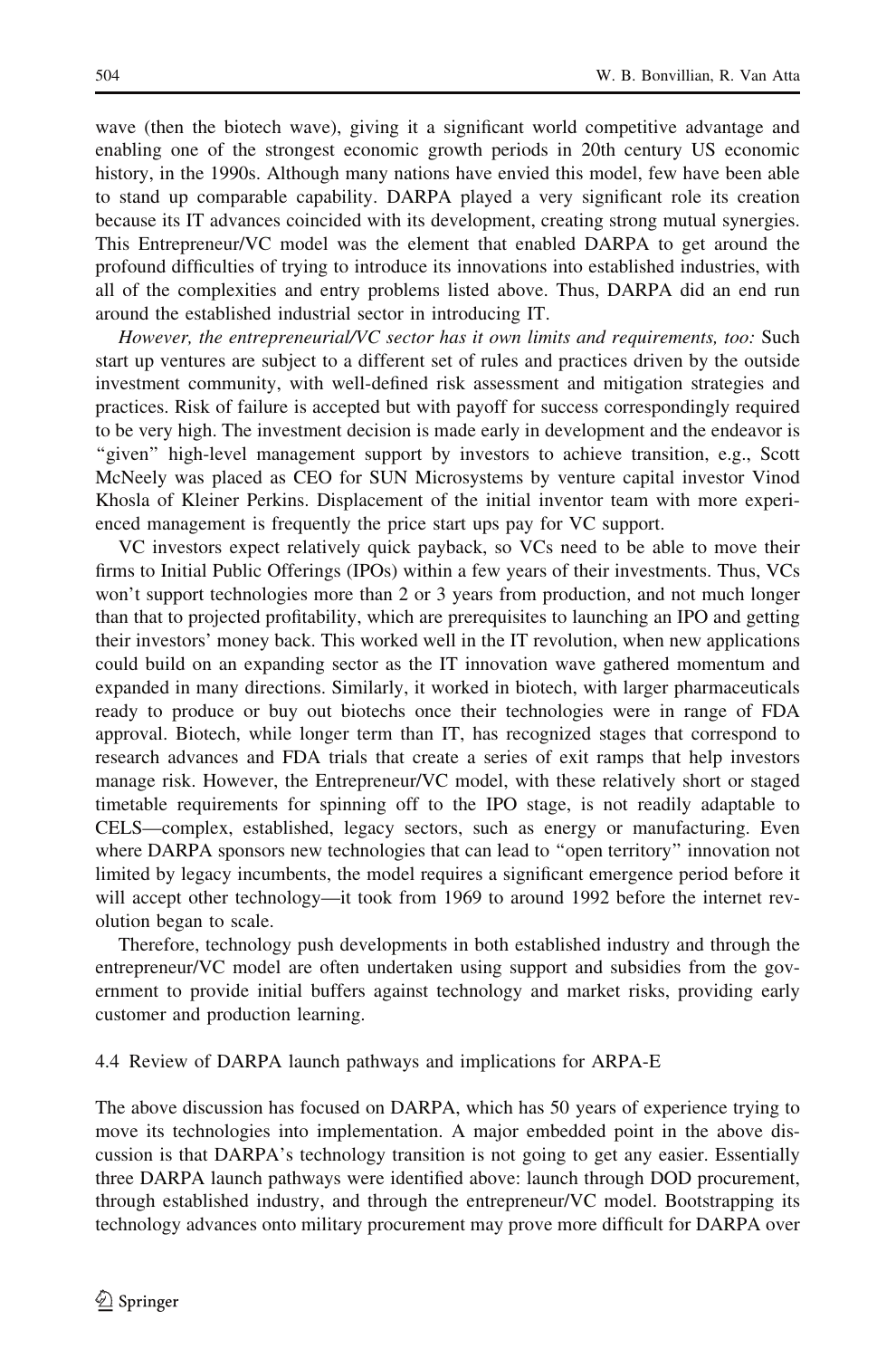time, as discussed. The services already tend to resist disruptive technologies, and this tendency may accelerate as budgets decline and procurements stretch out.

DARPA's ability to launch technologies initially through established industry has never been as strong because, as discussed, their economic constraints make them risk averse, rarely willing to embrace disruptive technologies. DARPA has enlisted established firms through the military procurement system, however, and developed important technologies through such entities as Lockheed's Skunkworks and IBM's research division. It has also supported advances through industry consortia, in semiconductors, for example. Occasionally, in its projects, it will try to tie smaller firms with larger ones, with the larger firms sometimes leading the research management, to facilitate technology scaling. However, as will be explored in more detail in the next section below, DOD faces a challenge to its overall technology leadership due to the decline of the defense manufacturing base, which will affect the production process as DARPA technologies are implemented. This makes this established firm sector a DARPA problem not primarily through initial launch but later implementation of its technologies.

The third launch pathway, through the Entrepreneur/VC model, has always provided synergy for DARPA, particularly for the IT advances it has sponsored. While this model adapts well to continued IT advance, its comparatively short and staged timeframe for obtaining capital, through VCs and IPOs, limits its abilities to support the launch of technologies into CELS. In addition, significant pump priming may be required for DARPA to launch new technologies into new unoccupied territories because while the entrepreneurs may be ready, their supporting VC and IPO capital system may take time to sell new ideas to their investors. Thus, DARPA faces serious constraints for implementing its technologies on each of its available launch pathways.

Although ARPA-E is still too young to be pushing products into energy markets, the DARPA launch pathways offer important lessons. Concerning the military procurement pathway, this offers promising implementation opportunities to ARPA-E, as discussed in Part 3, which it is already starting to pursue. The key will be whether DOD's interest continues or wanes in solving the strategic and tactical operating problems created by its energy dependency, and whether energy efficiency cost reductions and grid security needs can be achieved in reasonable time periods by evolving energy technologies. Concerning launching technologies into established industry, ARPA-E faces all the challenges listed above that DARPA faces and more. Energy is a classic CELS, and new technologies launched into such legacy sectors generally have to be able to compete on price on day one (Bonvillian and Weiss [2009](#page-42-0)). Although DARPA could largely ignore established industry due to the inadaptability of breakthrough technologies to commercial constraints, because the established energy sector is there and itself needs to be transformed, ARPA-E can't ignore it, it must confront it. If ARPA-E is to have hopes of achieving this very challenging entry, it must, at a minimum, incorporate into its R&D programs efforts to not only perform research but to drive down the costs to competitive levels to enable entry into the energy CELS. This is one of the most challenging technology tasks any US innovation agency has faced, and there is a long history of problems with such efforts at DOE.

Finally, ARPA-E also faces challenges in utilizing the Entrepreneur/VC launch pathway. This is a logical pathway for ARPA-E to emphasize, and DARPA has done so very successfully. However, there are two major difficulties ahead. First, the timeframe for entrepreneurs and their start ups, if fueled by VC and IPO capital, is probably on a much longer timetable for successful commercialization than for IT or the staged biotech sector. Because energy is such an established sector, and new technologies correspondingly have so many barriers to overcome, technology entry may take a long time, well beyond the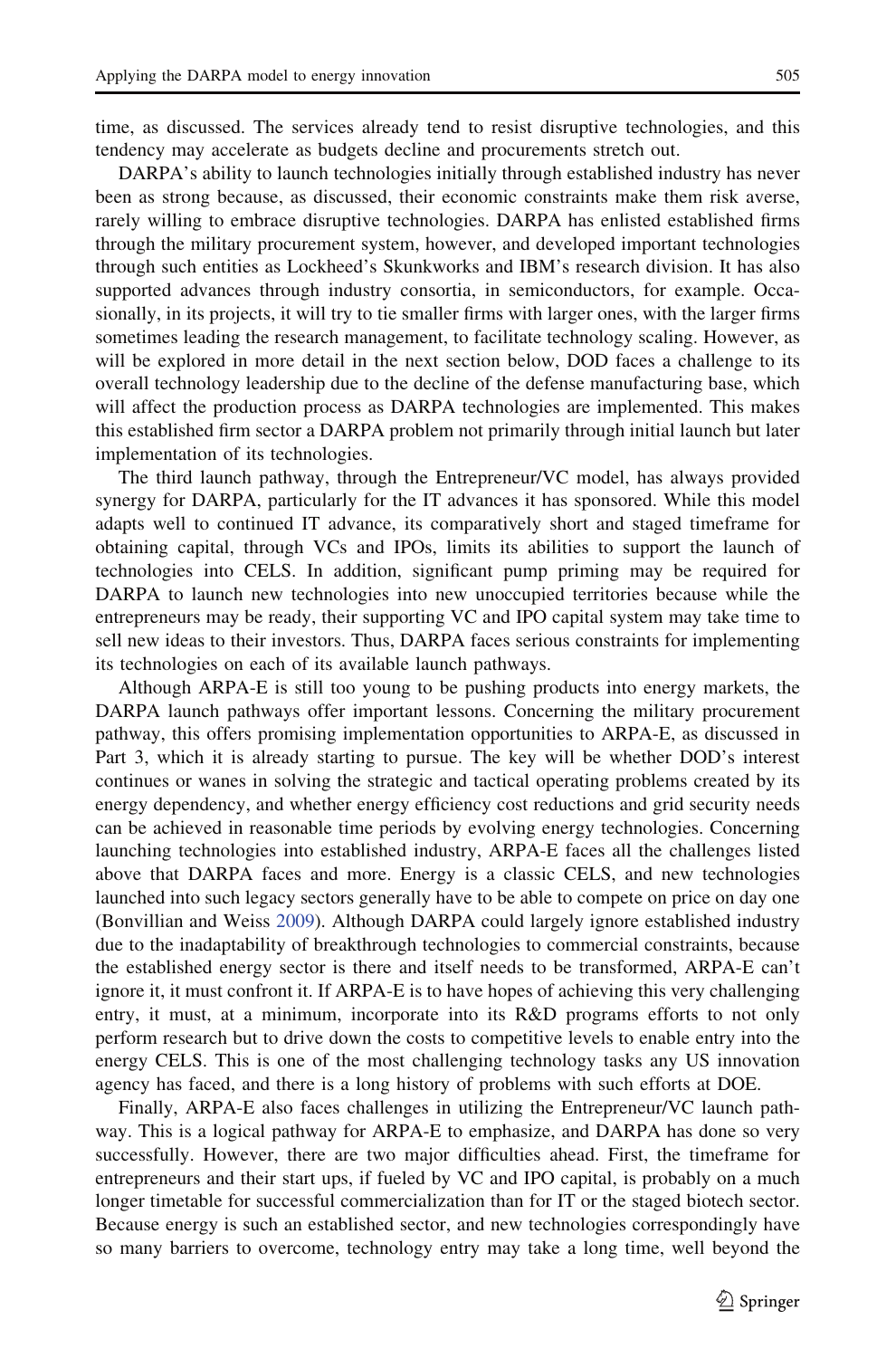3–5 year timeframe VCs are organized around. Second, most new energy technologies are component technologies, they have to fit into existing systems and platforms—advanced batteries have to fit into cars, fuel cells into homes or commercial buildings, carbon capture technologies into utility systems. The established industries or sectors that control the platforms or systems may all too often be reluctant customers, unwilling to absorb the risk of accepting new technology components until they are fully proven and demonstrated, and costs clear. Without access to a strong testbed system for these demonstrations, the entrepreneur/VC model is unlikely coalesce around most such technologies emerging from ARPA-E.

### B. The problems of manufacturing and testbeds

To summarize, the technology implementation challenge faced by both DARPA and ARPA-E is a profound one, although different for each agency. DARPA can still try to use DOD as an initial market, although, as noted above, that is harder than in the past. It has always also tried alternatively to stand up its technologies in the civilian sector, where its success in IT is the leading example. In this "dual use" approach, the civilian sectors pick up the DARPA technology and fund the ongoing engineering and incremental advances, as well as related applications, so the military leverages from the civilian sector, cutting its own development costs and creating a range of applications that the military itself could never evolve. As long as DARPA is innovating in new as opposed to established sectors, that model, while never easy and longer term, can be made to work. However, DARPA needs to devote new attention to how its innovation can move into both military and civilian markets, given the underlying problem discussed above for its launch pathways.

For example, DOD has long relied on the strength of the U.S. industrial production base, which has been the world's strongest since the late 19th century. However, China has now likely passed the U.S. in manufacturing output<sup>50</sup> and the production function for U.S. industry is globalizing. U.S. military superiority has long relied on U.S. technological superiority, and its corresponding ability to implement and mobilize that superiority through on-shore production—that era may be shifting (Van Atta et al. [2005](#page-44-0)). Accordingly, DARPA, as suggested in Part 2, is now looking hard at whether new manufacturing technologies and processes could improve U.S. manufacturing productivity to a point where the U.S. could retain production leadership in critical sectors, a key military capability (MIT Washington Office [2010](#page-43-0), 4–6). This, however, is inherently dual use technology which would have to be implemented in the private sector. DARPA needs to consider, in parallel to its manufacturing R&D efforts, the implementation tools at DOD it could make use of, including DOD's Mantech program and the Defense Production Act, along with DOD's defense procurement authority. $51$  Manufacturing is just one of many technology implementation problems DARPA will face in the future, which may compel it to examine additional implementation models.

As noted above, ARPA-E likewise faces major implementation problems as it launches technologies into the energy CELS. It is working on, as discussed in Part 3, above, a number of interesting new mechanisms to assist in this task, including: consideration of

<sup>50</sup> IHS Global Insight [\(2011\)](#page-43-0) states that in 2010, China accounted for 19.8% of world manufacturing output (in current dollars), a fraction ahead of the United States' 19.4%; China's manufacturing sector grew 18% in 2010 and the U.S. at 12%; over 2008–2010 China's manufacturing sector grew at a pace of 20.2 percent per year, while the United States grew at 1.8 percent and Japan, the third largest, at 4.25 percent. See also, Baily [\(2011](#page-41-0)) and Norris [\(2011](#page-43-0)).

<sup>&</sup>lt;sup>51</sup> DOD's Office of Manufacturing and Industrial Base Policy is playing a lead role in this area. Dept. of Defense Office of Manufacturing ([2011\)](#page-42-0).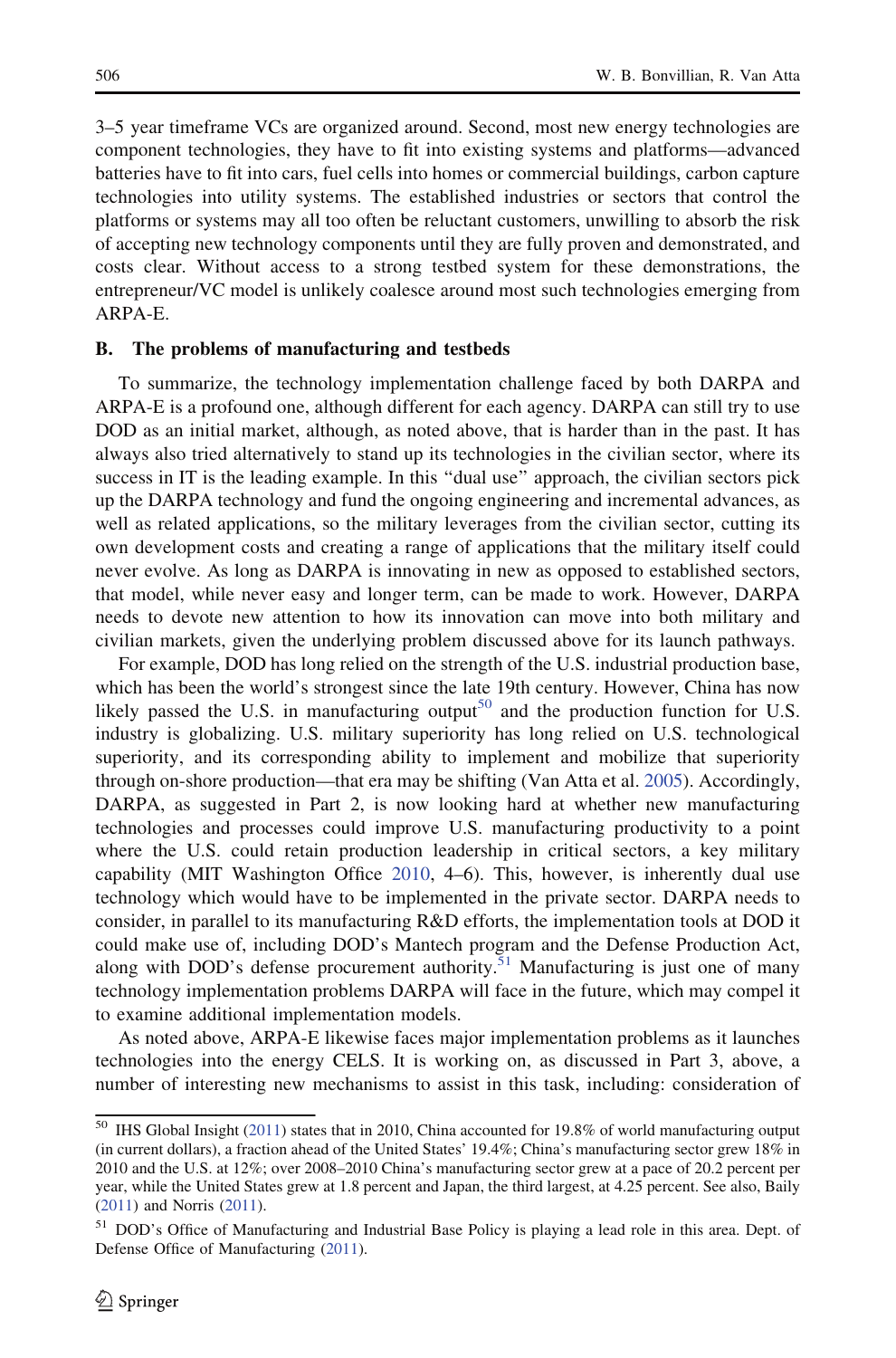implementation early in its selection process, selecting PMs with venture or start-up experience, an ''in-reach'' effort within DOE for implementation support from DOE applied agencies, forming its own commercialization team, working with the industry stage gate process, assisting in forming industry consortia and connecting with DOD for testbed and initial market creation for its technologies. While both DARPA and ARPA-E move technologies down the innovation pipeline to the prototype or small scale demonstration stage, neither agency itself has the financing authority to enable initial market commercialization of its potentially breakthrough technologies. Although, as noted, DARPA can work to leverage DOD procurement for product introduction for military or dual use technologies, DOE has no such capability for ARPA-E to leverage. While DOE has an energy loan guarantee program, it is not structured to finance new technologies without a performance track record. $52$ 

This suggests that there is an earlier stage problem, too, that ARPA-E faces for its energy technologies. Energy technologies are unlikely to be adopted by energy industries, as noted above, until their cost, reliability, performance and efficiency is well-proven. For example, while 40% of CO2 emissions come from the building sector, this sector is highly characterized by numerous locally-based firms; it is decentralized, undercapitalized, undertakes little R&D and is risk-averse. It simply will not adopt technology advances until they are well-proven. Similar problems abound in other energy sectors. A testbed capability has been the remedy for this problem, historically. Such testbeds, then, are increasingly important in energy technology implementation to create the prerequisite demonstrations that will allow commercialization to proceed. This is likely not only going to be ARPA-E's challenge. As entry gets more difficult for DARPA's technologies, a similar testbed capability could become significant. While DOD has long developed testbed capacity, they are not readily connected to DARPA's breakthrough technology model.

DOD has been working on exactly this problem of a connected handoff from R&D to testbed in two interesting energy-related programs. The Strategic Environmental Research and Development Program (SERDP), formed in 1990, is a DOD R&D program housed within the Office of the Deputy Undersecretary of Defense for Installations and Environment in the Office of the Secretary of Defense. DOD, EPA and DOE share an oversight role over the program. It is coupled to the Environmental Security Technology Certification Program (ESTCP), formed in 1995, which tests environmental and energy technologies emerging from SERDP and elsewhere, which are near deployment but require demonstration and validation through a testbed. The programs' online mission statement states that SERDP and ESTCP are DOD's environmental research programs,

…harnessing the latest science and technology to improve DoD's environmental performance, reduce costs, and enhance and sustain mission capabilities. The Programs respond to environmental technology requirements that are common to all of the military Services, complementing the Services' research programs. SERDP and ESTCP promote partnerships and collaboration among academia, industry, the

<sup>52</sup> ''DOE has had a significant loan guarantee program since 2005 but did not issue loans until 2009. It has a mandate to 'facilitate the introduction of new or significantly improved energy technologies with a high probability of commercial success in the marketplace.' Although the program is aimed at helping move technologies past the initial commercialization barrier, the mandate's language builds in potential contradictions. It is limited to deployment-ready projects, so it excludes demonstrations, and the 'high probability of commercial success' clause, perhaps due to the legacy of failed 1980s synfuels projects, significantly limits the risks that the program can take with innovative technologies." (Bonvillian [2011b\)](#page-42-0).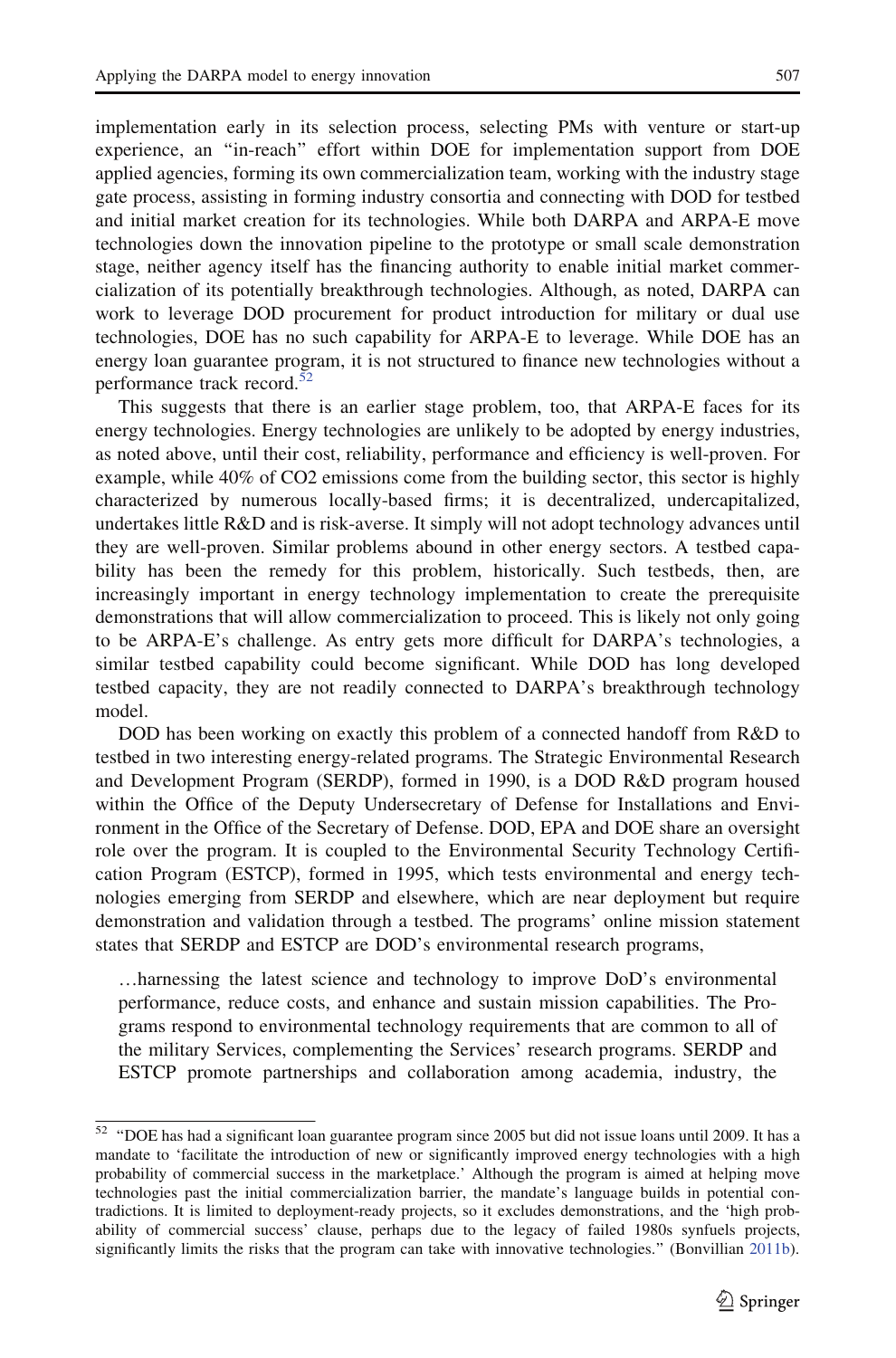military Services, and other Federal agencies. They are independent programs managed from a joint office to coordinate the full spectrum of efforts, from basic and applied research to field demonstration and validation. (Department of Defense [2011a](#page-42-0) (SERDP and ESTCP)).

In turn, once through the demonstration process, ESTCP works with DOD's installations programs to enable initial deployment of successfully tested technologies. The director and architect of SERDP and ESTCP, Dr. Jeff Marqusee, has stated regarding ESTCP that, ''We can serve as a test bed to get these technologies over the valley of death, and then we can be an early market. The calculation is pretty straightforward. If we test ten technologies, and one is highly successful, we can deploy that in a hundred places [through DOD] and make it profitable."<sup>53</sup> These entities amount to an interesting new model for the energy/environment field from DOD, explicitly and closely linking R&D, testbeds and initial deployment.

A review of pending energy projects by the two connected programs indicates work by United Technologies on methodology and tools for building systems on DOD installations with a 50% efficiency improvement, an air source cold climate heat pump with Purdue researchers, and demonstration of high gain solar for distributed energy needs at DOD facilities with Skyline Solar.<sup>54</sup> ESTCP demonstration work in microgrids, storage, and building efficiency controls is ongoing. Funding for a new energy testbed capability at DOD installations received \$30m in funding in DOD's FY12 budget (Robyn [2011](#page-43-0)). A significant expansion of linked R&D and testbeds as well as a connection to initial market capability may be one answer to the implementation challenge ARPA-E faces.

In the long list of challenges ARPA-E faces, the problem of technology implementation is perhaps the most profound. This is because, to reemphasize the point, of the difficulty new energy technologies face not only with the problem of the ''valley of death'' in moving from research to late stage development, but the problem endemic to CELS of ''market launch''—implementing technology at scale. ARPA-E has worked imaginatively to structure new elements into its model to address this problem. The approach of SERDP and ESTCP provides an interesting new model in the energy area for ARPA-E to consider as it focuses on technology implementation. Collaboration with these programs, which ARPA-E is actively working on, may provide a crucial new toolset.

ARPA-E is not alone in facing this implementation problem; the applied agencies at DOE, led by EERE, face a similar problem and the SERDP/ESTCP combined model of R&D-testbed-deployment offers an interesting new approach. DARPA, too, despite remarkable past successes, is not immune, as discussed above, from the implementation problem. With the budgetary constraints facing DOD for new systems development and the weakening posture of risk investments and venture capital in the commercial US markets with the drive toward outsourcing and offshoring, implementation of DARPA programs appears to be a growing problem. DARPA also might learn lessons and make further uses of the SERDP/ESTCP approach. In addition, DARPA could consider tools such as Mantech and the Defense Production Act as the source of demonstration and initial deployment particularly for its manufacturing initiatives.

In summary, implementation presents a major challenge for both agencies. DARPA needs to consider its existing portfolio of implementation support, including ties to SERDP/ESTCP, building its manufacturing research efforts, and linking with Mantech and

<sup>53</sup> Comment cited in Hourihan and Stepp [\(2001](#page-43-0), 17). See, also, Marqusee [\(2011](#page-43-0)).

<sup>54</sup> See program list in Department of Defense ([2011b\)](#page-42-0) (SERDP and ESTCP Energy and Water Projects).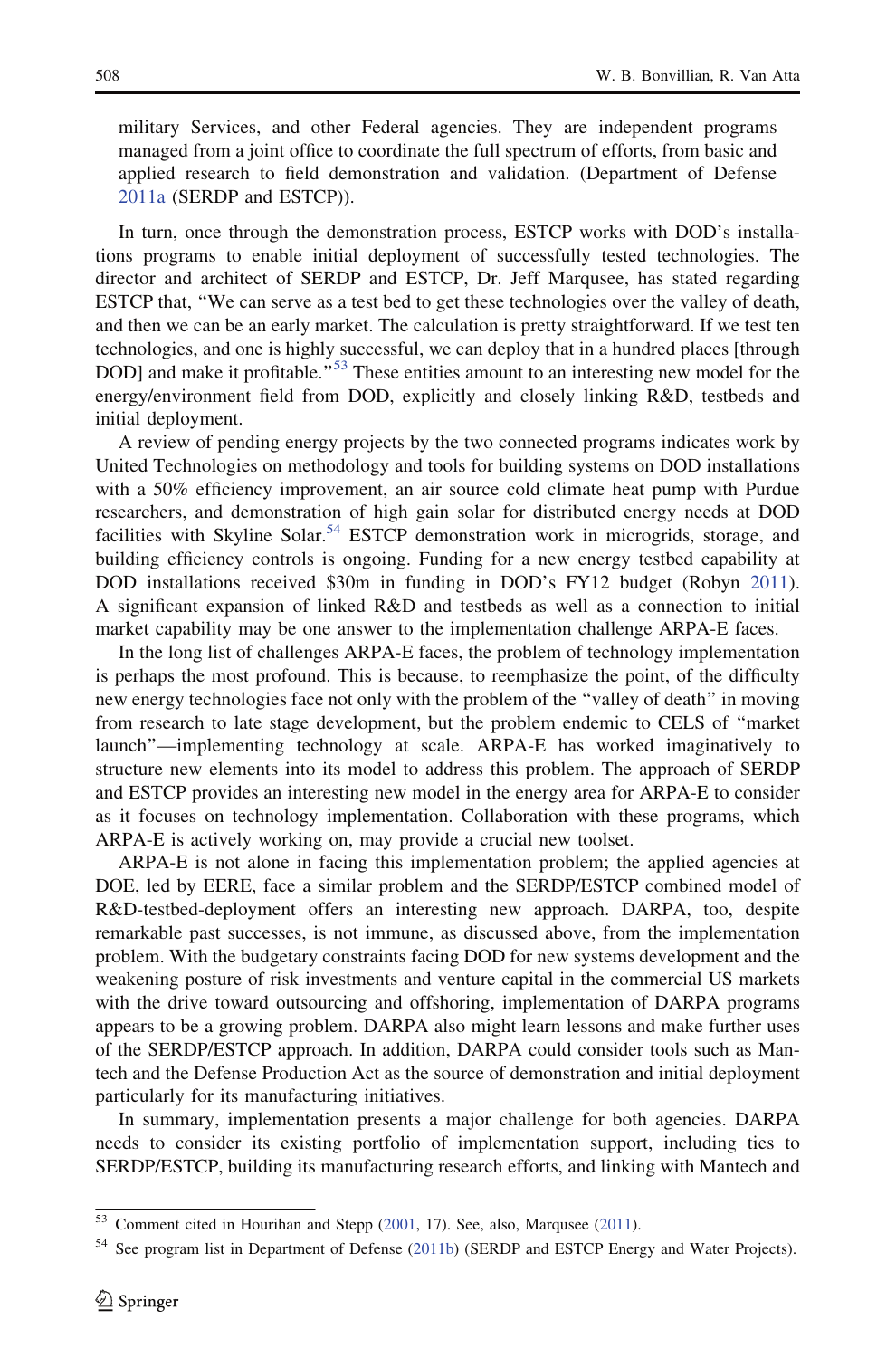the Defense Production Act authority. ARPA-E has worked imaginatively on its implementation capabilities, but the complexity of its task requires it to consider additional mechanisms, including further collaboration with DOD, connecting to the SERDP/ESTCP model, and designing within its research projects efforts to drive down costs. These could be coupled to expansion of the interesting new features it is working on to spur development, as well as adapting DARPA concepts of multigenerational technology thrust, connecting to larger innovation elements, strategic connections between technologies, further building of its support community, and expanding its first adopter/initial market role.

#### 5 Conclusion: Brief summary of key points

ARPA-E offers a very interesting new innovation institution to meet the profound energy technology challenge discussed in the introduction. Because it is explicitly modeled on DARPA, this paper has reviewed the noted DARPA approach in detail. Both agencies offer models for innovation organization that could more broadly apply to other R&D agencies. Briefly citing well-known features of DARPA, the article explores in detail a number of important features that have not been well discussed in the policy literature on DARPA to date. These include DARPA's ability to undertake multigenerational technology thrusts, the technology synergies it has been able to create through complementary strategic technologies, its ability to build an advocate community, and connections it has built to larger innovation elements downstream from DARPA. In addition, it has been willing to take on incumbent technologies both within DOD and in the private sector, used ties to DOD leadership to press its advances, and doesn't necessarily launch to a free market by playing roles as first adopter and in initial market creation.

The paper then reviews the new ARPA-E model in detail. It first comments on just how ARPA-E has adopted the key elements of the DARPA approach. It then discusses new features ARPA-E has been moving toward in a series of areas, largely driven by its need to confront the unique and difficult demands of the complex established energy sector where it operates. In the area of sharpening the research visioning, selection and support process, it is focused on: the ''white space'' where tech opportunities are not being advanced in other parts of the innovation system; on an interesting two-stage feedback system for selecting technologies; encouraging its PMs to ''get religion'' about their technologies to become vision enablers; using a new fellows program to get access intergenerational contact and additional ideas; a portfolio approach that mixes ranges of technology risk; and encouraging a very hands-on relationship between PMs and researchers.

ARPA-E has also been making progress in building a community of support, important to its political survival. This includes building internal connections with other DOE agencies, holding a highly successful community-building energy technology summit, and fostering a broad support community. On the battlefront of technology implementation, ARPA-E has: encouraged consideration of the implementation process in the selection of technology projects; worked on ''in-reach'' within DOE to move its technologies into the applied side; created ties to DOD for possible test bed and initial market capability; formed an internal commercialization team to work with PMs to move their technologies into implementation; connected technologies to the industry ''stage gate'' process; encouraged industry consortia around its projects, and is planning to use prize authority.

In addition, the further DARPA features enumerated above provide potentially useful guideposts to ARPA-E as it continues to support innovation in the energy sector.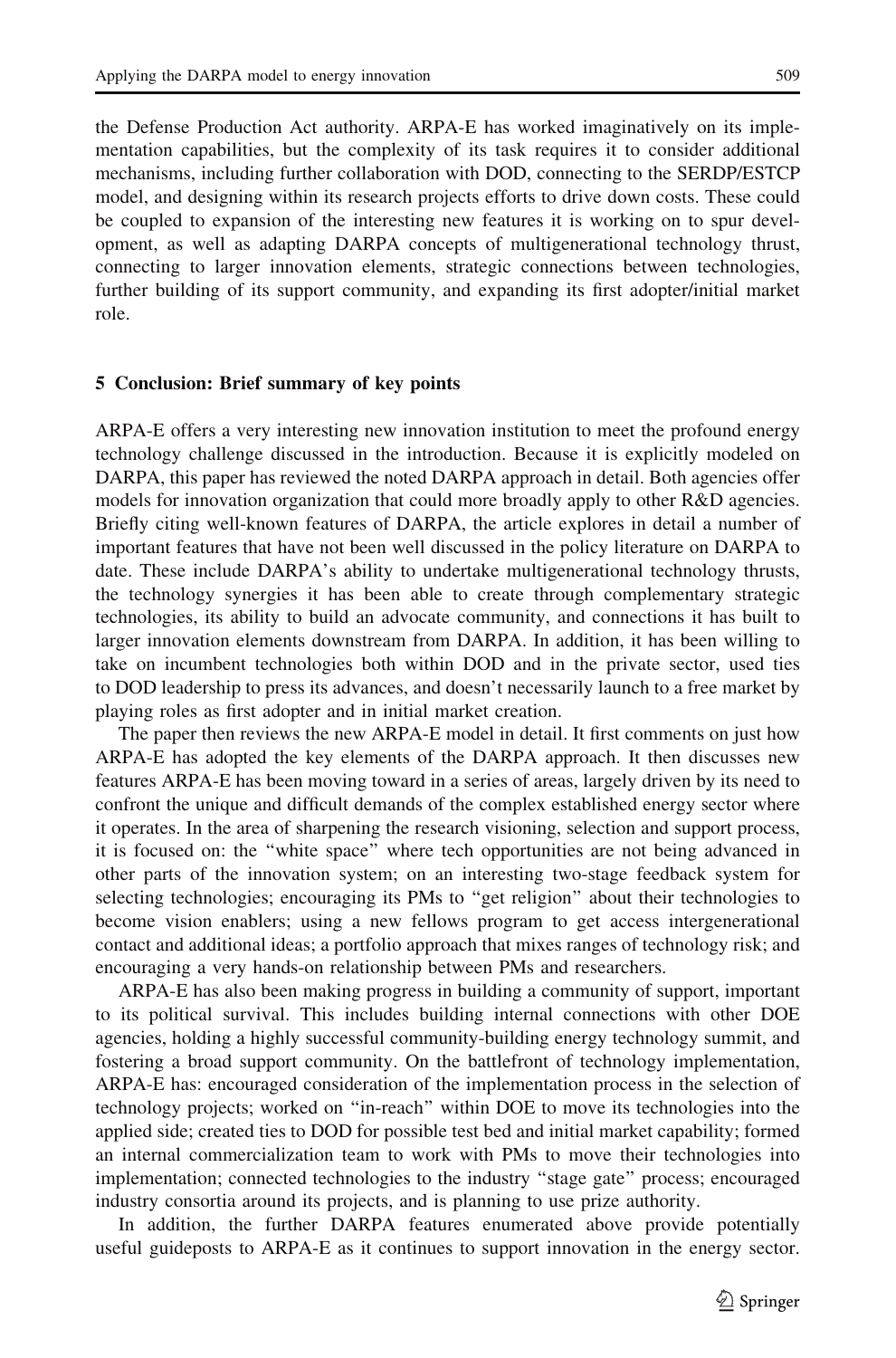<span id="page-41-0"></span>These include DARPA's multigenerational thrust, strategic relations between technologies, an advocate community, connections to larger innovation elements, coping with incumbents, seeking initial markets for its technologies, and further ties to leadership.

Finally, the paper closes with a discussion of the profound technology implementation problems on the ''back end'' of the innovation system—including demonstration, test beds, initial markets. The authors believe both agencies must explicitly, imaginatively and actively address the implementation issue. When new, radical, transformational technologies are seen as needed, either for national security, energy security, or economic security, there are sufficient impediments within the existing governmental organizations and within the existing markets that creative partnering between the government and private sector is required to address the downstream risks, while recognizing that the best means to mediate risk is through innovation, not stasis. We believe that the agencies need to expand their innovation efforts in technology implementation by developing further approaches for fostering downstream partnerships between the government and private industry.

### References

- Alic, J. (2011). Defense Department Energy Innovation: Three cases, unpublished paper presented at forum on leveraging DOD's energy innovation capacity, at the Bipartisan Policy Center, Washington, DC, May 25, 2011.
- Alic, J., Sarewitz, D., Weiss, C., & Bonvillian, W (2010) A new strategy for energy innovation. Nature, 317. [http://www.nature.com/nature/journal/v466/n7304/full/466316a.html.](http://www.nature.com/nature/journal/v466/n7304/full/466316a.html)
- America COMPETES Act (2007). P.L. 110-69, 42 USC 16538, 110th congress, 1st sess. (as amended, and signed into law August 9, 2007), Sec. 5012.
- America COMPETES Act Reauthorization (2010) P.L. 111-358, HR 5116, 111th congress, 2nd sess. (signed by President January 4, 2011), Sec. 904. [http://www.govtrack.us/congress/bill.xpd?bill=h111-5116,](http://www.govtrack.us/congress/bill.xpd?bill=h111-5116) with accompanying report, House Comm. Rep. 111-478, House Committee on Science and Technology, Subtitle B (re: ARPA-E, Other Transactions Authority). [http://www.thomas.loc.gov/cgi-bin/](http://www.thomas.loc.gov/cgi-bin/cpquery/?&dbname=cp111&sid=cp111Gw25F&refer=&r_n=hr478.111&item=&sel=TOC_322191&) [cpquery/?&dbname=cp111&sid=cp111Gw25F&refer=&r\\_n=hr478.111&item=&sel=TOC\\_322191&.](http://www.thomas.loc.gov/cgi-bin/cpquery/?&dbname=cp111&sid=cp111Gw25F&refer=&r_n=hr478.111&item=&sel=TOC_322191&)
- American Recovery and Reinvestment Act of 2009 (ARRA). (2009). P. L. No: 111-5 (signed by President February 17, 2009).
- ARPA-E. (2010). Program awards (six areas) through 2010. [http://www.arpa-e.energy.gov/Programs](http://www.arpa-e.energy.gov/ProgramsProjects/Programs.aspx) [Projects/Programs.aspx.](http://www.arpa-e.energy.gov/ProgramsProjects/Programs.aspx)
- ARPA-E. (2011). Program director bios. <http://www.arpa-e.energy.gov/About/Team.aspx>.
- ARPA-E Energy Innovation Summits. (2010, 2011). [http://www.ct-si.org/events/EnergyInnovation/.](http://www.ct-si.org/events/EnergyInnovation/) [http://](http://www.ct-si.org/events/EnergyInnovation/2010/) [www.ct-si.org/events/EnergyInnovation/2010/.](http://www.ct-si.org/events/EnergyInnovation/2010/)
- Baily, M. N. (2011). Adjusting to China, a challenge to the US manufacturing sector. Brookings policy brief, no. 179.
- Bennis, W., & Biederman, P. W. (1997). Organizing genius, the secrets of creative collaboration. New York: Basic Books.
- Bertrand, H., & Van Atta, R. (1993). Technology transfer in the private sector: Expert interviews on issues, methodologies, and problems. IDA Document D-1407. Alexandria, VA: Institute for Defense Analyses.
- Bonvillian, W. B. (2006). Power play. The American Interest, II(2), 39–49.
- Bonvillian, W. B. (2007a). Will the search for new energy technologies require a new R&D mission agency? The ARPA-E debate. Bridges, 14. <http://www.ostina.org/content/view/2297/721/>.
- Bonvillian, W. B. (2007b). Testimony before house science and technology committee on ARPA-E authorizing legislation, HR-364. [http://www.sciencedems.house.gov/publications/hearings\\_markups\\_](http://www.sciencedems.house.gov/publications/hearings_markups_details.aspx?NewsID=1778) [details.aspx?NewsID=1778.](http://www.sciencedems.house.gov/publications/hearings_markups_details.aspx?NewsID=1778)
- Bonvillian, W. B. (2009a). The connected science model for innovation—The DARPA model. In 21st Century innovation systems for the US and Japan (pp. 206–237). Washington, DC: National Academies Press. [http://www.books.nap.edu/openbook.php?record\\_id=12194&page=206.](http://www.books.nap.edu/openbook.php?record_id=12194&page=206)
- Bonvillian, W. B. (2009b). The innovation state. The American Interest, 4(6), 69–78.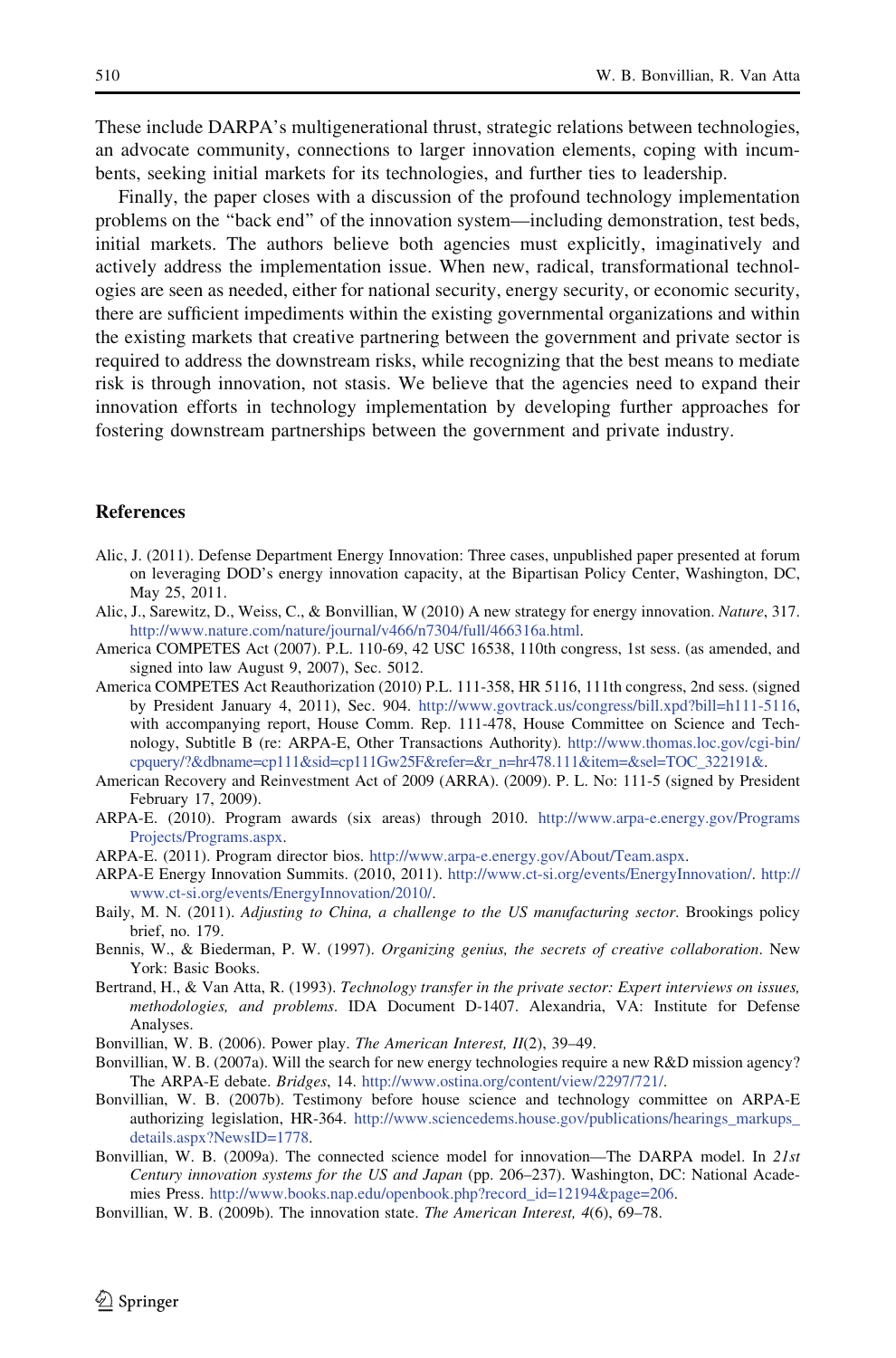- <span id="page-42-0"></span>Bonvillian, W. B. (2011a). The problem of political design in federal innovation organization. In The science of science policy (Chap. 15, pp. 302–326). Palo Alto, CA: Stanford University Press.
- Bonvillian, W. B. (2011b). Time for plan B for climate. Issues in Science and Technology, 27(2), 51–58. [http://www.issues.org/27.2/bonvillian.html.](http://www.issues.org/27.2/bonvillian.html)
- Bonvillian, W. B., & Weiss, C. (2009). Taking covered wagons east, a new innovation theory for energy and other established sectors. Innovations, 4(4), 289–294. [http://www.mitpressjournals.org/userimages/](http://www.mitpressjournals.org/userimages/ContentEditor/1259694503297/Bonvillianinov.pdf) [ContentEditor/1259694503297/Bonvillianinov.pdf.](http://www.mitpressjournals.org/userimages/ContentEditor/1259694503297/Bonvillianinov.pdf)

Carleton, T. L. (2010). The value of vision in technological innovation. Dissertation, Stanford University, Palo Alto. <http://www.purl.stanford.edu/mk388mb2729>.

- Christiansen, C. (1997). The innovator's dilemma: When new technologies cause great firms to fail (pp. xviii–xxiv). Boston, MA: Harvard Business School Press.
- Chu, S. (2006). The case for ARPA-E. Innovation, 4(3). [http://www.innovation-america.org/case-arpa-e.](http://www.innovation-america.org/case-arpa-e)
- Conant, J. (2002). Tuxedo park. New York: Simon and Shuster.
- Continuing Resolution. (FY 2011). HR 1463 (signed by President on April 14, 2011).
- Cooper, R. G., Edgett, S. J., & Kleinschmidt, E. J. (2002). Optimizing the stage gate process. Research Technology Management, 45(5). [http://www.stage-gate.com/downloads/working\\_papers/wp\\_14b.pdf.](http://www.stage-gate.com/downloads/working_papers/wp_14b.pdf)
- DARPA. (1989). Other transactions authority (OTA), P.L. 101-189, 10 U.S.C. 2389 (enacted 1989); P.L. 103-160, Sec. 845.
- DARPA (2007). Urban challenge. [http://www.en.wikipedia.org/wiki/DARPA\\_Grand\\_Challenge](http://www.en.wikipedia.org/wiki/DARPA_Grand_Challenge).
- DARPA (2009). Network challenge. [https://www.networkchallenge.darpa.mil/Default.aspx.](https://www.networkchallenge.darpa.mil/Default.aspx)
- Department of Defense (2011a). SERDP and ESTCP program information. [http://www.serdp.org/About-](http://www.serdp.org/About-SERDP-and-ESTCP)[SERDP-and-ESTCP](http://www.serdp.org/About-SERDP-and-ESTCP).
- Department of Defense (2011b). SERDP and ESTCP energy and water projects. [http://www.serdp.](http://www.serdp.org/Program-Areas/Energy-and-Water/(list)/1/) [org/Program-Areas/Energy-and-Water/\(list\)/1/.](http://www.serdp.org/Program-Areas/Energy-and-Water/(list)/1/)
- Department of Defense Office of Manufacturing and Industrial Base Policy (2011). Programs summarized at: <http://www.acq.osd.mil/mibp/>.
- Department of Energy (2011a). Six ARPA-E projects illustrate private investors excited about clean energy innovation. DOE news release, announcement by Secretary Chu, February 3, 2011. [http://arpa-e.energy.](http://arpa-e.energy.gov/media/news/tabid/83/vw/1/itemid/26/six-arpa-e-projects-illustrate-private-investors-excited-about-clean-energy-innovation.aspx) [gov/media/news/tabid/83/vw/1/itemid/26/six-arpa-e-projects-illustrate-private-investors-excited-about](http://arpa-e.energy.gov/media/news/tabid/83/vw/1/itemid/26/six-arpa-e-projects-illustrate-private-investors-excited-about-clean-energy-innovation.aspx)[clean-energy-innovation.aspx](http://arpa-e.energy.gov/media/news/tabid/83/vw/1/itemid/26/six-arpa-e-projects-illustrate-private-investors-excited-about-clean-energy-innovation.aspx).
- Department of Energy (2011b). Secretary Chu announces \$130m for advanced research projects, April 20, 2011. [http://www.arpa-e.energy.gov/media/news/tabid/83/vw/1/itemid/33/Default.aspx.](http://www.arpa-e.energy.gov/media/news/tabid/83/vw/1/itemid/33/Default.aspx)
- Dunn, R. L. (1995). Testimony of general counsel of DARPA Before the committee on science, US House of Representatives on Innovations in Government Contracting Using the Authority to Enter into 'Other Transactions' with Industry, November 8, 1995.
- Dunn, R. L. (1996a). DARPA turns to other transactions. Aerospace America.
- Dunn, R. L. (1996b). DARPA general counsel memorandum of law. Scope of Section 845 Prototype Authority, October 24, 1996.
- Dunn, R. L. (2007). Acquisition reform, the DARPA approach. [http://www.authorstream.com/Presenta](http://www.authorstream.com/Presentation/Burnell-34588-appe-Why-Business-Everybody-Else-Evolution-Defense-Industry-as-Entertainment-ppt-powerpoint/) [tion/Burnell-34588-appe-Why-Business-Everybody-Else-Evolution-Defense-Industry-as-Entertainment](http://www.authorstream.com/Presentation/Burnell-34588-appe-Why-Business-Everybody-Else-Evolution-Defense-Industry-as-Entertainment-ppt-powerpoint/)[ppt-powerpoint/](http://www.authorstream.com/Presentation/Burnell-34588-appe-Why-Business-Everybody-Else-Evolution-Defense-Industry-as-Entertainment-ppt-powerpoint/).
- Energy Policy Act of 2005. (2005). P.L. 109-58 (signed by President August 8, 2005), Other Transactions Authority, Sec. 1007.
- Finkbinder, A. (2006). The jasons. New York: Viking Books.
- Fong, G. R. (2001). ARPA does windows; the defense underpinning of the PC revolution. Business and Politics, 3(3), 213–237. [http://www.bepress.com/bap/vol3/iss3/art1/.](http://www.bepress.com/bap/vol3/iss3/art1/)
- Fuchs, E. (2011). DARPA does Moore's law: The case of DARPA and optoelectronic interconnects. In F. Bloch & W. Keller (Eds.), The state of innovation: The US government's role in technology development (pp. 133–148). Boulder, CO: Paradigm Publishers.
- Gates, D. (2010). Dreamliner woes pile up. Seattle Times, December 18, 2010. [http://www.seattletimes.](http://www.seattletimes.nwsource.com/html/businesstechnology/2013713745_dreamliner19.html) [nwsource.com/html/businesstechnology/2013713745\\_dreamliner19.html.](http://www.seattletimes.nwsource.com/html/businesstechnology/2013713745_dreamliner19.html)
- General Accounting Office (GAO). (2008). DOE implementation and use of other transactions authority, June 6, 2008. [http://www.gao.gov/new.items/d08798r.pdf.](http://www.gao.gov/new.items/d08798r.pdf)
- Gholz, E. (2011). How military innovation works and the role of industry. Unpublished paper presented at forum on leveraging DOD's energy innovation capacity, at the Bipartisan Policy Center, Washington, DC, May 25, 2011.
- Gupta, U. (Ed.) (2000). Done deals, venture capitalists tell their stories (pp. 1–11). Cambridge, MA: Harvard Business School Press. [http://www.amazon.com/Done-Deals-Venture-Capitalists-Stories/dp/](http://www.amazon.com/Done-Deals-Venture-Capitalists-Stories/dp/0875849385) [0875849385.](http://www.amazon.com/Done-Deals-Venture-Capitalists-Stories/dp/0875849385)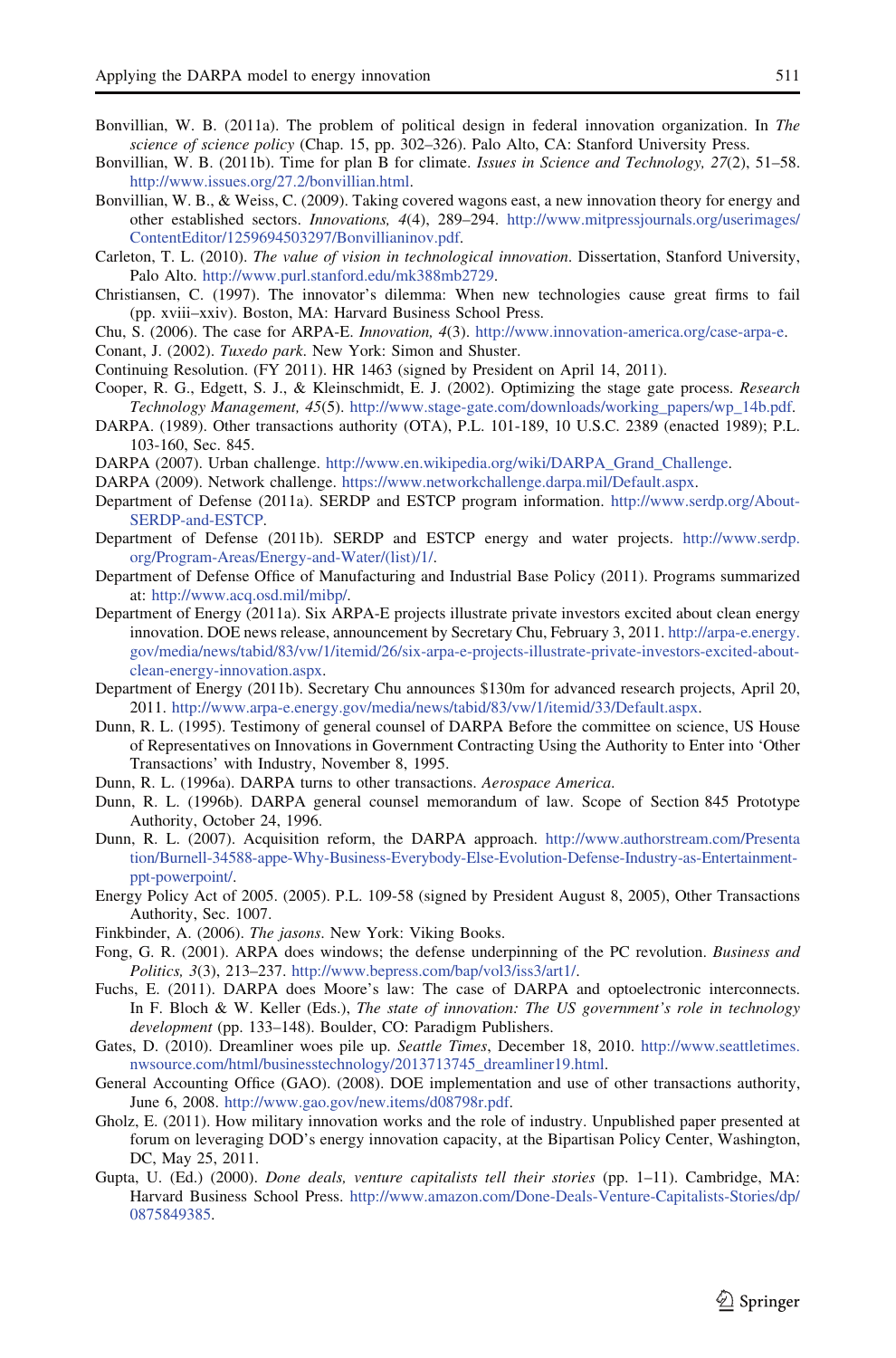- <span id="page-43-0"></span>Heilmeier Catechism (1975). Questions about proposed research projects. [http://www.en.wikipedia.](http://www.en.wikipedia.org/wiki/George_H._Heilmeier) [org/wiki/George\\_H.\\_Heilmeier](http://www.en.wikipedia.org/wiki/George_H._Heilmeier).
- Heilmeier, G. H. (1991). Oral history interview (by Arthur Norberg). Charles Babbage Institute, University of Minnesota. <http://www.cbi.umn.edu/oh/display.phtml?id=145>.
- Hourihan, M., & Stepp, M. (2001). Lean mean and clean: Energy innovation and the department of defense. Washington, DC: ITIF Report. <http://www.itif.org/files/2011-lean-mean-clean.pdf>.
- H.R. 364 (2007). Establishing the advanced research projects agency-energy, as reported by the House Committee on Science and Technology on May 23, 2007 (110th congress, 1st Sess.) (introduced in the House on Jan. 10, 2007), section-by-section summary at: [http://www.sciencedems.house.gov/](http://www.sciencedems.house.gov/legislation/leg_highlights_detail.aspx?NewsID=1235) [legislation/leg\\_highlights\\_detail.aspx?NewsID=1235.](http://www.sciencedems.house.gov/legislation/leg_highlights_detail.aspx?NewsID=1235)
- IHS Global Insight (2011). China passes U.S. in manufacturing output, March 14, 2011, summarized at, <http://manubiz.com/china-edges-ahead-of-u-s-in-manufacturing-report-says>.
- Jorgenson, D. (2001). U.S. economic growth in the information age. Issues in Science and Technology, 17(1). [http://www.issues.org/18.1/jorgenson.html.](http://www.issues.org/18.1/jorgenson.html)
- Kaminski, P. G. (1996). Secretary of defense memorandum of December 14, 1996, re: 10 U.S.C. 2371, Section 845, Authority to Carry Out Certain Prototype Projects (Arl., VA.: DOD).
- Knox, W. D. (1999). Of gladiators and spectators: Aquila, the case for army acquisition reform. Carlisle, PA: Army War College.
- Kosinski, S. (2009). Advanced research projects agency-energy (presentation), 8. [http://www.diversity.](http://www.diversity.energy.gov/documents/ARPA-E_-_Kosinski.pdf) energy.gov/documents/ARPA-E - Kosinski.pdf.
- Majumdar, A. (2009). Advanced research projects agency (ARPA-E) (presentation). [http://www.whitehouse.](http://www.whitehouse.gov/sites/default/files/microsites/ostp/ARPA-E_Majumdar.pdf) [gov/sites/default/files/microsites/ostp/ARPA-E\\_Majumdar.pdf](http://www.whitehouse.gov/sites/default/files/microsites/ostp/ARPA-E_Majumdar.pdf).
- Majumdar, A. (2011). Bio. [http://www.arpa-e.energy.gov/About/Team/DrArunMajumdar.aspx.](http://www.arpa-e.energy.gov/About/Team/DrArunMajumdar.aspx)
- Marqusee, J. (2011). SERDP and ESTCP. Unpublished paper presented at forum on leveraging DOD's energy innovation capacity, at the Bipartisan Policy Center, Washington, DC, May 25, 2011.
- MIT Washington Office. (2010). Survey of federal manufacturing efforts. [http://www.web.mit.edu/dc/](http://www.web.mit.edu/dc/Policy/MIT%20Survey%20of%20Federal%20Manufacturing%20Efforts.pdf) [Policy/MIT%20Survey%20of%20Federal%20Manufacturing%20Efforts.pdf.](http://www.web.mit.edu/dc/Policy/MIT%20Survey%20of%20Federal%20Manufacturing%20Efforts.pdf)
- National Academies. (2007). Rising above the gathering storm (pp. 152–157). Washington, DC: National Academies Press (report first issued 2006). [http://www.nap.edu/catalog.php?record\\_id=11463#toc.](http://www.nap.edu/catalog.php?record_id=11463#toc)
- National Research Council. (1999). Funding a revolution, government support for computing research. Washington, DC: National Academies Press.
- National Research Council. (2001). Energy research at DOE: Was it worth it? Energy efficiency and fossil energy research 1978–2000. Washington, DC: National Academy Press. [http://www.nap.edu/catalog.](http://www.nap.edu/catalog.php?record_id=10165#toc) [php?record\\_id=10165#toc.](http://www.nap.edu/catalog.php?record_id=10165#toc)
- Norris, F. (2011). As US exports soar, it's not all soybeans. New York Times, February 11. [http://](http://www.nytimes.com/2011/02/12/business/economy/12charts.html?_r=1&src=busl) [www.nytimes.com/2011/02/12/business/economy/12charts.html?\\_r=1&src=busl.](http://www.nytimes.com/2011/02/12/business/economy/12charts.html?_r=1&src=busl)
- Piore, M. (2008). Learning on the fly: Reviving active governmental policy in an economic crisis. Paper presented at briefing on ''How will a new administration and congress support innovation in a economic crisis?'' sponsored by the Economic Policy Institute, ITIF, Breakthrough Institute, University of California Washington. Center and Ford Foundation, Washington, DC, December 1, 2008. [http://www.thebreakthrough.org/blog/2008/12/learning\\_on\\_the\\_fly\\_reviving\\_a.shtml.](http://www.thebreakthrough.org/blog/2008/12/learning_on_the_fly_reviving_a.shtml)
- Pisano, G., & Shih, W. (2009). Restoring American competitiveness. Harvard Business Review, pp. 114–125.
- Porter, G., et al. (2009). The major causes of cost growth in defense acquisition, P-4531 (Vol. II). Alexandria, VA: Institute for Defense Analyses. [http://www.dtic.mil/cgi-bin/GetTRDoc?Location=](http://www.dtic.mil/cgi-bin/GetTRDoc?Location=U2&doc=GetTRDoc.pdf&AD=ADA519884) [U2&doc=GetTRDoc.pdf&AD=ADA519884](http://www.dtic.mil/cgi-bin/GetTRDoc?Location=U2&doc=GetTRDoc.pdf&AD=ADA519884).
- Reed, S., Van Atta, R., & Deitchman, S. (1990). DARPA technical accomplishments (Vol. I). Alexandria, VA: Institute for Defense Analyses.
- Robyn, D., & Deputy Undersecretary of Defense. (2010). Testimony before the Senate Homeland Security and Government Affairs Committee, Financial Management, Government Information and Federal Services Subcommittee on January 27, 2010. [http://www.hsgac.senate.gov/public/index.cfm?Fuse](http://www.hsgac.senate.gov/public/index.cfm?FuseAction=Hearings.Hearing&Hearing_id=c7cb1779-8aa1-4250-8dfe-18e06b579af1) [Action=Hearings.Hearing&Hearing\\_id=c7cb1779-8aa1-4250-8dfe-18e06b579af1](http://www.hsgac.senate.gov/public/index.cfm?FuseAction=Hearings.Hearing&Hearing_id=c7cb1779-8aa1-4250-8dfe-18e06b579af1).
- Robyn, D., & Deputy Under Secretary of Defense (2011). Testimony before the Senate Armed Services Committee Readiness and Management Support Subcommittee on March 17, 2011, pp. 10–11. [http://www.armed-services.senate.gov/statemnt/2011/03%20March/Robyn%2003-17-11.pdf.](http://www.armed-services.senate.gov/statemnt/2011/03%20March/Robyn%2003-17-11.pdf)
- Romer, P. (1990). Endogenous technological change. Journal of Political Economy, 98, 72–102. [http://www.](http://www.artsci.wustl.edu/~econ502/Romer.pdf) artsci.wustl.edu/ $\sim$ [econ502/Romer.pdf](http://www.artsci.wustl.edu/~econ502/Romer.pdf).
- Ruttan, V. W. (2001). Technology, growth and development: An induced innovation perspective. New York: Oxford University Press.
- Ruttan, V. W. (2006a). Is war necessary for economic growth? New York: Oxford University Press.